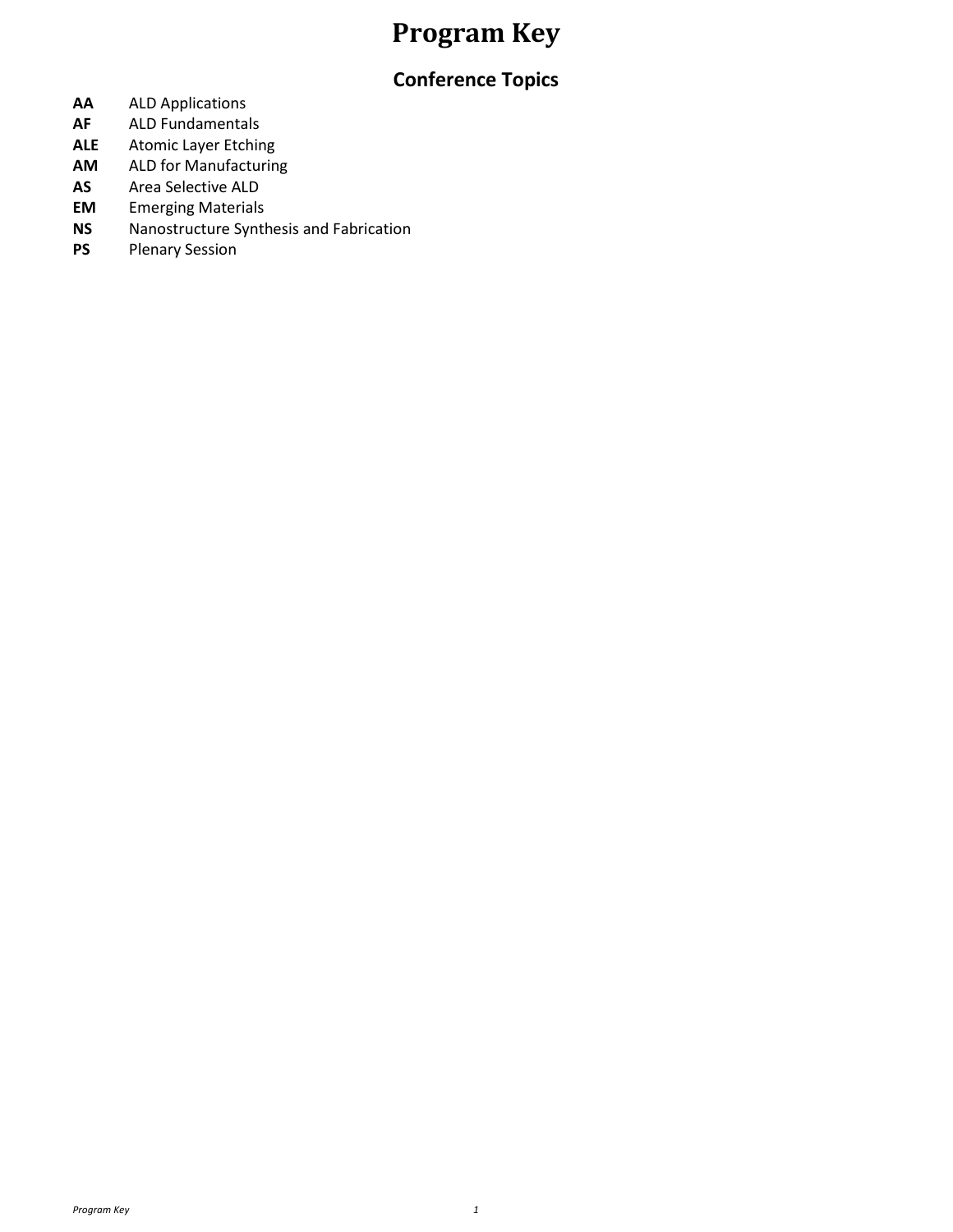## **Program Overview**

| Room<br>/Time | Plaza ABC                                                                                                                    | Plaza D                                                                                                                                                                    | Plaza E                                                                                                                                      | Plaza Exhibit          | Plaza F                                                                                                                                                          |
|---------------|------------------------------------------------------------------------------------------------------------------------------|----------------------------------------------------------------------------------------------------------------------------------------------------------------------------|----------------------------------------------------------------------------------------------------------------------------------------------|------------------------|------------------------------------------------------------------------------------------------------------------------------------------------------------------|
| SaP           |                                                                                                                              |                                                                                                                                                                            |                                                                                                                                              | <b>Poster Sessions</b> |                                                                                                                                                                  |
|               |                                                                                                                              |                                                                                                                                                                            |                                                                                                                                              |                        |                                                                                                                                                                  |
| SuM           | PS1-SuM: Sunday Plenary<br>Session I<br>PS2-SuM: Sunday Plenary<br>Session II                                                |                                                                                                                                                                            |                                                                                                                                              |                        |                                                                                                                                                                  |
| SuA           | NS+EM-SuA: 2D<br>Materials (1:30-3:30<br>pm)/Laminate,<br>Multicomponent, and<br><b>Emerging Materials</b><br>(4:00-5:30 pm) | ALE-SuA: Atomic Layer<br>Etching Session I (1:30-<br>3:30 pm) and II (4:00-<br>5:30 pm)                                                                                    | AF-SuA: ALD<br>Fundamentals:<br>Precursors and<br>Mechanisms (1:30-3:30<br>pm)/High Aspect Ratios &<br>High Surface Areas (4:00-<br>5:30 pm) |                        | AS-SuA: Area Selective<br>Deposition I:<br>Deactivation (1:30-3:30<br>pm)/Inherent Selectivity,<br>Activation, Deactivation<br>$(4:00-5:30$ pm)                  |
| SuP           |                                                                                                                              |                                                                                                                                                                            |                                                                                                                                              | <b>Poster Sessions</b> |                                                                                                                                                                  |
| MoM           | AA-MoM: Solar Materials ALE-MoM: Atomic Layer<br>I (8:00-10:00 am)/Solar<br>Materials II (10:45 am-<br>12:00 pm)             | Etching Session III (8:00-<br>10:00 am) and Session IV<br>(10:45 am-12:00 pm)                                                                                              | AA+NS-MoM: Energy:<br>Catalysis and Fuel Cells I<br>$(8:00-10:00)$<br>am)/Nanoparticles and<br>Nanostructures (10:45<br>am-12:00 pm)         |                        | AF+AA-MoM: ALD<br>Fundamentals: Plasma<br>ALD (8:00-10:00<br>am)/Emerging<br>Applications (10:45 am-<br>12:00 pm)                                                |
| MoA           | AA-MoA: Memory and<br>MIM I (1:30-3:30<br>pm)/Memory and MIM II (1:30-3:30 pm)/ALD<br>$(4:00-5:30$ pm)                       | ALE+AF-MoA: Atomic<br>Layer Etching Session V<br><b>Fundamentals: Process</b><br>Development (4:00-5:45<br>pm)                                                             | EM+AA-MoA: Organic-<br>Inorganic Hybrid<br>Materials & MLD (1:30-<br>3:30 pm)/Catalysis and<br>Fuel Cells II (4:00-5:30<br>pm)               |                        | AF-MoA: ALD<br>Fundamentals:<br>Characterization (1:30-<br>3:30 pm)/Mechanisms<br>and Surface Science<br>$(4:00-5:00$ pm)                                        |
| MoP           |                                                                                                                              |                                                                                                                                                                            |                                                                                                                                              | <b>Poster Sessions</b> |                                                                                                                                                                  |
| TuM           | <b>AA-TuM: Batteries I</b><br>$(8:00-10:00)$<br>am)/Emerging Apps II<br>(10:45 am-12:00 pm)                                  | AF1-TuM: ALD<br>Fundamentals:<br><b>Precursors and Process</b><br>Development (8:00-10:00 am)/Emerging Materials<br>am)/Precursors and<br>Mechanism (10:45am-<br>12:00 pm) | AF2-TuM: ALD<br>Fundamentals: Theory &<br>Mechanism (8:00-10:<br>and Devices (10:45 am-<br>$12:00$ pm)                                       |                        | AA+AF-TuM: Displays and<br><b>Flexible Applications</b><br>(8:00-10:00 am)/ALD<br>Fundamentals: In-Situ<br><b>Monitoring and Analysis</b><br>(10:45 am-12:00 pm) |
| TuA           | <b>AA1-TuA: Batteries II</b><br>(1:30-3:30 pm)/Emerging<br>Apps III (4:00-5:00 pm)                                           |                                                                                                                                                                            | AA2-TuA: ULSI, High-k<br>and III-V I (1:30-3:30<br>pm)/ULSI, High-k and III-V<br>II (4:00-5:00 pm)                                           |                        | AM+EM-TuA: ALD for<br>Manufacturing (1:30-3:30<br>pm)/MLD II (4:00-5:00<br>pm)                                                                                   |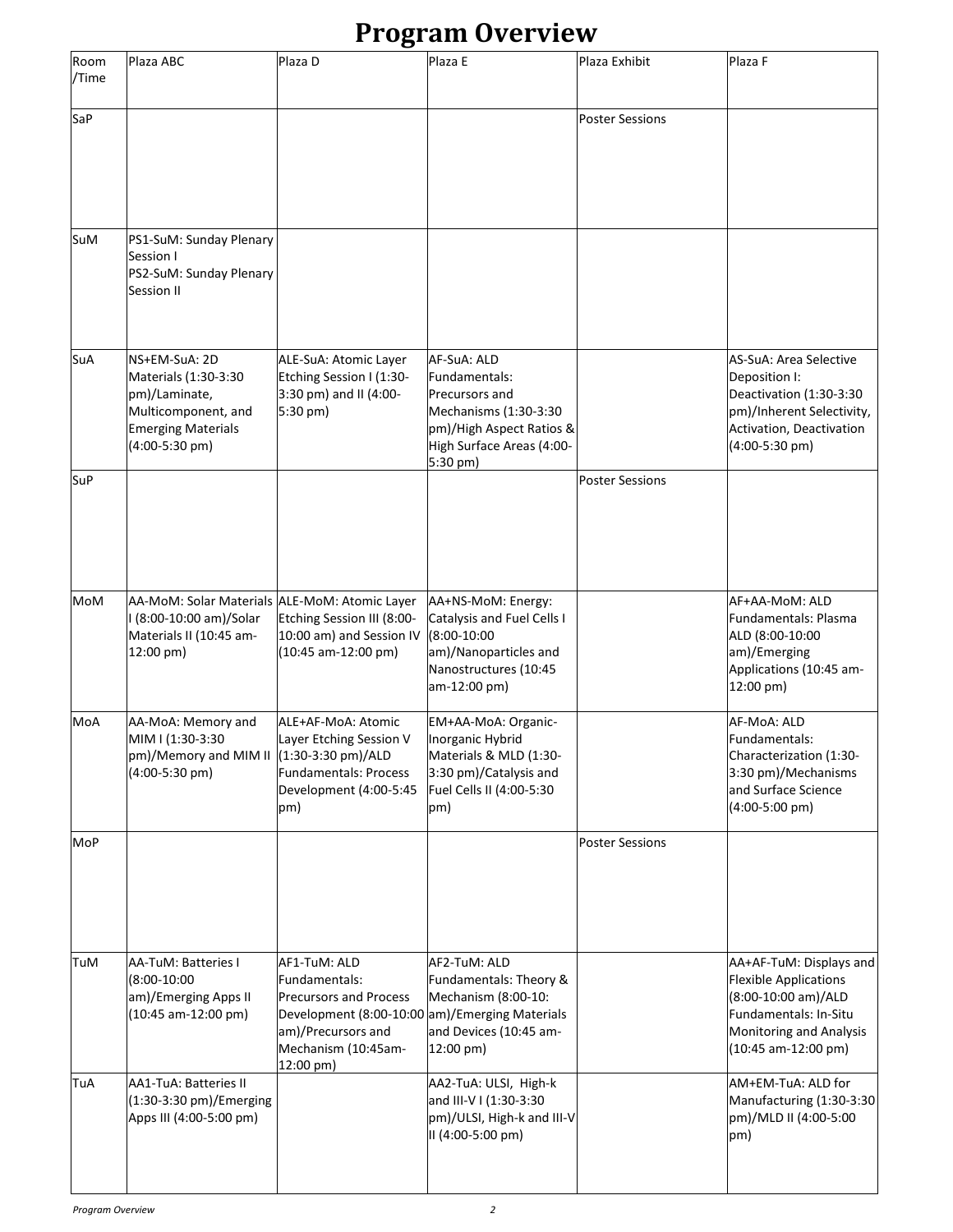### **Saturday Evening Poster Sessions, July 15, 2017**

**Atomic Layer Etching Room Plaza Exhibit - Session ALE-SaP Atomic Layer Etching Poster Session 6:00pm**

**ALE-SaP-1** Quasi-Atomic Layer Etching of Silicon Nitride with Tunable Directionality and Ultra-high Selectivity*, Sonam Sherpa, A Ranjan,* Tokyo Electron

**ALE-SaP-2** Atomic Layer Etching with Gas Cluster Ion Beam Irradiation in Reactive Gas Vapor*, Noriaki Toyoda,* University of Hyogo, Japan*; A Ogawa,*  University of Hyogo*; I Yamada,* Univeristy of Hyogo

ALE-SaP-3 Thermal Atomic Layer Etching of TiO<sub>2</sub> using Sequential Exposures of WF<sup>6</sup> and BCl3*, P Lemaire, Gregory N. Parsons,* North Carolina State University

**ALE-SaP-4** Etch Profile Control of ALD-SiO2 Film Assisted by Alternating ALE Process of Fluorocarbon Deposition and O2 Plasma Etching*, Masaru Zaitsu,*  ASM, Japan*; T Tsutsumi,* Nagoya University, Japan*; A Kobayashi,* ASM*; H Kondo, M Hori,*  Nagoya University, Japan*; T Nozawa, N Kobayashi,* ASM

**ALE-SaP-5** *In Situ* Mass Spectrometer Studies of Volatile Etch Products During Thermal Al<sub>2</sub>O<sub>3</sub> Atomic Layer Etching Using HF and Trimethylaluminum*, Joel Clancey, S George,* University of Colorado - Boulder

ALE-SaP-6 Cyclic Plasma Cleaning Process of SiO<sub>2</sub> Layers using Surface Fluorination*, Kyongbeom Koh, H Chae,* Sungkyunkwan University (SKKU), Republic of Korea

**ALE-SaP-7** Low Damage Cyclical Etching of GaN and AlGaN*, A Goodyear,* Oxford Instruments Plasma Technology, UK*; P Abrami,* University of Bristol, UK*; Mike Cooke,*  Oxford Instruments Plasma Technology, UK*; M Loveday,* Oxford Instruments Plasma **Technology** 

**ALE-SaP-8** Thermal Atomic Layer Etching of ZnO by "Conversion-Etch" Using Hydrogen Fluoride and Trimethylaluminum*, David Zywotko, S George,* University of Colorado - Boulder

**ALE-SaP-9** Cryogenic Atomic Layer Etching of SiO2*, N Holtzer, Thomas Tillocher, P Lefaucheux, R Dussart,* GREMI Université d'Orléans/CNRS, France

**ALE-SaP-10** SF<sup>4</sup> as a New Fluorine Reagent for Thermal ALE: Application to Al2O<sup>3</sup> and VO<sup>2</sup> ALE*, Jonas Gertsch, N Johnson, V Bright, S George,* University of Colorado - Boulder

**ALE-SaP-11** Demonstrating Manufacturability of Atomic Level Etch (ALE) through Accelerated Neutral Atom Beam (ANAB) Processing*, Daniel Steinke, B Sapp, S PapaRao,* SUNY Polytechnic Institute*; E Barth,* SEMATECH*; V Kaushik, M Rodgers, C Hobbs,* SUNY Polytechnic Institute*; M Walsh, S Kirkpatrick, R Svrluga,*  Neutral Physics Corporation

**ALE-SaP-12** Etching with Low Te Plasmas*, Scott Walton, D Boris,* U.S. Naval Research Laboratory*; S Hernández,* U.S.Naval Research Laboratory*; H Miyazoe, A Jagtiani, S Engelmann, E Joseph,* IBM TJ Watson Research Center

**ALE-SaP-13** Surface Cleaning of Gallium Antimonide Oxides: The Role of Hydrogen Atoms, Argon Ions, and Temperature*, Thomas Larrabee, S Prokes,*  Naval Research Laboratory

**ALE-SaP-14** Aluminum Native Oxide Surface Cleaning and Passivation in an Atmospheric Plasma System*, John Mudrick, M Pohl, K Knisely,* Sandia National Laboratories

**ALE-SaP-15** Atomic Layer Etching in Reactive Ion Etching System for Nanoscale Pattern Transfer*, S Khan, Dmitry Suyatin, M Graczyk, A Kvennefors,* Lund University, Sweden*; E Kauppinen,* Aalto University, Finland*; M Huffman, I Maximov,*  Lund University, Sweden*; J Sundqvist,* Fraunhofer Institute for Ceramic Technologies and Systems IKTS, Germany

**ALE-SaP-16** Selective Fluorocarbon-based Atomic Layer Etching in a Conventional Parallel-Plate, Capacitively Coupled Plasma*, Stefano Dallorto,*  Ilmenau University of Technology*; A Goodyear, M Cooke,* Oxford Instruments Plasma Technology, UK*; S Dhuey, A Schwartzberg, S Sassolini,* Lawrence Berkeley National Laboratory*; C Ward,* Oxford Instruments*; D Olynick,* Lawrence Berkeley National Laboratory*; I Rangelow,* Ilmenau University of Technology*; S Cabrini,* Lawrence Berkeley National Laboratory

**ALE-SaP-17** RF Plasma Electrostatics: The Influence on Film Morphology and Carbon Incorporation*, K. Scott Butcher,* Meaglow Ltd, Canada*; P Terziyska,* Institute of Solid State Physics, Bulgarian Academy of Sciences, Bulgaria*; V Georgiev,* Meaglow Ltd, Canada*; D Georgieva,* Semiconductor Research Lab, Lakehead University, Canada*; R Gergova,* Central Laboratory of Solar Energy and New Energy Sources, Bulgarian Academy of Sciences, Bulgaria*; P Binsted, S Skergetc,* Semiconductor Research Lab, Lakehead University, Canada

**ALE-SaP-18** Atomic Layer Etching of Amorphous Silicon with Selectivity Towards MoS2*, Markus Heyne,* KU Leuven, Belgium*; A Goodyear,* Oxford Instruments Plasma Technology, UK*; J de Marneffe,* IMEC, Belgium*; M Cooke,* Oxford Instruments Plasma Technology, UK*; I Radu,* IMEC, Belgium*; E Neyts,* University of Antwerp, Belgium*; S De Gendt,* KU Leuven, Belgium

**ALE-SaP-19** Simulation of New Material-Systems for Directional Atomic Layer Etching*, Ivan Berry, K Kanarik, T Lill, V Vahedi, R Gottscho,* Lam Research Corp.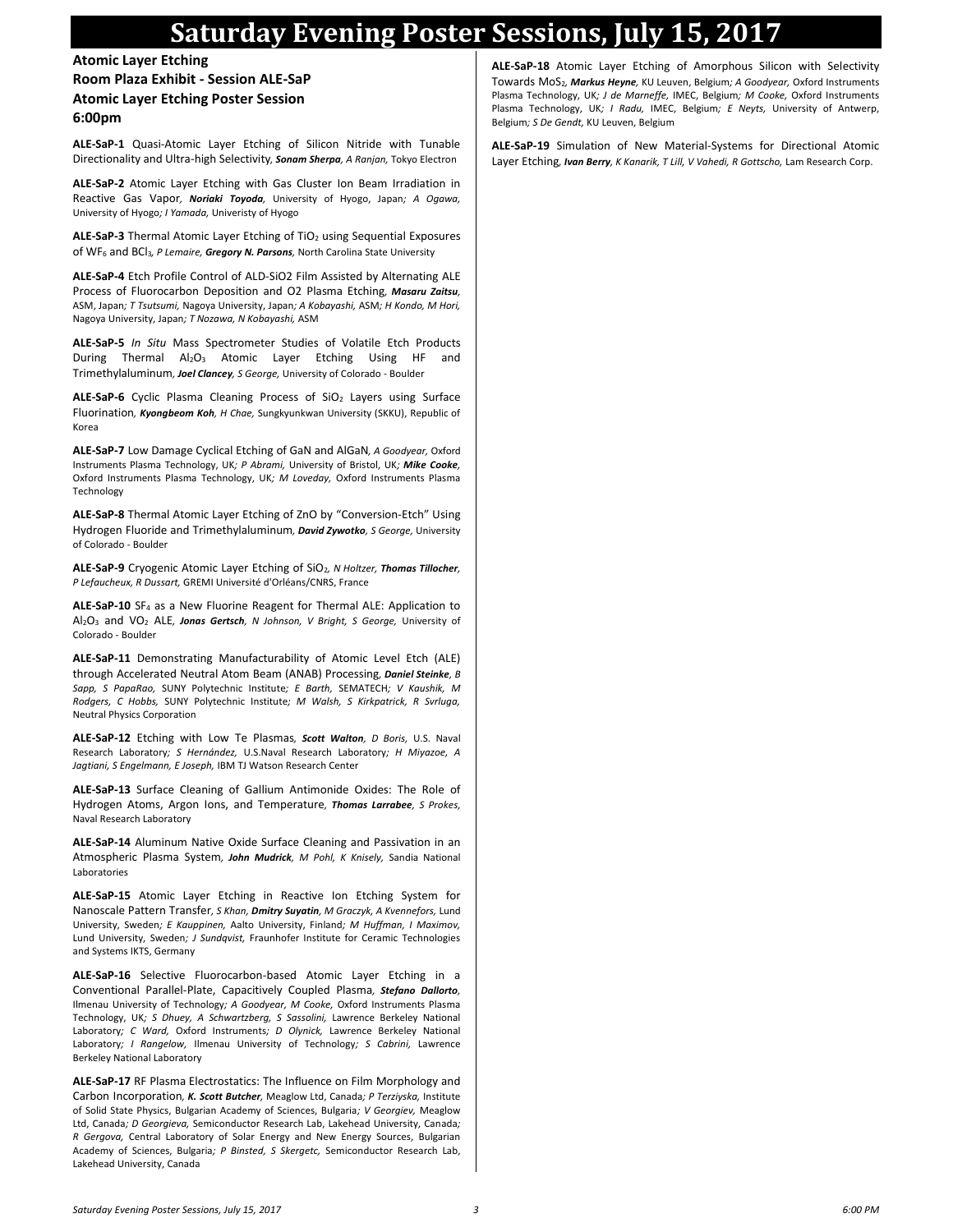# **Sunday Morning, July 16, 2017**

|         | <b>Room Plaza ABC</b>                                                                                                                      |                                                                                                                                                 |  |  |  |
|---------|--------------------------------------------------------------------------------------------------------------------------------------------|-------------------------------------------------------------------------------------------------------------------------------------------------|--|--|--|
| 8:00am  |                                                                                                                                            | <b>Plenary Session</b><br><b>Session PS1-SuM</b><br><b>Sunday Plenary Session I</b><br>Moderators: John Conley, Oregon State University,        |  |  |  |
| 8:15am  |                                                                                                                                            | Charles Dezelah, EMD Performance Materials                                                                                                      |  |  |  |
|         | 8:30am   INVITED: PS1-SuM-3 Future Applications and Challenges for ALD in<br>Microelectronics, Suvi Haukka, ASM, Finland                   |                                                                                                                                                 |  |  |  |
| 8:45am  | Invited talk continues.                                                                                                                    |                                                                                                                                                 |  |  |  |
| 9:00am  | Invited talk continues.                                                                                                                    |                                                                                                                                                 |  |  |  |
|         | 9:15am   INVITED: PS1-SuM-6 Future Trends of Deposition Technologies in<br>Semiconductor Industry, Mei Chang, Applied Materials            |                                                                                                                                                 |  |  |  |
| 9:30am  | Invited talk continues.                                                                                                                    |                                                                                                                                                 |  |  |  |
| 9:45am  |                                                                                                                                            |                                                                                                                                                 |  |  |  |
| 10:00am | <b>Coffee Break &amp; Exhibits</b>                                                                                                         |                                                                                                                                                 |  |  |  |
|         | 10:15am   Coffee Break & Exhibits                                                                                                          |                                                                                                                                                 |  |  |  |
|         | 10:30am   Coffee Break & Exhibits                                                                                                          |                                                                                                                                                 |  |  |  |
|         |                                                                                                                                            |                                                                                                                                                 |  |  |  |
|         | 10:45am   INVITED: PS2-SuM-12 Atomic Layer Etching - An Overview of Possibilities and<br>Limitations, Richard Gottscho, Lam Research Corp. | <b>Plenary Session</b><br><b>Session PS2-SuM</b><br><b>Sunday Plenary Session II</b><br>Moderators: Steven M. George, University of Colorado at |  |  |  |
|         | 11:00am   Invited talk continues.                                                                                                          | Boulder, Keren J. Kanarik, Lam Research Corp.                                                                                                   |  |  |  |
| 11:15am | Invited talk continues.                                                                                                                    |                                                                                                                                                 |  |  |  |
|         |                                                                                                                                            |                                                                                                                                                 |  |  |  |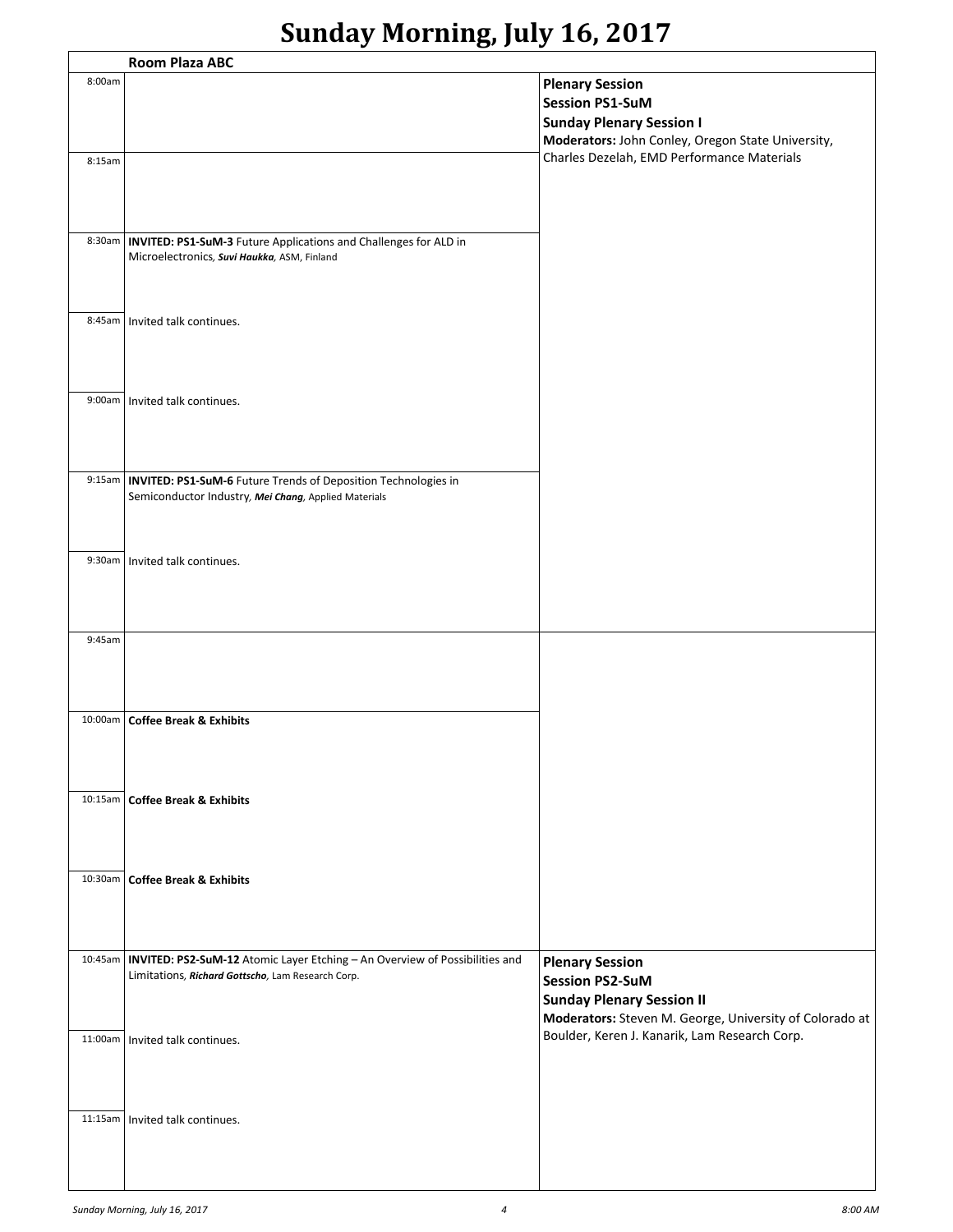# **Sunday Afternoon, July 16, 2017**

|                    | <b>ALD Fundamentals</b>                                                                                                                                 | <b>Atomic Layer Etching</b>                                                                                                                                    |  |
|--------------------|---------------------------------------------------------------------------------------------------------------------------------------------------------|----------------------------------------------------------------------------------------------------------------------------------------------------------------|--|
|                    | Room Plaza E - Session AF-SuA                                                                                                                           | Room Plaza D - Session ALE-SuA                                                                                                                                 |  |
|                    | ALD Fundamentals: Precursors and Mechanisms (1:30-                                                                                                      | Atomic Layer Etching Session I (1:30-3:30 pm) and II                                                                                                           |  |
|                    | 3:30 pm)/High Aspect Ratios & High Surface Areas (4:00-                                                                                                 | $(4:00-5:30 \text{ pm})$                                                                                                                                       |  |
|                    |                                                                                                                                                         |                                                                                                                                                                |  |
|                    | 5:30 pm)                                                                                                                                                | Moderators: Geun Young Yeom, Sungkyunkwan University,                                                                                                          |  |
|                    | Moderators: Roy Gordon, Harvard University, Charles H. Winter,                                                                                          | Korea, Satyarth Suri, Intel Corporation, Ankur Agarwal, KLA-                                                                                                   |  |
|                    | Wayne State University, Mato Knez, CIC nanoGUNE, Ola Nilsen,                                                                                            | Tencor                                                                                                                                                         |  |
|                    | University of Oslo                                                                                                                                      |                                                                                                                                                                |  |
| 1:30 <sub>pm</sub> | <b>INVITED: AF-SuA-1</b> Atomic Layer Deposition of Silicon Dielectrics:                                                                                | <b>INVITED: ALE-SuA-1</b> Atomic Layer Processes to Enable the Atomic Scale                                                                                    |  |
|                    | Precursors, Processes and Plasmas, Dennis Hausmann, Lam Research                                                                                        | Era, Robert Clark, K Tapily, J Smith, N Mohanty, S Kal, D Newman, S Consiglio, D                                                                               |  |
|                    |                                                                                                                                                         | O'Meara, K Maekawa, A Mosden, A deVilliers, P Biolsi, T Hurd, C Wajda, G Leusink,                                                                              |  |
|                    |                                                                                                                                                         | TEL Technology Center, America, LLC                                                                                                                            |  |
| $1:45$ pm          | Invited talk continues.                                                                                                                                 | Invited talk continues.                                                                                                                                        |  |
|                    |                                                                                                                                                         |                                                                                                                                                                |  |
| 2:00pm             | AF-SuA-3 Atomic Layer Deposition of Carbon Doped Silicon Oxide by                                                                                       | ALE-SuA-3 Thermal Atomic Layer Etching of SiO <sub>2</sub> by a "Conversion-Etch"                                                                              |  |
|                    | Precursor Design and Process Tuning, Meiliang Wang, H Chandra, A                                                                                        | Mechanism, J DuMont, A Marquardt, A Cano, Steven M. George, University of                                                                                      |  |
|                    | Mallikarjunan, K Cuthill, M Xiao, X Lei, Versum Materials, Inc                                                                                          | Colorado                                                                                                                                                       |  |
| 2:15 <sub>pm</sub> | AF-SuA-4 Evaluation of Silicon Precursors for Low Temperature Silicon                                                                                   | <b>INVITED: ALE-SuA-4</b> The Challenges and Opportunities in Plasma Etching                                                                                   |  |
|                    | Nitride Deposition, Shuang Meng, B Hendrix, T Baum, Entegris Inc.; D                                                                                    | of Functionally Enhanced Complex Material Systems, Jane Chang, UCLA                                                                                            |  |
|                    | Hausmann, Lam Research                                                                                                                                  |                                                                                                                                                                |  |
| 2:30 <sub>pm</sub> | AF-SuA-5 Atomic Layer Deposition of SiO <sub>2</sub> Using                                                                                              | Invited talk continues.                                                                                                                                        |  |
|                    | Tris(dimethylamino)Aminosilane Precursor and Ozone, Charith                                                                                             |                                                                                                                                                                |  |
|                    | Nanayakkara, EMD Performance Materials; A Dangerfield, University of Texas at                                                                           |                                                                                                                                                                |  |
|                    | Dallas; G Liu, C Dezelah, EMD Performance Materials; Y Chabal, University of Texas<br>at Dallas; R Kanjolia, EMD Performance Materials                  |                                                                                                                                                                |  |
| 2:45 <sub>pm</sub> | AF-SuA-6 In situ Infrared Absorption Study of Plasma-Enhanced ALD of                                                                                    | <b>ALE-SuA-6</b> A Novel Process for Atomic Layer Etching of ZnO using                                                                                         |  |
|                    | Silicon Nitride using Di-sec-butylaminosilane and Bis(t-butylamino) silane                                                                              | Acetylacetone and Remote O <sub>2</sub> Plasma, Alfredo Mameli, M Verheijen, A                                                                                 |  |
|                    | on Silicon and Silicon Nitride Surfaces, Fabian Pena, E Mattson, C                                                                                      | Mackus, W Kessels, F Roozeboom, Eindhoven University of Technology,                                                                                            |  |
|                    | Nanayakkara, Y Chabal, University of Texas at Dallas; A Mallikarjunan, H Chandra,                                                                       | Netherlands                                                                                                                                                    |  |
|                    | M Xiao, X Lei, R Pearlstein, A Derecskei-Kovacs, Versum Materials, Inc                                                                                  |                                                                                                                                                                |  |
| 3:00pm             | AF-SuA-7 First-Principles Understanding of Reaction Mechanisms in                                                                                       | <b>INVITED: ALE-SuA-7</b> Determining the Benefits and Limitations of Atomic                                                                                   |  |
|                    | Plasma Enhanced Atomic Layer Deposition of Silicon Nitride, Gregory                                                                                     | Layer Etching: A Modeling Investigation, C Huard, University of Michigan; Y                                                                                    |  |
|                    | Hartmann, G Hwang, The University of Texas at Austin; P Ventzek, Tokyo Electron                                                                         | Zhang, S Sriraman, A Paterson, Lam Research Corp.; Mark Kushner, University of                                                                                 |  |
|                    | America; T Iwao, K Ishibashi, Tokyo Electron Tohoku, Ltd., Japan                                                                                        | Michigan                                                                                                                                                       |  |
| 3:15 <sub>pm</sub> | <b>AF-SuA-8</b> Atomic Layer Deposition of AIN from AICI <sub>3</sub> using $NH3$ and                                                                   | Invited talk continues.                                                                                                                                        |  |
|                    | Ar/NH <sub>3</sub> Plasma as Co-reactant, <i>Ville Rontu</i> , <i>P Sippola</i> , <i>M Broas</i> , Aalto                                                |                                                                                                                                                                |  |
|                    | University, Finland; T Sajavaara, University of Jyväskylä, Finland; M Paulasto-<br>Kröckel, H Lipsanen, S Franssila, Aalto University, Finland          |                                                                                                                                                                |  |
| 3:30 <sub>pm</sub> | <b>Coffee Break &amp; Exhibit</b>                                                                                                                       | <b>Coffee Break &amp; Exhibit</b>                                                                                                                              |  |
|                    |                                                                                                                                                         |                                                                                                                                                                |  |
| 3:45 <sub>pm</sub> | <b>Coffee Break &amp; Exhibit</b>                                                                                                                       | <b>Coffee Break &amp; Exhibit</b>                                                                                                                              |  |
|                    |                                                                                                                                                         |                                                                                                                                                                |  |
|                    |                                                                                                                                                         |                                                                                                                                                                |  |
| 4:00pm             | AF-SuA-11 Nanoscale Gettering of Excess O in CuO Nanowires via ALD                                                                                      | <b>INVITED: ALE-SuA-11 ALE TBD 2, Nitin Ingle, Applied Materials</b>                                                                                           |  |
|                    | Al <sub>2</sub> O <sub>3</sub> , <i>S Banerjee</i> , <i>Z Gao</i> , <i>Y Myung</i> , <i>Parag Banerjee</i> , Washington University, St.<br>Louis        |                                                                                                                                                                |  |
|                    |                                                                                                                                                         |                                                                                                                                                                |  |
| 4:15 <sub>pm</sub> | AF-SuA-12 Temperature Dependent Growth of Alumina on Tungsten                                                                                           | Invited talk continues.                                                                                                                                        |  |
|                    | Nano-Powder, Kedar Manandhar, J Wollmershauser, B Feigelson, U.S. Naval<br>Research Laboratory                                                          |                                                                                                                                                                |  |
| 4:30 <sub>pm</sub> | AF-SuA-13 Critical Aspects in Fluid Bed ALD, Markus Bosund, R Peltonen, E                                                                               |                                                                                                                                                                |  |
|                    | Maiorov, Beneq Oy, Finland; M Jauhiainen, Beneq Oy; E Salmi, Beneq Oy, Finland;                                                                         | <b>ALE-SuA-13</b> Significant Improvements of CD Uniformity and ARDE in<br>ODL Mask Etching using a Self-limiting Cyclic Etch Approach, Barton Lane,           |  |
|                    | S Sneck, Beneg Oy                                                                                                                                       | P Ventzek, Tokyo Electron America; A Ranjan, V Rastogi, TEL Technology Center,                                                                                 |  |
|                    |                                                                                                                                                         | America, LLC                                                                                                                                                   |  |
| 4:45pm             | AF-SuA-14 Super-Conformal Growth by ALD, Roy Gordon, Harvard                                                                                            | INVITED: ALE-SuA-14 Nanometer-Scale III-V 3D MOSFETs, Jesus del                                                                                                |  |
|                    | University, USA; J Feng, Harvard University                                                                                                             | Alamo, W Lu, X Zhao, D Choi, A Vardi, MIT                                                                                                                      |  |
|                    |                                                                                                                                                         |                                                                                                                                                                |  |
| 5:00 <sub>pm</sub> | AF-SuA-15 Thin Film Conformality Profile Analysis with Microscopic All-<br>Silicon Lateral High Aspect Ratio Structures, Riikka Puurunen, O Ylivaara, K | Invited talk continues.                                                                                                                                        |  |
|                    | Grigoras, M Ylilammi, VTT Technical Research Centre of Finland, Finland                                                                                 |                                                                                                                                                                |  |
| 5:15pm             | <b>INVITED: AF-SuA-16 ALD onto Particles: Batch and Continuous Processes</b>                                                                            | ALE-SuA-16 Atomic Layer Etch Processes Developed in an ICP/RIE                                                                                                 |  |
|                    | for Industry, Joseph Spencer II, ALD NanoSolutions, Inc.                                                                                                | Etching System for Etching III-V Compound Semiconductor Materials, Xu                                                                                          |  |
|                    |                                                                                                                                                         | Li, Y Fu, S Peralagu, S Cho, K Floros, D Hemakumara, M Smith, University of                                                                                    |  |
|                    |                                                                                                                                                         | Glasgow, UK; I Guiney, University of Cambridge, UK; D Moran, University of                                                                                     |  |
|                    |                                                                                                                                                         | Glasgow, UK; C Humphreys, University of Cambridge, UK; I Thayne, University of                                                                                 |  |
|                    |                                                                                                                                                         | Glasgow, UK                                                                                                                                                    |  |
| 5:30pm             | Invited talk continues.                                                                                                                                 | ALE-SuA-17 Enhanced Thermal ALE of Aluminum Oxide Combined with                                                                                                |  |
|                    |                                                                                                                                                         | ALD for UV Optical Applications, John Hennessy, Jet Propulsion Laboratory,<br>California Institute of Technology; C Moore, University of Colorado - Boulder; K |  |
|                    |                                                                                                                                                         | Balasubramanian, A Jewell, Jet Propulsion Laboratory, California Institute of                                                                                  |  |
|                    |                                                                                                                                                         | Technology; K France, University of Colorado - Boulder; S Nikzad, Jet Propulsion                                                                               |  |
|                    |                                                                                                                                                         | Laboratory, California Institute of Technology                                                                                                                 |  |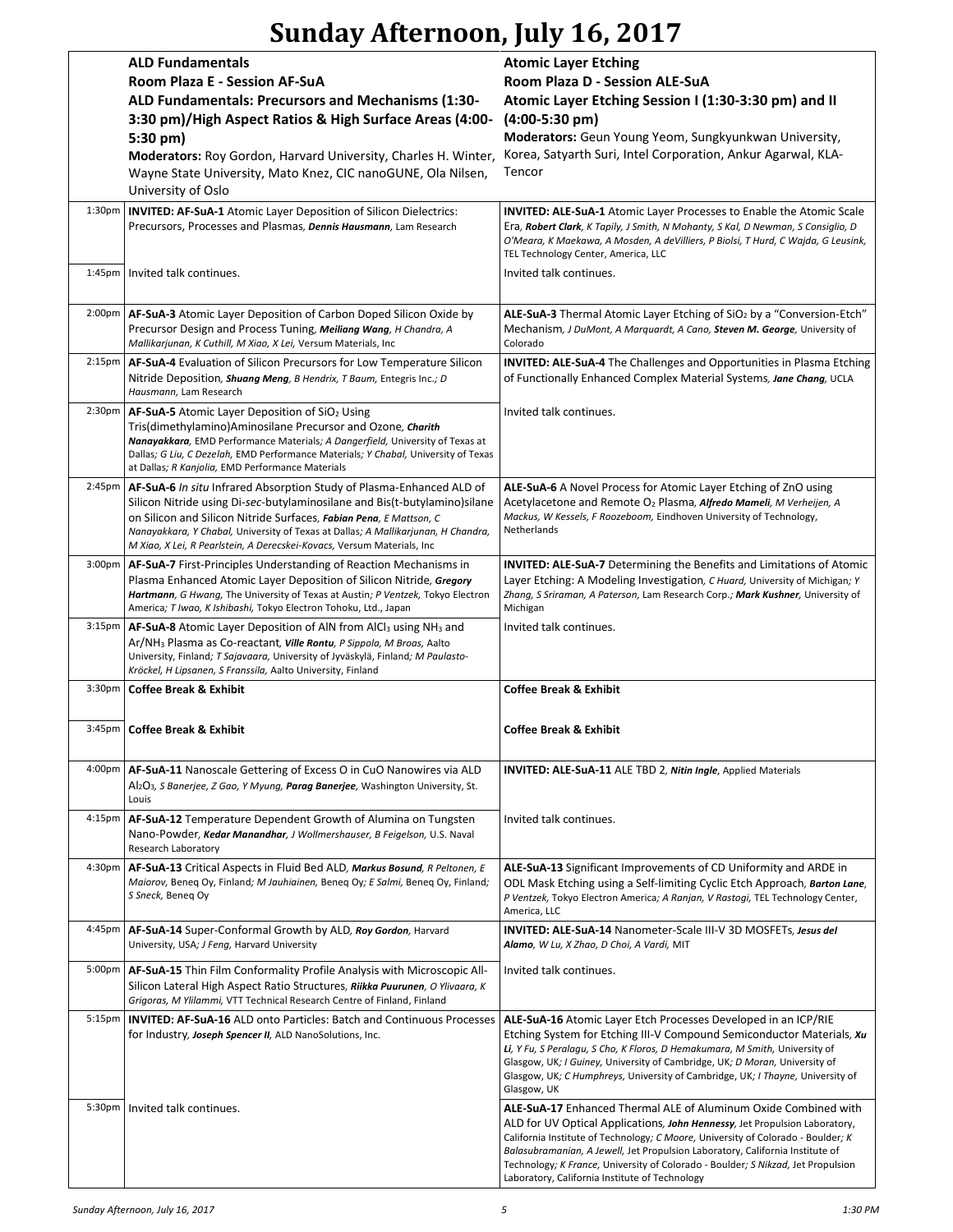# **Sunday Afternoon, July 16, 2017**

|                     | <b>Area Selective ALD</b><br>Room Plaza F - Session AS-SuA<br>Area Selective Deposition I: Deactivation (1:30-3:30<br>pm)/Inherent Selectivity, Activation, Deactivation (4:00-<br>5:30 pm)<br>Moderators: Suvi Haukka, ASM Microchemistry Ltd., Finland,<br>David Thompson, Applied Materials, Erwin Kessels, Eindhoven<br>University of Technology, the Netherlands, Adrie Mackus,<br>Eindhoven University, Netherlands                        | <b>Nanostructure Synthesis and Fabrication</b><br>Room Plaza ABC - Session NS+EM-SuA<br>2D Materials (1:30-3:30 pm)/Laminate,<br><b>Multicomponent, and Emerging Materials (4:00-5:30</b><br>pm)<br>Moderators: Jiyoung Kim, University of Texas at Dallas, Dennis<br>Hausmann, Lam Research, Sumit Agarwal, Colorado School of<br><b>Mines</b>                                                                                                                                                                                                                                                                                                                           |
|---------------------|--------------------------------------------------------------------------------------------------------------------------------------------------------------------------------------------------------------------------------------------------------------------------------------------------------------------------------------------------------------------------------------------------------------------------------------------------|---------------------------------------------------------------------------------------------------------------------------------------------------------------------------------------------------------------------------------------------------------------------------------------------------------------------------------------------------------------------------------------------------------------------------------------------------------------------------------------------------------------------------------------------------------------------------------------------------------------------------------------------------------------------------|
| 1:30 <sub>p</sub> m | <b>INVITED: AS-SuA-1</b> Area Selective Deposition Using Spatial ALD and<br>Polymer Patterns, Carolyn Ellinger, Eastman Kodak Company                                                                                                                                                                                                                                                                                                            | NS+EM-SuA-1 Plasma-enhanced Atomic Layer Deposition of Large-area<br>MoS <sub>2</sub> : From 2-D Monolayers to 3-D Vertical Fins, Akhil Sharma, S Karwal, V<br>Vandalon, M Verheijen, Eindhoven University of Technology, Netherlands; H<br>Knoops, Oxford Instruments Plasma Technology, UK; R Sundaram, Oxford<br>Instruments Plasma Technology; W Kessels, A Bol, Eindhoven University of<br>Technology, Netherlands                                                                                                                                                                                                                                                   |
| 1:45pm              | Invited talk continues.                                                                                                                                                                                                                                                                                                                                                                                                                          | NS+EM-SuA-2 Low-Temperature Atomic Layer Deposition of MoS <sub>2</sub> Films,<br>Michael Moody, T Jurca, A Henning, J Emery, B Wang, J Tan, T Lohr, T Marks, L<br>Lauhon, Northwestern University                                                                                                                                                                                                                                                                                                                                                                                                                                                                        |
| $2:00p$ m           | AS-SuA-3 Area-selective ALD of Silicon Oxide using Acetylacetone as<br>Inhibitor in a Three-step Cycle, Adrie Mackus, A Mameli, M Merkx, B Karasulu,<br>W Kessels, Eindhoven University of Technology, Netherlands                                                                                                                                                                                                                               | NS+EM-SuA-3 Dielectric-MoS <sub>2</sub> Interfaces Grown by Atomic Layer<br>Deposition, Steven Letourneau, Boise State University; A Mane, J Elam, Argonne<br>National Laboratory; E Graungard, Boise State University                                                                                                                                                                                                                                                                                                                                                                                                                                                    |
| 2:15 <sub>pm</sub>  | AS-SuA-4 Evaluation of Different Nanoimprint Resists for a use in Area-<br>selective Atomic Layer Deposition of Selected Materials, R Ritasalo,<br>Picosun Oy, Finland; M Messerschmidt, Micro Resist Technology GmbH; K<br>Grigoras, VTT, Finland; S Ek, Picosun Oy, Finland; E Østreng, Picosun Oy; M<br>Prunnila, VTT; Tero Pilvi, Picosun Oy                                                                                                 | NS+EM-SuA-4 Plasma-Enhanced Atomic Layer Deposition of sub-5 nm<br>high- k Dielectrics on 2D Crystals, Katherine Price, F McGuire, A Franklin, Duke<br>University                                                                                                                                                                                                                                                                                                                                                                                                                                                                                                         |
| 2:30 <sub>p</sub> m | AS-SuA-5 Developing a Full Wafer-scale Approach Towards High ALD<br>Selectivity on Copper vs Low-K (and Oxides) using a Single ALD/SAMS<br>Platform, Laurent Lecordier, Ultratech; S Armini, S Herregods, IMEC, Belgium                                                                                                                                                                                                                          | NS+EM-SuA-5 Novel in-situ Electrical Characterization of the Atomic<br>Layer Deposition Process on 2D Transition Metal Dichalcogenides<br>Transistors, Antonio Lucero, J Lee, L Cheng, H Kim, J Lee, S Kim, J Kim, University<br>of Texas at Dallas                                                                                                                                                                                                                                                                                                                                                                                                                       |
| 2:45 <sub>pm</sub>  | AS-SuA-6 Fabrication of Large-area Nanolines by Area-selective Atomic<br>Layer Deposition, J Ekerdt, Zizhuo Zhang, University of Texas at Austin                                                                                                                                                                                                                                                                                                 | $NS+EM-SuA-6$ Deposition of MoS <sub>2</sub> and WS <sub>2</sub> from bis(tert-butylimido)-<br>bis(dialkylamido) Compounds and 1-Propanethiol, Berc Kalanyan, J Maslar,<br>W Kimes, B Sperling, National Institute of Standards and Technology; R Kanjolia,<br><b>EMD Performance Materials</b>                                                                                                                                                                                                                                                                                                                                                                           |
| 3:00 <sub>pm</sub>  | AS-SuA-7 Nanoscale Selective Deposition of TiO <sub>2</sub> using e-beam<br>Patterned Polymeric Inhibition Layers and TDMAT Precursor, A Haider, M<br>Yilmaz, P Deminskyi, Bilkent University, Turkey; Hamit Eren, Delft University of<br>Technology, Netherlands; N Biyikli, Utah State University                                                                                                                                              | NS+EM-SuA-7 Direct Growth of Layered Boron Nitride Films on MoS2<br>using Atomic Layer Deposition for 2D Based Nano-electronics, Jaebeom<br>Lee, L Cheng, H Zhu, A Ravichandran, A Lucero, M Catalano, M Kim, R Wallace, L<br>Colombo, J Kim, University of Texas at Dallas; Z Che, The University of Texas at<br>Dallas                                                                                                                                                                                                                                                                                                                                                  |
| 3:15pm              | AS-SuA-8 Area-selective Atomic Layer Deposition using Inductively<br>Coupled Plasma Polymerized Fluorocarbon Layer: A Case Study for<br>Metal-Oxides and Metals, Ali Haider, P Deminskyi, T Khan, Bilkent University,<br>Turkey; H Eren, Delft University of Technology, Netherlands; N Biyikli, Utah State<br>University                                                                                                                        | <b>INVITED: NS+EM-SuA-8 Fabrication of Functional Complex</b><br>Nanostructures Based on Novel Atomic Layer Deposition Approach of<br>Boron Nitride, Wenjun Hao, C Marichy, C Journet, A Brioude, Univ Lyon, France                                                                                                                                                                                                                                                                                                                                                                                                                                                       |
|                     | 3:30pm   Coffee Break & Exhibit                                                                                                                                                                                                                                                                                                                                                                                                                  | Invited talk continues.                                                                                                                                                                                                                                                                                                                                                                                                                                                                                                                                                                                                                                                   |
| 3:45 <sub>pm</sub>  | <b>Coffee Break &amp; Exhibit</b>                                                                                                                                                                                                                                                                                                                                                                                                                | <b>Coffee Break &amp; Exhibit</b>                                                                                                                                                                                                                                                                                                                                                                                                                                                                                                                                                                                                                                         |
| $4:00p$ m           | <b>INVITED: AS-SuA-11</b> Adventures and Advances in Selective Deposition,<br>David Thompson, Applied Materials                                                                                                                                                                                                                                                                                                                                  | <b>INVITED: NS+EM-SuA-11</b> When There is no Bulk: Growth and Structure<br>of Dielectric and Semiconductor Oxide Nanolaminates, Angel Yanguas-Gil,<br>Argonne National Laboratory                                                                                                                                                                                                                                                                                                                                                                                                                                                                                        |
| 4:15 <sub>pm</sub>  | Invited talk continues.                                                                                                                                                                                                                                                                                                                                                                                                                          | Invited talk continues.                                                                                                                                                                                                                                                                                                                                                                                                                                                                                                                                                                                                                                                   |
| 4:30 <sub>pm</sub>  | AS-SuA-13 Direct-write ALD of Transparent Conductive Oxides: Micro-<br>and Nanoscale Patterned $In_2O_3$ :H and ZnO, Alfredo Mameli, B Karasulu, B<br>Barcones Campo, M Verheijen, A Mackus, W Kessels, F Roozeboom, Eindhoven<br>University of Technology, Netherlands                                                                                                                                                                          | NS+EM-SuA-13 Perfecting Single-Crystal Ternary Perovskite YAIO3<br>Epitaxial Growth on GaAs(111)A Utilizing Atomic Layer Deposited Sub-<br>Nano-Laminated Y <sub>2</sub> O <sub>3</sub> /Al <sub>2</sub> O <sub>3</sub> , Lawrence Boyu Young, C Cheng, K Lin, Y Lin, H<br>Wan, National Taiwan University, Republic of China; M Li, National Nano Device<br>Laboratories, Republic of China; R Cai, S Lo, Industrial Technology Research<br>Institute, Republic of China; C Hsu, National Synchrotron Radiation Research<br>Center, Republic of China; J Kwo, National Tsing Hua University, Republic of China;<br>M Hong, National Taiwan University, Republic of China |
| 4:45pm              | AS-SuA-14 Inherent Substrate-Selective Growth of Cobalt and Nickel<br>Metal Films by Atomic Layer Deposition, Marissa M. Kerrigan, C Winter,<br>Wayne State University                                                                                                                                                                                                                                                                           | NS+EM-SuA-14 Thermal Coefficient of Resistance (TCR) Measurements<br>for Atomic Layer Deposited Metal-Metal Oxide Nanocomposites, Anil<br>Mane, J Avila, Y Zhang, J Elam, Argonne National Laboratory                                                                                                                                                                                                                                                                                                                                                                                                                                                                     |
| $5:00p$ m           | AS-SuA-15 Delayed Nucleation of $HfO2$ and TiO <sub>2</sub> ALD on Carbon via<br>Cyclic Plasma Treatments for Application in Selective-Area Deposition,<br>Eric Stevens, North Carolina State University, USA; Y Tomczak, B Chan, E<br>Altamirano-Sanchez, IMEC, Belgium; G Parsons, North Carolina State University,<br>USA; A Delabie, IMEC, Belgium                                                                                           | $NS+EM-SuA-15$ Phase Control of $Ga2O3$ Films Deposited by Atomic Layer<br>Epitaxy, Virginia Wheeler, N Nepal, D Meyer, C Eddy, Jr., U.S. Naval Research<br>Laboratory                                                                                                                                                                                                                                                                                                                                                                                                                                                                                                    |
| 5:15pm              | <b>INVITED: AS-SuA-16</b> Selective Deposition Process Combining PEALD and<br>ALE, Christophe Vallée, Univ. Grenoble Alpes, CNRS, France; R Gassilloud, CEA-<br>Leti, France; R Vallat, Univ. Grenoble Alpes, CNRS, France; C Mannequin, University<br>of Tsukuba; A Uedono, University of Tsukuba, Japan; V Pesce, Univ. Grenoble<br>Alpes, CNRS, France; N Posseme, CEA-Leti, France; P Gonon, A Bsiesy, Univ.<br>Grenoble Alpes, CNRS, France | NS+EM-SuA-16 High Quality SiN and SiO <sub>2</sub> Films Produced by PEALD with<br>Microwave ECR Plasma Below 200 °C, Jesse Kalliomaki, V Kilpi, Picosun Oy,<br>Finland; T Maline, Picosun Oy; H Enami, N Mise, Hitachi High-Technologies Corp.,<br>Japan; H Hamamura, T Usui, Hitachi R&D Group                                                                                                                                                                                                                                                                                                                                                                          |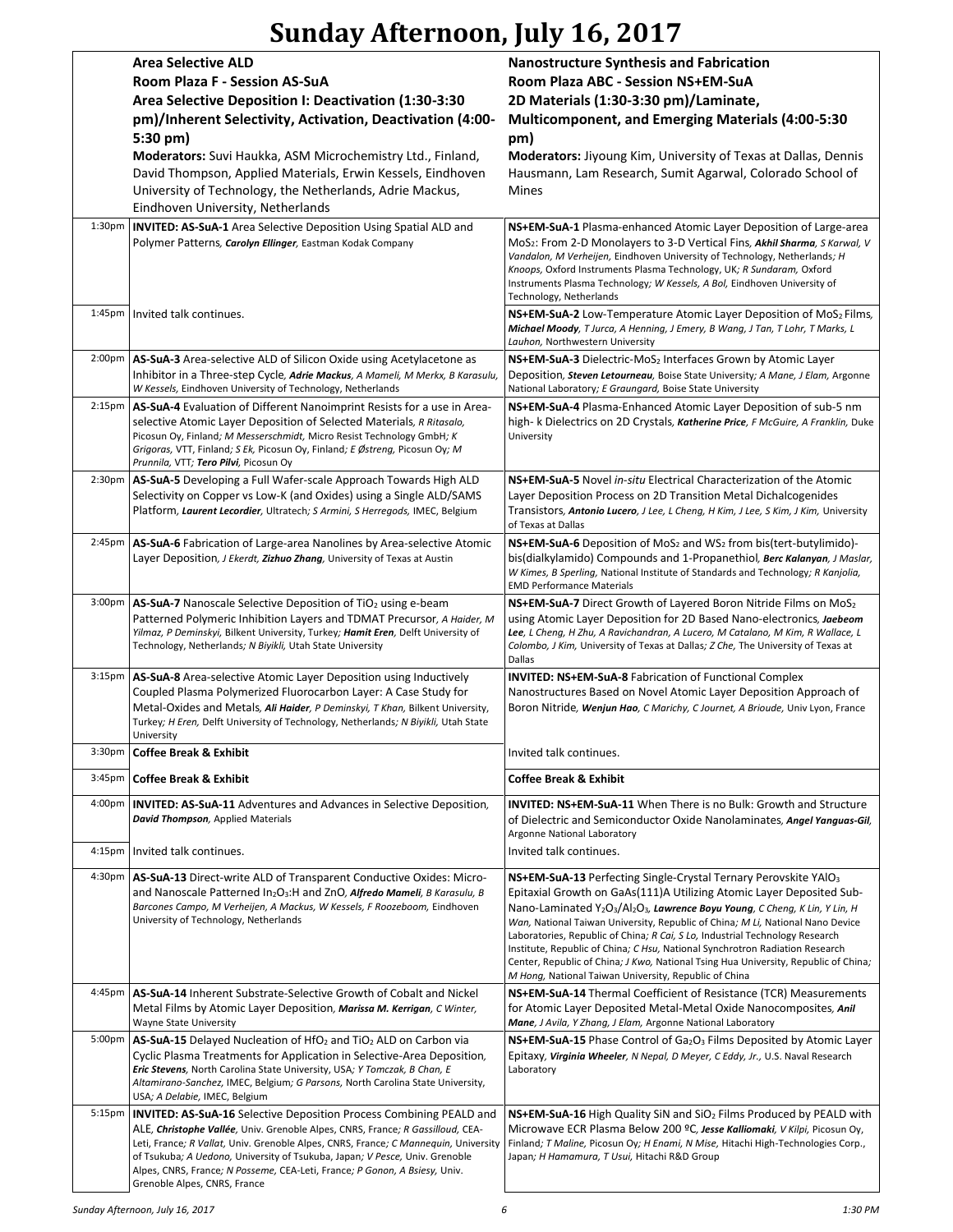5:30pm Invited talk continues. **NS+EM-SuA-17** Tertiary Butyl Hydrazine as a Reducing Agent for Low-Temperature Atomic Layer Deposition of Low-Resistivity Copper Thin Films*, Katja Väyrynen, K Mizohata, J Räisänen,* University of Helsinki, Finland*; D Peeters, A Devi,* Ruhr-University Bochum, Germany*; M Ritala, M Leskelä,* University of Helsinki, Finland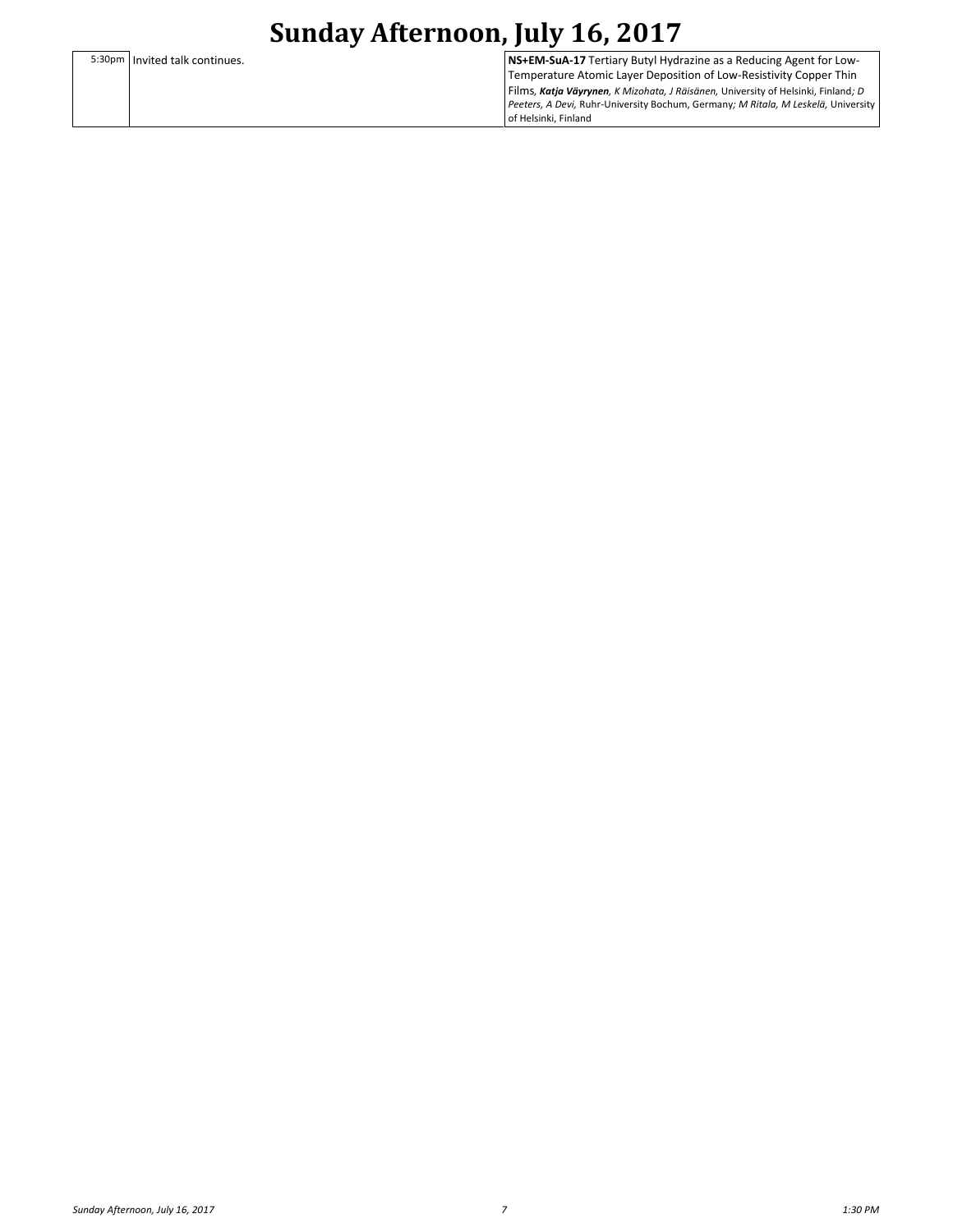### **Sunday Afternoon Poster Sessions, July 16, 2017**

**ALD Applications Room Plaza Exhibit - Session AA-SuP ALD Applications Poster Session 5:30pm**

**AA-SuP-1** Atomic Layer Deposition Surface Functionalized Adsorbents for Adsorption of Metal Ions and Organic Pollutants*, Xiaofeng Wang, X Liang,*  Missouri University of Science and Technology

**AA-SuP-2** Supported Ni Nanoparticle Catalysts Synthesized by Atomic Layer Deposition for Dry Reforming of Methane*, Zeyu Shang, X Liang,* Missouri University of Science and Technology

**AA-SuP-3** Wear Behavior of Annealed Atomic Layer Deposited Alumina Thin Films*, Zakaria Hsain, G Zeng, B Krick, N Strandwitz,* Lehigh University

**AA-SuP-4** Surface Enhanced Raman Scattering Effect on Various Pt Nanostructures by using Self-aligned Block Co-Polymer Template, Pt Atomic Layer Deposition*, Won-Kyun Yeom, J Shin, D Sung, J Oh, J Oh, G Yeom,* Sung Kyun Kwan University, Republic of Korea

**AA-SuP-5** Effect of Post-annealing on the Performance of Ultraviolet Photodetectors with Atomic-Layer-Deposited ZnO Semiconductor*, Jian Gao, W Liu, S Ding,* Fudan University, China

**AA-SuP-6** Density and Origin of Pinhole-Defects in ALD Barrier Coatings on Steel Substrates*, Tim Poljansek, S Klein,* Robert Bosch GmbH, Germany*; J Bartha,* TU Dresden, Germany

AA-SuP-7 Room-Temperature Atomic Layer Deposition of Al<sub>2</sub>O<sub>3</sub> for Anticorrosion Coatings*, Kensaku Kanomata, M Ishikawa, M Miura, B Ahmmad, S Kubota, F Hirose,* Yamagata University, Japan

**AA-SuP-8** Structural and Optical Properties of SnS and SnSe Thin Films Grown by Atomic Layer Deposition for Photovoltaic Applications*, Ji Hye Kim, Y Tak, H Park,* ISAC Research Inc., Republic of Korea

**AA-SuP-9** Characterization of the Alumina-Alucone Multilayer Thin Film for a Flexible Transparent Electrode by Atomic Layer and Molecular Layer Depositions*, Sung Tae Hwang, S Song, G Lee, B Choi,* Korea University, Republic of Korea

**AA-SuP-10** Investigation of Pure Antimony Films Grown by PALD*, Bodo Kalkofen, M Silinskas, R Balasubramanian, B Garke,* Otto von Guericke University, Germany*; H Gargouri,* Sentech Instruments, Germany*; E Burte,* Otto von Guericke University, Germany

**AA-SuP-11** Fabrication of Hollow Structures Using Plasma Enhanced Atomic Layer Deposition*, Masayuki Nakamura, T Kobayashi, T Sagawa, T Tatsuta, S Motoyama,* Samco Inc., Japan*; P Wood,* Samco Inc.*; O Tsuji,* Samco Inc., Japan

**AA-SuP-12** PALD of Germanium Antimony Tellurium Compounds*, Mindaugas Silinskas, B Kalkofen, R Balasubramanian, N Harmgarth,* Otto von Guericke University, Germany*; H Gargouri,* Sentech Instruments, Germany*; E Burte,* Otto von Guericke University, Germany

AA-SuP-13 Flexible Alucone/Al<sub>2</sub>O<sub>3</sub>/Alucone Hybrid Dielectric Layers using in*situ* ALD/MLD Techniques*, Dong-Won Choi, S Lee,* Hanyang University, Korea*; J Lee,*  Hanyang University, Korea, Republic of Korea*; J Park,* Hanyang University, Republic of Korea

**AA-SuP-14** Characteristics of Low-k Film at Low Temperature Using SDP System*, Minho Cheon, D Lee,* JUSUNG Engineering, Republic of Korea

**AA-SuP-15** High Quality ALD of Silicon Nitride Films via Microwave Plasma*, Kihyun Kim,* Samsung Electronics, Republic of Korea*; J Provine, P Schindler, F Prinz,*  Stanford University

**AA-SuP-16** Improved Corrosion Resistance and Mechanical Properties of CrN Hard Coatings with an Atomic Layer Deposited Al2O<sup>3</sup> Interlayer*, Zhixin Wan, S Park, S Kwon,* Pusan National University, Republic of Korea

**AA-SuP-17** ALD Thin-Films for Micro-Channel Plate based Detectors*, Nitin Deepak,* University of Liverpool, UK*; S Harada, T Conneely,* Photek Ltd., UK*; R Potter,*  University of Liverpool, UK*; J Milnes,* Photek Ltd., UK

**AA-SuP-18** The Effect of SiOx/SiNx Multilayer Structure using Low Temperature Plasma Enhanced Atomic Layer Deposition for Gas Diffusion Barrier*, Ju-Hwan Han,* Hanyang University, Republic of Korea*; C Kim, K Lim, S Lee, H Choi,* LG Display, Republic of Korea*; J Park,* Hanyang University, Republic of Korea

**AA-SuP-19** Reduced Thermal Conductivity of ALD Synthesized PbTe/PbSe Nanolaminates Grown on Nanopatterned Substrates*, Xin Chen,* Old Dominion University*; M DeCoster,* University of Virginia*; P Lin, K Zhang,* Old Dominion University*; P Hopkins,* University of Virginia*; H Baumgart,* Old Dominion University

**AA-SuP-20** The Effect of Titanium Tetrachloride-based Plasma Enhanced ALD TiN on the Threshold Voltage of Gate Last-Like Processed FD-SOI MOSFET with ALD HfO<sup>2</sup> Gate Dielectric*, Y Kim, M Chae, Changhwan Choi,*  Hanyang University, Korea

**AA-SuP-21** Atomic Layer Deposition of Transition Metal Dichalcogenide MoS2 Thin Films*, M Zeng,* George Mason University*; Kai Zhang, X Chen, P Lin,* Old Dominion University*; Q Li,* George Mason University*; C McCleese, C Kolodziej, C Burda,*  Case Western Reserve University*; H Baumgart,* Old Dominion University

**AA-SuP-22** The Impact on GaN MOS Capacitor Performance of *in-situ* Processing in a Clustered ALD/ICP/RIE Tool*, Dilini Hemakumara, X Li, S Cho, K Floros,* University of Glasgow, UK*; I Guiney,* University of Cambridge, UK*; D Moran,*  University of Glasgow, UK*; C Humphreys,* University of Cambridge, UK*; A O'Mahony, H Knoops,* Oxford Instruments Plasma Technology, UK*; I Thayne,* University of Glasgow, UK

**AA-SuP-23** Plasma-Enhanced ALD of Dielectrics on Aluminum and *in-situ* FUV Spectroscopy*, Brianna Eller, R Nemanich, P Scowen,* Arizona State University

**AA-SuP-24** ALD on Textiles for Wearable Electronics*, Wade Ingram, J Jur,* North Carolina State University

**AA-SuP-25** Enhancement of ZnO Nanorod Gas Sensors with AZO Nanolaminate Coating by Atomic Layer Deposition*, Pengtao Lin, X Chen, K Zhang, H Baumgart,* Old Dominion University

**AA-SuP-26** A Comparison Study of Atomic Layer Deposition (ALD) of Ceria (CeO2) Films using Ce(<sup>i</sup>PrCp)<sup>2</sup> ( <sup>i</sup>Pr-amd) and Ce(<sup>i</sup>PrCp)3 Precursors*, Maryam Golalikhani, P Van Buskirk, J Roeder,* Sonata LLC

**AA-SuP-27** Theoretical Study of Si-N Film Atomic Layer Deposition Mechanism with Hydrazine and Diclorosilane Precursors and their Derivatives*, Alexander Goldberg, M Halls, H Kwak, T Seidel,* Schrodinger, Inc.

**AA-SuP-28** Nucleation and Growth Characterization of Metallic Ruthenium Films Grown by PEALD on Surface Treated Si (100) at Low Substrate Temperatures*, Nicholas Strnad,* University of Maryland*; G Rayner,* The Kurt J. Lesker Company*; D Potrepka,* U.S. Army Research Laboratory*; B Liu,* The Pennsylvania State University*; J Pattison,* University of Maryland*; M Rivas,* University of Connecticut*; R Polcawich,* U.S. Army Research Laboratory

**AA-SuP-29** Challenge the Productivity of ALD for High Volume Manufacturing of High Efficiency Solar Cells*, Wei-Min Li, X Li,* Jiangsu Leadmicro Nano-Equipment Technology Ltd., P.R. China

**AA-SuP-30** Role of Cu in ALD Grown Cu:ZnS *p-*type Transparent Conductor*, Shaibal Sarkar, N Mahuli,* Indian Institute of Technology Bombay, India

**AA-SuP-31** *In-situ*Iinvestigation of Electrical Properties in Cu Incorporated ZnS Thin Films Grown by Atomic Layer Deposition*, Debabrata Saha, S Sarkar,*  Indian Institute of Technology Bombay, India

**AA-SuP-32** All ALD Hybrid Photoelectrochemical Systems Based on Self-Organized TiO<sup>2</sup> Nanotubes Coated with Chalcogenides*, Jan Macák,* University of Pardubice, Czech Republic

**AA-SuP-33** Electrical, Optical and Mechanical Properties of ALD-Ti doped ZnO Thin Films prepared on Corning® Willow® Glass for the Application of Flexible Transparent Oxide Substrate*, Woo-Jae Lee, C Kim, Y Kim, S Kwon,* Pusan National University, Republic of Korea

**AA-SuP-34** Surface Passivation of Nanoparticle via Rotation Fluidization Coupled Atomic Layer Deposition Reactor*, K Qu, C Duan, K Cao,* Huazhong University of Science and Technology, China*; Rong Chen,* Huazhong University of Science and Technology, P.R. China

**AA-SuP-35** Atomic Layer Deposition of Doped Zinc Oxide as an Alternative to Fluorine Doped Tin Oxide for Transparent Contacts in Perovskite Solar Cells*, Louise Ryan,* Tyndall National Institute, Ireland*; A Walsh, M McCarthy,* Tyndall National Institute, University College Cork, Ireland*; S Monaghan, M Mondreanu,* Tyndall National Institute, Ireland*; S O'Brien, M Pemble, I Povey,* Tyndall National Institute, University College Cork, Ireland

**AA-SuP-36** Oxides Nanomembranes Deposited by Atomic Layer Deposition for Lithium Ion Batteries*, Gaoshan Huang, Y Zhao, Y Mei,* Fudan University, China

**AA-SuP-37** Enhanced Photoelectrochemical Efficiency of Self-Organized TiO Nanotubes Films due to Secondary Materials*, Jan Macák,* University of Pardubice, Czech Republic

**AA-SuP-38** Atomic Layer Deposition of Ru and RuO<sup>2</sup> on Powder*, Jaehong Yoon,* Yonsei University, Korea*; Y Lee,* Incheon National University*; H Kim,* Yonsei University, Republic of Korea*; H Lee,* Incheon National University, Republic of Korea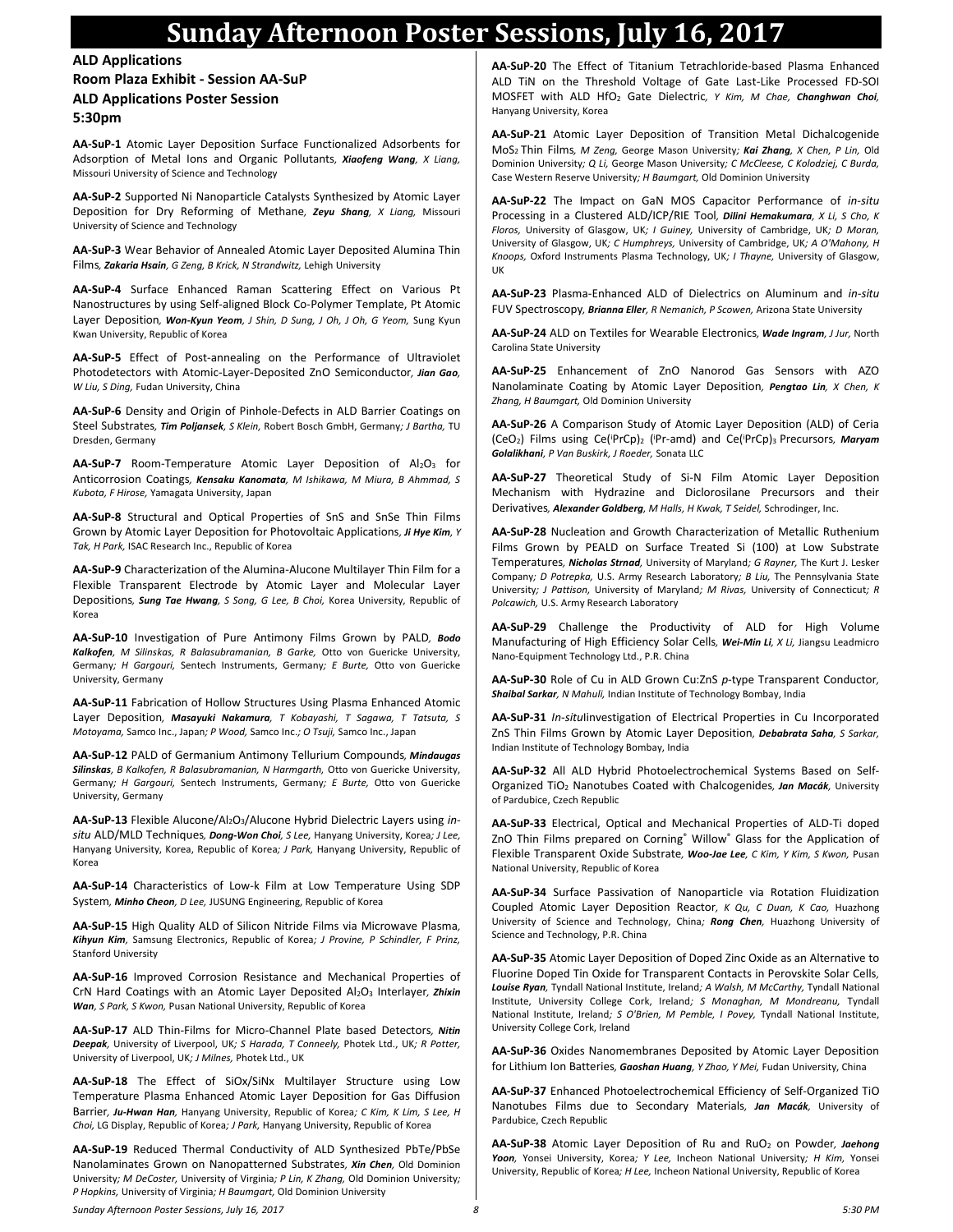### **Sunday Afternoon Poster Sessions, July 16, 2017**

**AA-SuP-39** Plasma-free Atomic Layer Deposition of Nickel and Nickel-based Alloy Thin Films for Nickel Silicide*, Shunichi Nabeya, S Jung, S Kim,* Yeungnam University, Republic of Korea

AA-SuP-40 Room Temperature Atomic Layer Depostion of Al<sub>x</sub>Si<sub>1-x</sub>O and its Application for Dye Sensitized Solar Cells*, T Imai, K Kanomata, M Miura, B Ahmmad, S Kubota, Fumihiko Hirose,* Yamagata University, Japan

**AA-SuP-41** Tungsten Thin Films Nucleation, Adhesion and Conductivity Improvement using Nanocomposite Barrier Layer Grown by Atomic Layer Deposition*, Anil Mane, J Elam,* Argonne National Laboratory

**AA-SuP-42** Textile-based Heater Fabricated by Atomic Layer Deposition for Artificial Muscles*, Jong Seo Park, I Oh,* Yonsei University, Republic of Korea*; T Han,*  Incheon National University, Republic of Korea*; H Kim,* Yonsei University, Republic of Korea*; H Lee,* Incheon National University, Republic of Korea

**AA-SuP-43** Bio-Templated *Morpho* Butterfly Wings by ALD for Photocatalysis*, Robin Rodriguez, S Agarwal, D Das,* University of Michigan*; W Shang,*  Shanghai Jiao Tong University, China*; R Goubert, R Skye, E Kazyak,* University of Michigan*; T Deng,* Shanghai Jiao Tong University, China*; N Dasgupta,* University of Michigan

**AA-SuP-44** Atomic Layer Deposition of ZrSiO<sup>4</sup> and HfSiO<sup>4</sup> Thin Films using a Newly Designed DNS-Zr and DNS-Hf Bimetallic Precursors for High-Performance Logic Devices*, Da-Young Kim, S Kwon,* Pusan National University, Republic of Korea*; S Jeon, H Lim, S Jo, J Park, W Chae, S Yim, J Park,* DNF.Co.Ltd, Republic of Korea*; S Lee, M Kim,* DNF Co. Ltd, Republic of Korea

**AA-SuP-45** Enhanced Thermal Stability and Catalytic Activity of Metal Oxide Coated Platinum Catalyst via Atomic Layer Deposition*, J Cai,* Huazhong University of Science and Technology*; K Cao, B Shan,* Huazhong University of Science and Technology, China*; Rong Chen,* Huazhong University of Science and Technology, P.R. China

**AA-SuP-46** Selective Atomic Layer Deposition of Bimetallic Core Shell Nanoparticles Towards PROX Reactions Modulated with Pt Shell Thickness*, Y Lang, J Yang, K Cao, J Zhang, B Shan,* Huazhong University of Science and Technology, China*; Rong Chen,* Huazhong University of Science and Technology, China, P.R. China

**AA-SuP-47** Deposition of Tungsten Carbide and Tungsten Nitride Films from Halogen-Free Tungsten Precursors*, Moo-Sung Kim,* Versum Materials Korea, Republic of Korea*; S Yabut, S Ivanov,* Versum Materials

**AA-SuP-48** Improvement of Corrosion and Mechanical Properties of NiTi Implants by using Atomic Layer Deposited TiO<sup>2</sup> Protective Coating*, Chi-Chung Kei, Y Yu,* National Applied Research Laboratories, Republic of China*; D Vokoun, J Racek, L Kadeřávek,* Institute of Physics of the ASC Prague

**AA-SuP-49** UV Reflectance Measurement Results of ALD-ALE Modified Al Mirrors for Future Astronomical Missions.*, Christopher Moore,* University of Colorado - Boulder*; J Hennessy,* Jet Propulsion Laboratory, California Institute of Technology*; C Carter,* University of Colorado - Boulder*; A Jewell, S Nickzad,* Jet Propulsion Laboratory, California Institute of Technology*; K France,* University of Colorado - Boulder

**AA-SuP-50** Modification of Borohydride Materials for Hydrogen Storage by ALD*, Katherine Hurst, S Christensen, P Parilla, T Gennett,* National Renewable Energy Laboratory

**AA-SuP-51** Color Modification of Metal Surfaces by Transparent ALD Film Stacks*, Ritwik Bhatia, A Bertuch,* Ultratech

AA-SuP-52 Fabrication of New Type Electrode Based TiO<sub>2</sub>-coated Metal Foam using ALD Process for Decomposition of Methane Gas for Fuel Cell Application*, Sung Pil Woo,* Yonsei University, Republic of Korea*; K Lee, Y Lee, I Kim, J Ko, S Shin, Y Yoon,* Gachon University, Republic of Korea

**AA-SuP-53** Plasma-assisted ALD of Ru Nanoparticles on Electrospun Polymeric Nanofibers for Catalysis*, K Ranjith, A Haider,* Bilkent University, Turkey*; Necmi Biyikli,* Utah State University*; T Uyar,* Bilkent University, Turkey

**AA-SuP-54** The Adhesion of Thermal ALD to Metal Surfaces at Low Temperatures*, J Kelliher, William Sweet, N Crain, C Roske,* Northrop Grumman

**AA-SuP-55** ALD-Frequency Multiplied Fresnel Zone Plates for Hard X-rays Focusing*, Nicolaie Moldovan, H Zeng,* Advanced Diamond Technologies*; R Divan, L Ocola, V De Andrade,* Argonne National Laboratory

**AA-SuP-56** Synthesis of Highly Dispersed and Highly Stable Supported Au-Pt Bimetallic Catalysts by a Two-step Method*, Xiaofeng Wang, X Liang,* Missouri University of Science and Technology

**AA-SuP-57** Atomic Layer Deposited Cobalt Oxide Thin Films as Photoanodes for Photoelectrochemical Water Splitting*, Soonyoung Jung, B Jang,* Yeungnam University, Republic of Korea*; S Oh, Y Lee, J Oh,* KAIST, Republic of Korea*; S Kim,*  Yeungnam University, Republic of Korea

**AA-SuP-58** ALD of Nanolaminate Doped Electron Transport Layers for Perovskite Solar Cells*, Melissa McCarthy, A Walsh, L Ryan,* Tyndall National Institute, University College Cork, Ireland*; A Walter, B Kamino,* Centre Suisse d'Electronique et de Microtechnique*; J Werner,* Ecole Polytechnique Fédérale de Lausanne*; S Moon, S Nicolay,* Centre Suisse d'Electronique et de Microtechnique*; C Ballif,* Ecole Polytechnique Fédérale de Lausanne*; F Laffir,* University of Limerick*; S O'Brien, M Pemble, I Povey,* Tyndall National Institute, University College Cork, Ireland

**AA-SuP-59** ALD TiO2 Coating on Nanostructured Silicon with Enhanced Photoelectrochemical Efficiency and Stability*, Xudong Wang, Y Yu,* University of Wisconsin-Madison

**AA-SuP-60** Fabrication of Lithium Titanate inside TiO<sub>2</sub>-Coated SUS Foam as a Binder-free Anode Material for All-Solid-State Battery*, Sung Pil Woo,* Yonsei University, Republic of Korea*; K Lee, Y Lee, I Kim, J Ko, S Shin,* Gachon University, Republic of Korea*; J Kim,* Hallym University, Republic of Korea*; J Shim,* Korea University, Republic of Korea*; W Lee,* Yonsei University, Republic of Korea*; Y Yoon,* Gachon University, Republic of Korea

**AA-SuP-61** ALD-Y2O3/GaAs(001) Having Extremley High Thermal Stability at 900 °C and Very Low Interfacial Trap Densities - Comparative Studies with ALD-Al2O<sup>3</sup> and HfO<sup>2</sup> Gate Dielectrics*, Yen-Hsun Lin, H Wan, L Young, C Cheng, K Lin,* National Taiwan University, Republic of China*; Y Cheng,* National Chia-Yi University, Republic of China*; W Chen,* National Synchrotron Radiation Research Center, Republic of China*; C Cheng,* National Chia-Yi University, Republic of China*; T Pi,* National Synchrotron Radiation Research Center, Republic of China*; J Kwo,* National Tsing Hua University, Republic of China*; M Hong,* National Taiwan University, Republic of China

**AA-SuP-62** PEALD of Nickel Thin Film using bis(1,4-di-iso-propyl-1,4 diazabutadiene) Nickel*, Jae-Min Park, S Kim,* Sejong University, Republic of Korea*; J Hwang, J Kim,* Sejong University*; J Lee, W Han, W Koh,* UP Chemical Co., Ltd., Republic of Korea*; W Lee,* Sejong University, Republic of Korea

**AA-SuP-63** Lifetime and Gain Improvement in MCP-based Detectors with ALD Thin-films for High-energy Particle Detection Applications*, Nitin Deepak,*  University of Liverpool, UK*; S Harada, T Conneely,* Photek Ltd., UK*; R Potter,* University of Liverpool, UK*; J Milnes,* Photek Ltd., UK

**AA-SuP-64** Durability of Silver Mirrors Protected with Combinations of Evaporated and ALD Barrier Overlayers*, David Fryauf, J Diaz Leon,* University of California Santa Cruz*; A Phillips,* University of California Observatories*; N Kobayashi,*  University of California Santa Cruz

**AA-SuP-65** Atomic Layer Deposition onto Carbon Fiber Fabrics*, C Militzer, P Dill, Werner Goedel,* Chemnitz University of Technology, Germany

**AA-SuP-66** Increasing Li-ion Battery Performance by Spatial ALD Coating of Separator Membranes with Al2O3*, E Balder, L Haverkate,* TNO/Holst Center, Netherlands*; Y Creyghton,* TNO, Netherlands*; P Poodt,* TNO/Holst Center, Netherlands*; Fred Roozeboom,* TNO/Holst Center, The Netherlands, Netherlands*; S Unnikrishnan,*  TNO/Holst Center, Netherlands

**AA-SuP-67** Total-Dose Radiation Response of Atomic Layer Deposition Al2O<sup>3</sup> Films*, C Nixon, B Triggs,* Semicoa*; N Sullivan, Huazhi Li,* Arradiance

**AA-SuP-68** Tuning the Switching Properties of ZnO Thin Film Memristors by Al Doping via ALD*, Cecilia Giovinazzo, S Porro, C Ricciardi,* Polytechnic of Turin, Italy

**AA-SuP-69** Atomic Layer Deposition of Bulk Layered Heterojunctions for Efficient Electrocatalyst*, Changdeuck Bae, T Ho, H Shin,* Sungkyunkwan University

**AA-SuP-70** Atomic Layer Deposited Ultra-thin Ta-Ni-N Films for Cu Diffusion Barriers*, Yong-Ping Wang, Z Ding, W Liu, S Ding,* Fudan University, China

AA-SuP-71 Improved Electrical Properties of ZrO<sub>2</sub>/ZrSiO<sub>4</sub>/ZrO<sub>2</sub> (ZSZ) based MIM Capacitors using DNS-Zr Bimetallic Precursor*, Sang Yong Jeon,* DNF.co.Ltd, Republic of Korea*; H Lim,* DNF Co. Ltd, Republic of Korea*; S Jo,* DNF.co.Ltd, Republic of Korea*; J Park,* DNF Co. Ltd, Republic of Korea*; W Chae, S Yim,* DNF.co.Ltd, Republic of Korea*; J Park,* DNF Co. Ltd, Republic of Korea*; S Lee,* DNF.Co.Ltd, Republic of Korea*; M Kim,* DNF Co. Ltd, Republic of Korea*; D Kim, S Kwon,* Pusan National University, Republic of Korea

**AA-SuP-72** ALD Metal Oxides for Passivation of Si/SiO<sup>2</sup> Interface in BSI CMOS Image Sensors*, Evan Oudot, M Gros-Jean, K Courouble,* STMicroelectronics, France*; C Vallée,* Univ. Grenoble Alpes, CNRS, France*; F Bertin,* LETI, France

**AA-SuP-73** Graphene-based Flexible Electrode Preparation with Aid of ALD Layer and its Electrochemical Applications*, Yekyung Kim, D Lee, J Seo, S Lee, K Hong, S Chang, S Cho, H Kim,* Korea Electronics Technology Institute, Republic of Korea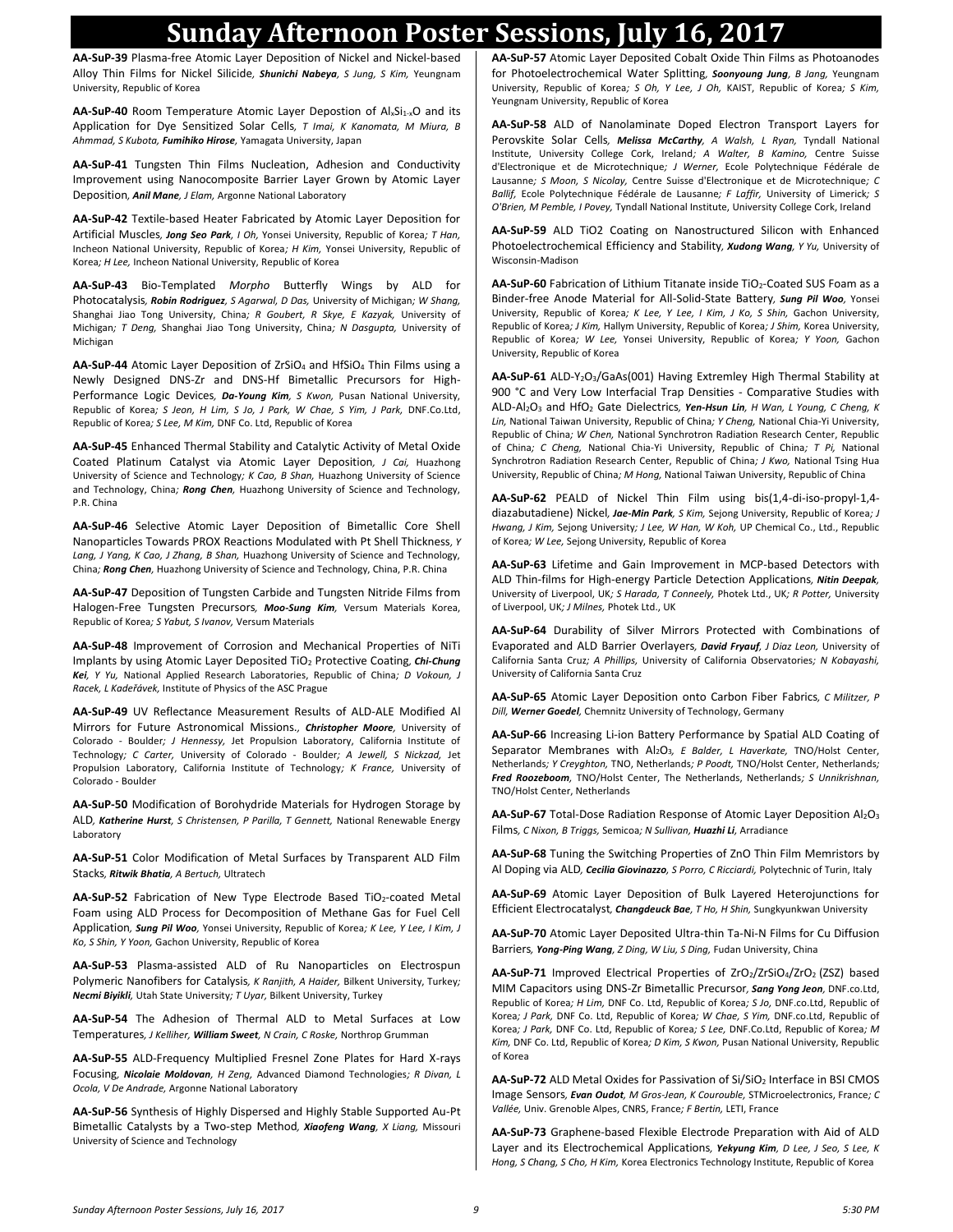### **Sunday Afternoon Poster Sessions, July 16, 2017**

**AA-SuP-74** Teaching Perovskites to Swim: ALD Oxide Overcoating for Liquid Water- and Heat-Resistant Photovoltaics*, I Kim, Alex Martinson,* Argonne National Laboratory

**AA-SuP-75** Highly Stable High Mobility Oxide Thin-film Transistor with N2O Plasma Treatment and Gate Insulator by Means of Atomic Layer Deposition*, Jong Beom Ko, K Park, Y Nam, S Lee, S Park,* Korea Advanced Institute of Science and Technology, Republic of Korea

**AA-SuP-76** Zinc Oxide Infiltration of Two-Photon Polymerized Structures*, Jacek Lechowicz,* University of Illinois at Chicago*; L Ocola, R Divan,* Argonne National Laboratory*; I Paprotny,* University of Illinois at Chicago

AA-SuP-77 Investigating Li-ions Transport Through ALD Al<sub>2</sub>O<sub>3</sub> Coatings on NMC Cathode in a Li-ion Battery*, M Laskar, David Jackson, S Xu, Y Guan,* University of Wisconsin-Madison*; M Dreibelbis,* Dow Chemicals*; R Hamers,* University of Wisconsin-Madison*; M Mahanthappa,* University of Minnesota*; D Morgan, T Kuech,*  University of Wisconsin-Madison

#### **Nanostructure Synthesis and Fabrication Room Plaza Exhibit - Session NS-SuP Nanostructures Synthesis and Fabrication Poster Session 5:30pm**

**NS-SuP-1** Refractive Index and Bandgap Variation in Al<sub>2</sub>O<sub>3</sub>-ZnO Ultrathin Multilayers Prepared by Atomic Layer Deposition*, Javier López Medina,*  CONACYT - Centro de Nanociencias y Nanotecnologia - UNAM, Mexico*; E Solorio, H Borbón, F Castillon, R Machorro,* Centro de Nanociencias y Nanotecnologia - Universidad Nacional Autónoma de Mexico, Mexico*; N Nedev,* Universidad Autónoma de Baja California, Mexico*; M Farias, H Tiznado,* Centro de Nanociencias y Nanotecnologia - Universidad Nacional Autónoma de Mexico, Mexico

**NS-SuP-2** Controlled and Selective Etches for Gate All-Around Device Fabrication*, Subhadeep Kal, J Smith, N Mohanty, Y Su, C Pereira, A Mosden, P Biolsi, T Hurd,* Tokyo Electron

**NS-SuP-3** Wafer-Scale Synthesis of High-Quality and Few-Layer WS<sub>2</sub> Films on Si/SiO<sup>2</sup> Substrates*, Yung-Ching Chu,* National Chiao Tung University, Republic of China*; C Jong,* NARLabs, Republic of China*; Y Ho,* National Chiao Tung University, Republic of China*; P Lu,* UCLA*; C Zhong,* National Chiao Tung University, Republic of China*; H Hsu,* ITRI, Republic of China*; Y Tu,* National Chiao Tung University, Republic of China*; J Woo,* UCLA*; E Chang,* National Chiao Tung University, Republic of China

**NS-SuP-4** Towards Producing Bulk Monolithic Core/Shell Nanocomposites*, Boris Feigelson, J Wollmershauser, K Manandhar,* U.S. Naval Research Laboratory

**NS-SuP-5** Nanolaminate Copper Barriers of Ru/TaN<sub>x</sub> Thin Films by Inductively Coupled Plasma Enhanced Atomic Layer Deposition*, Bo-Heng Liu, W Cho, C Kei,* National Applied Research Laboratories, Republic of China

**NS-SuP-6** On the Possibility of the Development of Vicinal Superlattices in Quantum Wires on Semiconductor Low - Index Surfaces*, Victor Petrov,* Russian Academy of Science, Russian Federation

**NS-SuP-7** Rational Design of Hyperbranched Nanowire Systems for Tunable Superomniphobic Surfaces Enabled by Atomic Layer Deposition*, Ashley Bielinski, M Boban,* University of Michigan, USA*; Y He,* University of Pittsburgh*; E Kazyak, D Lee,* University of Michigan, USA*; C Wang,* Pacific Northwestern National Laboratory*; A Tuteja, N Dasgupta,* University of Michigan, USA

**NS-SuP-8** Designing Low Density Foams by ALD Templating*, Monika Biener,*  Lawrence Livermore National Laboratory

**NS-SuP-9** Fully CMOS-Compatible Synthesis and Photodetector-Integration of Ultrathin, Parallel-Aligned ZnO Nanowire Arrays by Infiltration Synthesis*, Chang-Yong Nam, A Stein,* Brookhaven National Laboratory

**NS-SuP-10** Monodispersed, Highly Interactive Facet Oriented Pd Nanograins Grown by ALD onto Electrospun Polymeric Nanofibers*, Kugalur Ranjith, A Celebioglu,* Bilkent University, Turkey*; H Eren,* Delft University of Technology, Netherlands*; N Biyikli,* Utah State University*; T Uyar,* Bilkent University, Turkey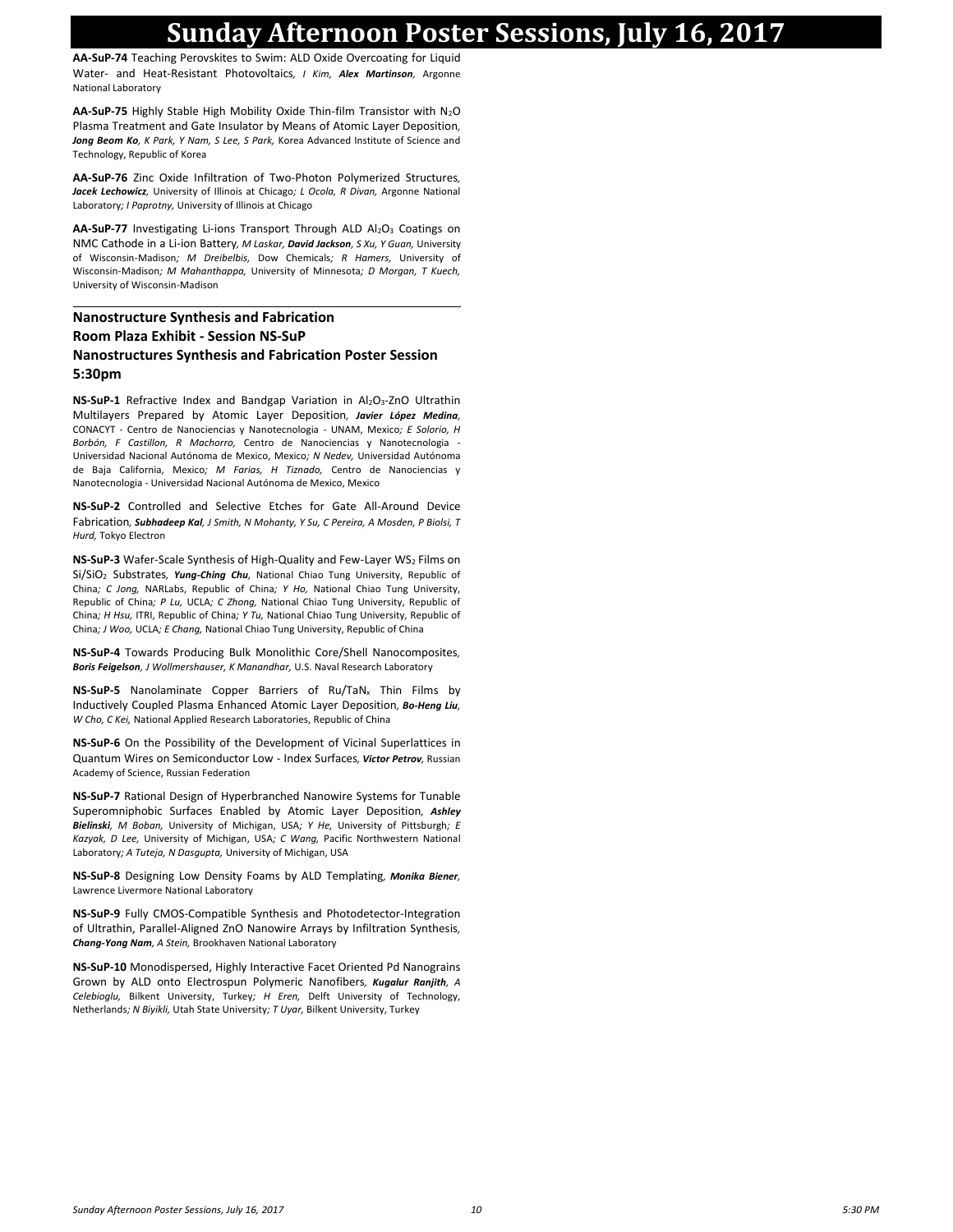## **Monday Morning, July 17, 2017**

|         | <b>ALD Applications</b>                                                                                                                                            | <b>ALD Applications</b>                                                                                                                                           |
|---------|--------------------------------------------------------------------------------------------------------------------------------------------------------------------|-------------------------------------------------------------------------------------------------------------------------------------------------------------------|
|         | Room Plaza E - Session AA+NS-MoM                                                                                                                                   | Room Plaza ABC - Session AA-MoM                                                                                                                                   |
|         | Energy: Catalysis and Fuel Cells I (8:00-10:00                                                                                                                     | Solar Materials I (8:00-10:00 am)/Solar Materials II                                                                                                              |
|         | am)/Nanoparticles and Nanostructures (10:45 am-12:00                                                                                                               | $(10:45 am-12:00 pm)$                                                                                                                                             |
|         | pm)                                                                                                                                                                | Moderators: Christian Dussarrat, Air Liquide, Mariadriana                                                                                                         |
|         | Moderators: Riikka Puurunen, Aalto University, Finland, Necmi                                                                                                      | Creatore, Eindhoven University of Technology, The Netherlands,                                                                                                    |
|         | Biyikli, Utah State University, Joseph Spencer II, ALD                                                                                                             | Jeffrey Elam, Argonne National Laboratory, Neil Dasgupta,                                                                                                         |
|         | NanoSolutions, Inc.                                                                                                                                                | University of Michigan                                                                                                                                            |
|         |                                                                                                                                                                    |                                                                                                                                                                   |
| 8:00am  | AA+NS-MoM-1 Performance of Promoted Rh Catalysts for C2+                                                                                                           | <b>INVITED: AA-MoM-1</b> Atomic Layer Deposition Processing for Perovskite                                                                                        |
|         | Oxygenate Production, Arun Asundi, N Yang, C MacIsaac, S Bent, Stanford<br>University                                                                              | Solar Cells: Research Status, Opportunities and Challenges, Mariadriana<br>Creatore, Eindhoven University of Technology, Netherlands                              |
| 8:15am  |                                                                                                                                                                    | Invited talk continues.                                                                                                                                           |
|         | AA+NS-MoM-2 Facile Synthesis of Three-Dimensional Pt-TiO2 Nano-<br>networks: A Highly Active Catalyst for the Hydrolytic Dehydrogenation                           |                                                                                                                                                                   |
|         | of Ammonia–Borane, <i>Hamit Eren</i> , Delft University of Technology, Netherlands;                                                                                |                                                                                                                                                                   |
|         | N Biyikli, Utah State University; M Guler, Northwestern University                                                                                                 |                                                                                                                                                                   |
| 8:30am  | AA+NS-MoM-3 Cobalt/Alumina Interactions in ALD Synthesized                                                                                                         | AA-MoM-3 Atomic Layer Deposition of NbC-Al2O3 Nanocomposite                                                                                                       |
|         | Catalysts for Fischer-Tropsch Synthesis, Jacob Clary, S Van Norman, H Funke,                                                                                       | Films for Efficient Solar Selective Coatings, Jason Avila, Argonne National                                                                                       |
|         | J Falconer, C Musgrave, A Weimer, University of Colorado - Boulder                                                                                                 | Laboratory; A Peters, Northwestern University; A Mane, J Libera, A Yanguas-Gil,                                                                                   |
|         |                                                                                                                                                                    | Argonne National Laboratory; O Farha, J Hupp, Northwestern University; J Elam,                                                                                    |
|         |                                                                                                                                                                    | Argonne National Laboratory, USA                                                                                                                                  |
| 8:45am  | AA+NS-MoM-4 ALD of Platinum on Metal Organic Framework Nodes:                                                                                                      | AA-MoM-4 Refractory Solar Selective Nanocomposite Coatings for                                                                                                    |
|         | Toward Single Site Synthesis and Sinter-Resistant Catalysts, I Kim, Argonne<br>National Laboratory, USA; Alex Martinson, Argonne National Laboratory               | Concentrated Solar Power Receivers, Jeffrey Elam, A Mane, J Avila, A<br>Yanguas-Gil, J Libera, Argonne National Laboratory; J Hupp, J Liu, Northwestern           |
|         |                                                                                                                                                                    | University; U Sampathkumaran, K Yu, InnoSense LLC; R Buck, F Sutter, German                                                                                       |
|         |                                                                                                                                                                    | Aerospace Center - DLR                                                                                                                                            |
| 9:00am  | AA+NS-MoM-5 Particle Atomic Layer Deposition for Stabilization of Pt/C                                                                                             | <b>AA-MoM-5</b> P-type Bismuth Sulfide ( $Bi2S3$ ) Grown by Atomic Layer                                                                                          |
|         | Fuel Cell Catalysts, William McNeary, A Lubers, M Maguire, University of                                                                                           | Deposition, Neha Mahuli, D Saha, S Sarkar, Indian Institute of Technology                                                                                         |
|         | Colorado - Boulder; S van Rooij, Ecole Polytechnique Fédérale de Lausanne,                                                                                         | Bombay, India                                                                                                                                                     |
|         | Switzerland; S Bull, A Weimer, University of Colorado - Boulder                                                                                                    |                                                                                                                                                                   |
| 9:15am  | AA+NS-MoM-6 ALD CeO <sub>2</sub> to Improve Catalytic Activity and Thermal                                                                                         | AA-MoM-6 Role of Fixed Charge in the Modification of Schottky Barrier                                                                                             |
|         | Stability of Low Temperature SOFC Electrodes, J Yu, S Oh, Seoul National<br>University of Science and Technology, Republic of Korea; W Noh, Air Liquide            | Height of Metal Insulator Semiconductor Tunnel Structures, Roderick<br>Marstell, N Strandwitz, Lehigh University                                                  |
|         | Laboratories Korea; Jihwan An, Seoul National University of Science and                                                                                            |                                                                                                                                                                   |
|         | Technology, Republic of Korea                                                                                                                                      |                                                                                                                                                                   |
| 9:30am  | AA+NS-MoM-7 Atomic Layer Deposition of Metal Oxide Thin Films and                                                                                                  | AA-MoM-7 Determination of Energy Barrier Heights between                                                                                                          |
|         | Metal Nanoparticles for Improving the Electrode Performance in                                                                                                     | Amorphous Metals and ALD Dielectrics using Internal Photoemission                                                                                                 |
|         | Photoelectrochemical Applications, Valerio Di Palma, M Verheijen, Eindhoven                                                                                        | Spectroscopy, Melanie Jenkins, T Klarr, D Austin, J McGlone, Oregon State                                                                                         |
|         | University of Technology, Netherlands; R Sinha, G Zafeiropoulos, A Bieberle, M<br>Tsampas, DIFFER, Dutch Institute for Fundamental Energy Research; W Kessels, M   | University; L Wei, N Nguyen, National Institute of Standards and Technology; J<br>Wager, J Conley, Oregon State University                                        |
|         | Creatore, Eindhoven University of Technology, Netherlands                                                                                                          |                                                                                                                                                                   |
| 9:45am  | AA+NS-MoM-8 Carbon-templated Nb:TiO <sub>2</sub> Nanostructures as Oxygen                                                                                          | AA-MoM-8 ALD Window and Buffer Layers in Thin Film Solar Cells, A                                                                                                 |
|         | Evolution Catalyst Supports for PEM Electrolyzers, Alexander Hufnagel, D                                                                                           | Palmstrom, K Bush, M McGehee, A Hultqvist, T Sone, Stacey F. Bent, Stanford                                                                                       |
|         | Böhm, S Häringer, D Fattakhova-Rohlfing, T Bein, University of Munich (LMU),                                                                                       | University                                                                                                                                                        |
|         | Germany                                                                                                                                                            |                                                                                                                                                                   |
| 10:00am | <b>Coffee Break &amp; Exhibits</b>                                                                                                                                 | Talk continues.                                                                                                                                                   |
| 10:15am | <b>Coffee Break &amp; Exhibits</b>                                                                                                                                 | <b>Coffee Break &amp; Exhibits</b>                                                                                                                                |
| 10:30am |                                                                                                                                                                    |                                                                                                                                                                   |
|         | <b>Coffee Break &amp; Exhibits</b>                                                                                                                                 | <b>Coffee Break &amp; Exhibits</b>                                                                                                                                |
| 10:45am | AA+NS-MoM-12 Atomic Layer Deposition Route to Tailor Nanoalloys of                                                                                                 | AA-MoM-12 Atomic Layer Deposition of Bismuth Vanadate                                                                                                             |
|         | Noble and Non-Noble Metals, Ranjith Karuparambil Ramachandran, J                                                                                                   | Photoanodes, Ashley Bielinski, J Brancho, B Bartlett, N Dasgupta, University of                                                                                   |
|         | Dendooven, M Filez, V Galvita, H Poelman, E Solano, M Minjauw, K Devloo-Casier,<br>Ghent University, Belgium; E Fonda, Synchrotron SOLEIL, SAMBA Beamline, France; | Michigan, USA                                                                                                                                                     |
|         | D Hermida-Merino, Netherlands Organisation for Scientific Research,                                                                                                |                                                                                                                                                                   |
|         | DUBBLE@ESRF, France; W Bras, Netherlands Organisation for Scientific Research,                                                                                     |                                                                                                                                                                   |
|         | DUBBLE@ESRF; G Marin, C Detavernier, Ghent University, Belgium                                                                                                     |                                                                                                                                                                   |
| 11:00am | AA+NS-MoM-13 Aggregative Growth of Noble-Metal Nanoparticles in                                                                                                    | AA-MoM-13 High-Efficiency Perovskite Solar Cells with Humidity-                                                                                                   |
|         | Atomic Layer Deposition: Effect of Temperature, Partial Pressure,                                                                                                  | Stability beyond 60 Days Achieved via Atomic Layer Deposition,                                                                                                    |
|         | Exposure Time, Coreactant, and Substrate, Fabio Grillo, H Van Bui, J Moulijn,                                                                                      | Dibyashree Koushik, Y Kuang, Eindhoven University of Technology, Netherlands; V<br>Zardetto, TNO-Solliance, High Tech Campus, Netherlands; W Verhees, S Veenstra, |
|         | M Kreutzer, J van Ommen, Delft University of Technology, Netherlands                                                                                               | ECN-Solliance, High Tech Campus, Netherlands; M Verheijen, W Kessels, M                                                                                           |
|         |                                                                                                                                                                    | Creatore, R Schropp, Eindhoven University of Technology, Netherlands                                                                                              |
| 11:15am | AA+NS-MoM-14 In situ Grazing Incidence Small Angle X-ray Scattering                                                                                                | <b>AA-MoM-14</b> Efficient Surface Passivation of Black Silicon Using Spatial                                                                                     |
|         | Study of the ALD Growth and Thermal Stability of Pt Nanoparticles, Jolien                                                                                          | ALD, I Heikkinen, Beneq Oy, Finland; P Repo, V Vähänissi, T Pasanen, Aalto                                                                                        |
|         | Dendooven, E Solano, R Ramachandran, M Minjauw, Ghent University, Belgium; A                                                                                       | University, Finland; V Malinen, Emma Salmi, Beneg Oy, Finland; H Savin, Aalto                                                                                     |
|         | Coati, Synchrotron SOLEIL, France; D Hermida-Merino, ESRF, France; C Detavernier,<br>Ghent University, Belgium                                                     | University, Finland                                                                                                                                               |
| 11:30am | <b>AA+NS-MoM-15</b> High-Precision Growth of Metal Oxide Nanoparticles                                                                                             | <b>AA-MoM-15</b> Enhancing Water Oxidation Activity of α-hematite Through                                                                                         |
|         | on Carbon Composites for Energy Related Applications, F Yang, Mato Knez,                                                                                           | Atomic Layer Deposition, C Du, J Wang, Huazhong University of Science and                                                                                         |
|         | CIC nanoGUNE, Spain                                                                                                                                                | Technology, China; R Chen, Huazhong University of Science and Technology, China,                                                                                  |
|         |                                                                                                                                                                    | P.R. China; Y Wen, Bin Shan, Huazhong University of Science and Technology,                                                                                       |
|         |                                                                                                                                                                    | China                                                                                                                                                             |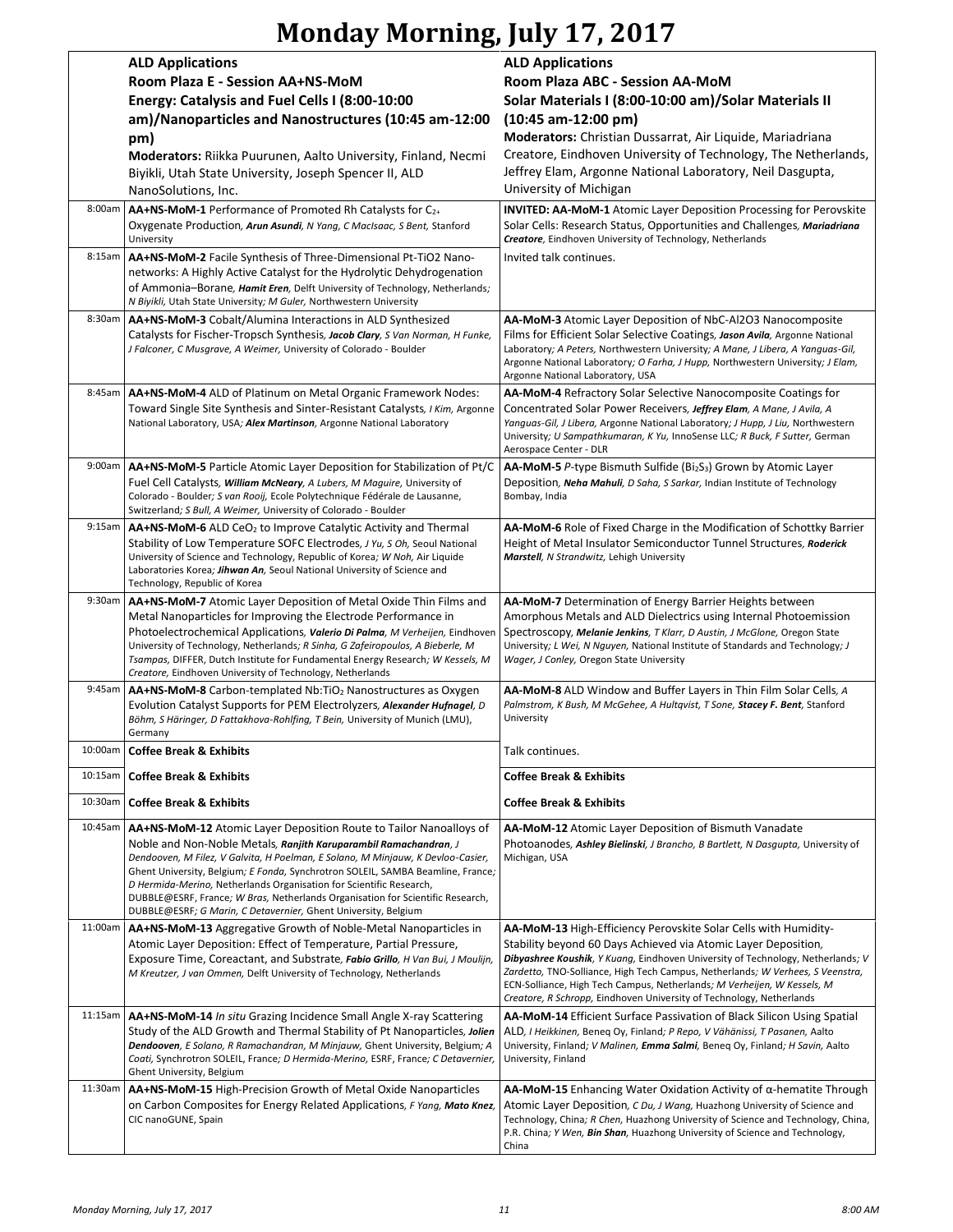## **Monday Morning, July 17, 2017**

|  | 11:45am   AA+NS-MoM-16 Tuning the Isoelectric Point of Conical Nanochannel                           |
|--|------------------------------------------------------------------------------------------------------|
|  | Surfaces by Atomic Layer Deposition of $Al_2O_3$ , TiO <sub>2</sub> , and SiO <sub>2</sub> to Tailor |
|  | Selective Ion Transport, Nils Ulrich, A Spende, GSI Helmholtz Center, Germany;                       |
|  | N Sobel, TU Darmstadt, Germany; M Toimil-Molares, C Trautmann, GSI Helmholtz                         |
|  | Center, Germany                                                                                      |

**AA-MoM-16** ALD Stabilization Layers for Quantum Dot Solar Energy Conversion*, Theodore Kraus, B Parkinson,* University of Wyoming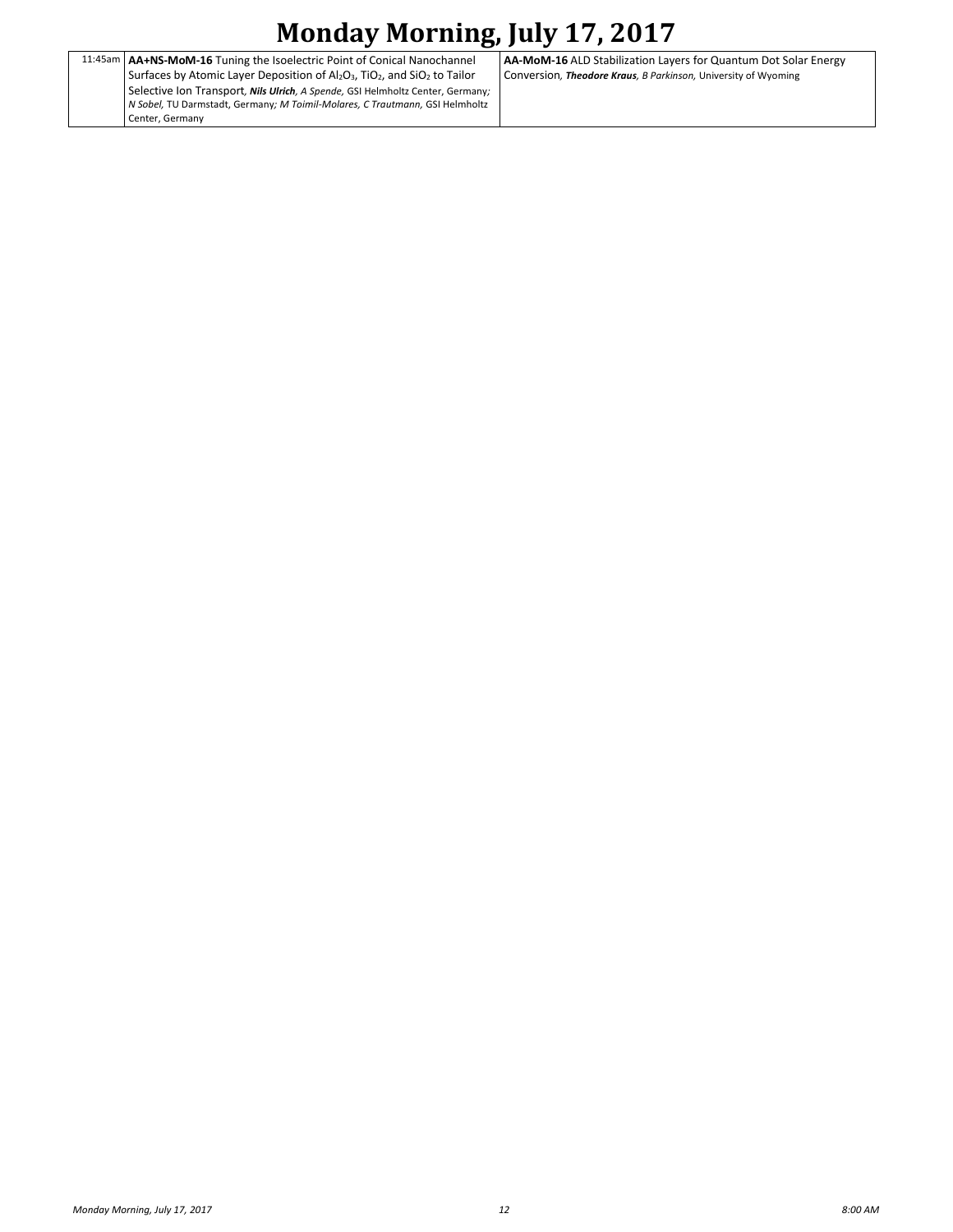## **Monday Morning, July 17, 2017**

|         | <b>ALD Fundamentals</b>                                                                                                                                                                                                                                                                                                                                                                                                                                                                                                                                                                                                                                                                                                                                                                   | <b>Atomic Layer Etching</b>                                                                                                                                                                                        |
|---------|-------------------------------------------------------------------------------------------------------------------------------------------------------------------------------------------------------------------------------------------------------------------------------------------------------------------------------------------------------------------------------------------------------------------------------------------------------------------------------------------------------------------------------------------------------------------------------------------------------------------------------------------------------------------------------------------------------------------------------------------------------------------------------------------|--------------------------------------------------------------------------------------------------------------------------------------------------------------------------------------------------------------------|
|         | Room Plaza F - Session AF+AA-MoM                                                                                                                                                                                                                                                                                                                                                                                                                                                                                                                                                                                                                                                                                                                                                          | Room Plaza D - Session ALE-MoM                                                                                                                                                                                     |
|         | ALD Fundamentals: Plasma ALD (8:00-10:00                                                                                                                                                                                                                                                                                                                                                                                                                                                                                                                                                                                                                                                                                                                                                  | Atomic Layer Etching Session III (8:00-10:00 am) and                                                                                                                                                               |
|         | am)/Emerging Applications (10:45 am-12:00 pm)                                                                                                                                                                                                                                                                                                                                                                                                                                                                                                                                                                                                                                                                                                                                             | Session IV (10:45 am-12:00 pm)                                                                                                                                                                                     |
|         | Moderators: Charles Dezelah, EMD Performance Materials, Yves Moderators: Fred Roozeboom, TNO-Holst Centre & Eindhoven                                                                                                                                                                                                                                                                                                                                                                                                                                                                                                                                                                                                                                                                     |                                                                                                                                                                                                                    |
|         | Chabal, University of Texas, Dallas, Virginia Wheeler, U.S. Naval<br>Research Laboratory, Angel Yanguas-Gil, Argonne National Lab                                                                                                                                                                                                                                                                                                                                                                                                                                                                                                                                                                                                                                                         | University of Technology, The Netherlands, Sumit Agarwal,<br>Colorado School of Mines                                                                                                                              |
| 8:00am  | INVITED: AF+AA-MoM-1 ALD - From Ideal to Real, Ola Nilsen, University of<br>Oslo, Norway                                                                                                                                                                                                                                                                                                                                                                                                                                                                                                                                                                                                                                                                                                  | INVITED: ALE-MoM-1 Selectivity in Thermal Atomic Layer Etching,<br>Younghee Lee, S George, University of Colorado                                                                                                  |
| 8:15am  | Invited talk continues.                                                                                                                                                                                                                                                                                                                                                                                                                                                                                                                                                                                                                                                                                                                                                                   | Invited talk continues.                                                                                                                                                                                            |
| 8:30am  | AF+AA-MoM-3 Atomistic View of the ALD of Zinc Oxide, Timo Weckman,<br>Aalto University, Finland; M Shirazi, Eindhoven University of Technology,<br>Netherlands; S Elliott, Tyndall National Institute, University College Cork, Ireland; K<br>Laasonen, Aalto University, Finland                                                                                                                                                                                                                                                                                                                                                                                                                                                                                                         | ALE-MoM-3 Modeling the Chemical Mechanism of Thermal ALE of<br>Alumina by HF and Tin Acetylacetonate, Simon Elliott, Tyndall National<br>Institute, University College Cork, Ireland                               |
| 8:45am  | AF+AA-MoM-4 Selective Deposition of Single Site Vanadium Oxide at<br>Specific Functional Groups of Carbon Supports for Catalytic Applications,<br>Pascal Düngen, N Pfänder, Max Planck Institute for Chemical Energy Conversion; X<br>Huang, Fritz Haber Institute of the Max Planck Society; K Böhm, Max Planck<br>Institute for Chemical Energy Conversion; S Buller, Max Planck Institute for<br>Chemical Energy Conversion, Germany; R Schlögl, Max Planck Institute for<br><b>Chemical Energy Conversion</b>                                                                                                                                                                                                                                                                         | <b>INVITED: ALE-MoM-4</b> Integrating Atomic Layer Deposition and Etching<br>to Achieve Selective Growth, Stacey F. Bent, Stanford University                                                                      |
| 9:00am  | AF+AA-MoM-5 Surface Modification of V-VI Semiconductors using<br>Exchange Reactions within Atomic Layer Deposition Half-cycle., Christoph<br>Wiegand, Leibniz Institute for Solid State and Materials Research Dresden (IFW<br>Dresden), Germany; R Zierold, R Faust, Universität Hamburg, Germany; D Pohl, A<br>Thomas, B Rellinghaus, K Nielsch, Leibniz Institute for Solid State and Materials<br>Research Dresden (IFW Dresden), Germany                                                                                                                                                                                                                                                                                                                                             | Invited talk continues.                                                                                                                                                                                            |
| 9:15am  | $AF+AA$ -MoM-6 Interface Dipole of High k -Y <sub>2</sub> O <sub>3</sub> on GaAs(001) Attained<br>using Cycle-by-Cycle ALD and Synchrotron Radiation Photoelectron<br>Spectroscopy, Wan-Sin Chen, National Synchrotron Radiation Research Center,<br>Republic of China; K Lin, L Young, National Taiwan University, Republic of China; Y<br>Cheng, National Chia-Yi University, Republic of China; Y Lin, H Wan, National<br>Taiwan University, Republic of China; C Yang, National Tsing Hua University,<br>Republic of China; C Cheng, National Chia-Yi University, Republic of China; T Pi,<br>National Synchrotron Radiation Research Center, Republic of China; R Kwo,<br>National Tsing Hua University, Republic of China; M Hong, National Taiwan<br>University, Republic of China | INVITED: ALE-MoM-6 ALE and ALC: Computational Assessment of<br>Opportunities and Challenges in Nanoelectronic Applications, Sumeet C.<br>Pandey, Micron                                                            |
| 9:30am  | <b>AF+AA-MoM-7</b> Surface Reactions during Three-step ALD of $\text{SiC}_x\text{N}_y$ using<br>Si <sub>2</sub> Cl <sub>6</sub> , CH <sub>3</sub> NH <sub>2</sub> , and N <sub>2</sub> Plasma, Rafaiel Ovanesyan, N Leick, Colorado School of<br>Mines; K Kelchner, Lam Research Corporation; D Hausmann, Lam Research; S<br>Agarwal, Colorado School of Mines                                                                                                                                                                                                                                                                                                                                                                                                                            | Invited talk continues.                                                                                                                                                                                            |
| 9:45am  | AF+AA-MoM-8 A Comparative Study on PEALD Grown Nanolaminates<br>on polypropylene: Influence of precursor and plasma variation,<br>Maximilian Gebhard, F Mitschker, P Awakowicz, A Devi, Ruhr-University Bochum,<br>Germany                                                                                                                                                                                                                                                                                                                                                                                                                                                                                                                                                                | ALE-MoM-8 Reactor Scale Uniformity Enabled by Atomic Layer Etching,<br><b>Chad Huard, S Lanham, M Kushner, University of Michigan</b>                                                                              |
| 10:00am | <b>Coffee Break &amp; Exhibits</b>                                                                                                                                                                                                                                                                                                                                                                                                                                                                                                                                                                                                                                                                                                                                                        | <b>Coffee Break &amp; Exhibits</b>                                                                                                                                                                                 |
| 10:15am | <b>Coffee Break &amp; Exhibits</b>                                                                                                                                                                                                                                                                                                                                                                                                                                                                                                                                                                                                                                                                                                                                                        | <b>Coffee Break &amp; Exhibits</b>                                                                                                                                                                                 |
| 10:30am | <b>Coffee Break &amp; Exhibits</b>                                                                                                                                                                                                                                                                                                                                                                                                                                                                                                                                                                                                                                                                                                                                                        | <b>Coffee Break &amp; Exhibits</b>                                                                                                                                                                                 |
| 10:45am | AF+AA-MoM-12 A Dual Action Optical Sensor Using Metal and Dielectric<br>ALD Layers, Sean Barry, Carleton University, Canada                                                                                                                                                                                                                                                                                                                                                                                                                                                                                                                                                                                                                                                               | <b>INVITED: ALE-MoM-12 Thermal Atomic Layer Etching of Cobalt Metal</b><br>Films, Charles H. Winter, W Waduge, Wayne State University                                                                              |
| 11:00am | AF+AA-MoM-13 Disentangling Photochromism and Electrochromism by<br>Blocking Hole Transfer at the Electrolyte Interface, <i>Omid Zandi</i> , Y Wang, J<br>Kim, University of Texas at Austin; Z Gao, Washington University, St. Louis; S Heo,<br>University of Texas at Austin; P Banerjee, Washington University, St. Louis; D<br>Milliron, University of Texas at Austin                                                                                                                                                                                                                                                                                                                                                                                                                 | Invited talk continues.                                                                                                                                                                                            |
| 11:15am | AF+AA-MoM-14 Atomic Layer Deposition of Electro-optically Active<br>Ferroelectric Barium Titanate Films, Edward Lin, E Ortmann, The University of<br>Texas at Austin; S Abel, IBM Research-Zurich; A Posadas, The University of Texas at<br>Austin; J Fompeyrine, IBM Research-Zurich; A Demkov, J Ekerdt, The University of<br><b>Texas at Austin</b>                                                                                                                                                                                                                                                                                                                                                                                                                                    | ALE-MoM-14 WO <sub>3</sub> and W Thermal Atomic Layer Etching Using<br>"Conversion-Fluorination" and "Oxidation-Conversion-Fluorination"<br>Etching Mechanisms, Nicholas Johnson, S George, University of Colorado |
| 11:30am | AF+AA-MoM-15 Laser Spike Annealing of ALD VO <sub>2</sub> , Alexander Kozen, U.S.<br>Naval Research Laboratory; R Bell, Cornell University; B Downey, U.S. Naval<br>Research Laboratory, usa; M Currie, U.S. Naval Research Laboratory; M Thompson,<br>Cornell University; V Wheeler, C Eddy, Jr., U.S. Naval Research Laboratory                                                                                                                                                                                                                                                                                                                                                                                                                                                         | <b>INVITED: ALE-MoM-15 Plasma-Enhanced Atomic Layer Etching of TiN</b><br>and TaN with Organic Masks, Nathan Marchack, J Papalia, R Bruce, S<br>Engelmann, E Joseph, IBM TJ Watson Research Center                 |
| 11:45am | AF+AA-MoM-16 Improving Processability of Poorly Flowing<br>Pharmaceutical Powders by Atomic Layer Deposition, Tommi Kääriäinen,<br>University of Helsinki, Finland; J Nyman, Abo Akademi University, Finland; M<br>Kääriäinen, P Hoppu, NovaldMedical Ltd Oy, Finland; N Sandler, Åbo Akademi<br>University, Finland; S George, University of Colorado; M Ritala, M Leskelä,<br>University of Helsinki, Finland                                                                                                                                                                                                                                                                                                                                                                           | Invited talk continues.                                                                                                                                                                                            |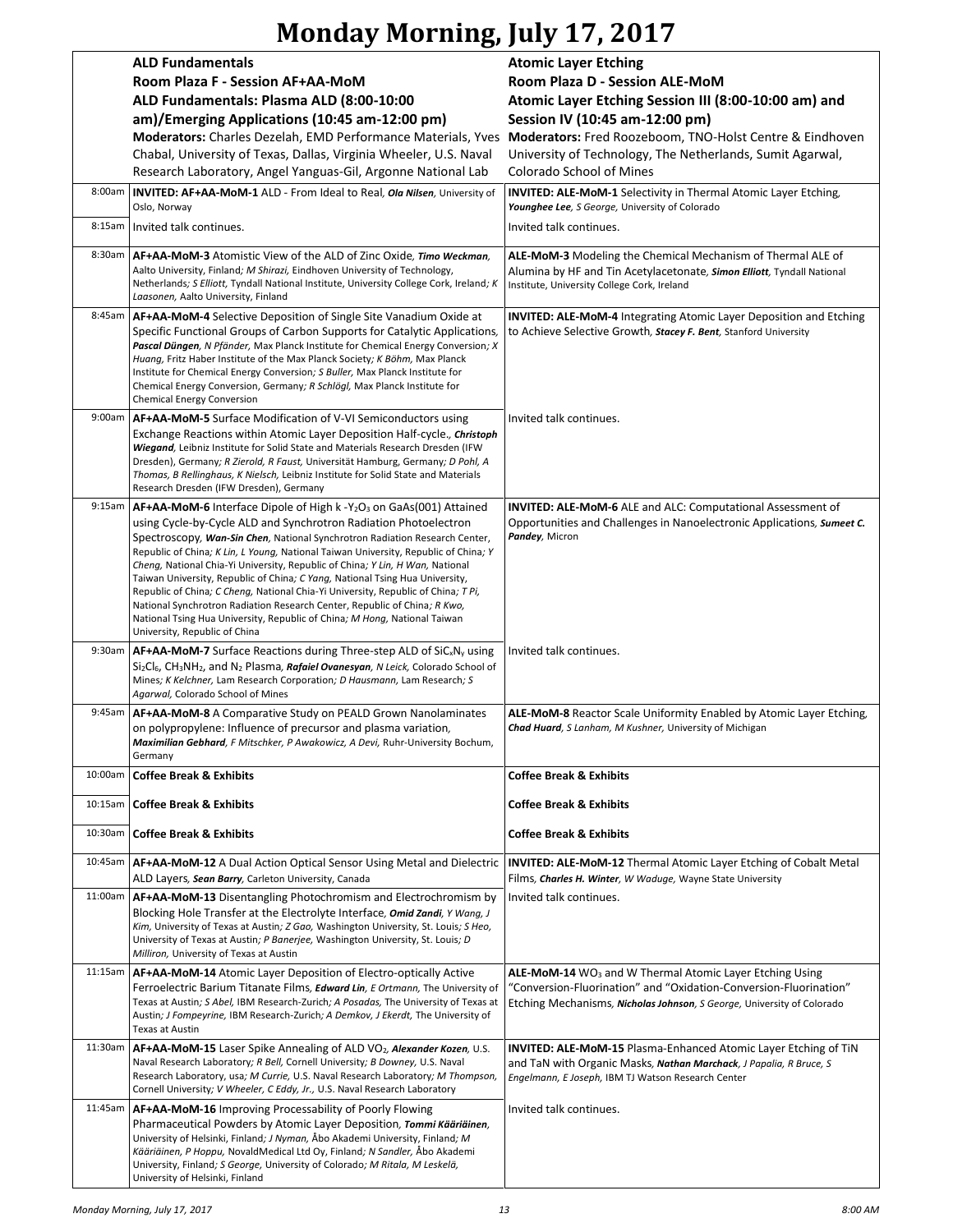# **Monday Afternoon, July 17, 2017**

|                    | <b>ALD Applications</b><br>Room Plaza ABC - Session AA-MoA                                                                                                                                                                                                                                                                                                                         | <b>ALD Fundamentals</b><br>Room Plaza F - Session AF-MoA                                                                                                                                                                                                                                                                                                                                                                                                                                                                                                                                                                                                                                                                |
|--------------------|------------------------------------------------------------------------------------------------------------------------------------------------------------------------------------------------------------------------------------------------------------------------------------------------------------------------------------------------------------------------------------|-------------------------------------------------------------------------------------------------------------------------------------------------------------------------------------------------------------------------------------------------------------------------------------------------------------------------------------------------------------------------------------------------------------------------------------------------------------------------------------------------------------------------------------------------------------------------------------------------------------------------------------------------------------------------------------------------------------------------|
|                    | Memory and MIM I (1:30-3:30 pm)/Memory and MIM II<br>$(4:00-5:30 \text{ pm})$<br>Moderators: John Smythe, Micron Technology, John Conley,<br>Oregon State University, Robert Clark, TEL Technology Center,<br>America, LLC                                                                                                                                                         | ALD Fundamentals: Characterization (1:30-3:30<br>pm)/Mechanisms and Surface Science (4:00-5:00 pm)<br>Moderators: Mikko Ritala, University of Helsinki, David Emslie,<br>McMaster University, Simon Elliott, Tyndall National Institute,<br><b>University College Cork</b>                                                                                                                                                                                                                                                                                                                                                                                                                                              |
| 1:30 <sub>pm</sub> | <b>AA-MoA-1</b> Atomic Layer Deposited Ta-doped $ZrO2$ for DRAM Capacitors,<br>Bo-Eun Park, I Oh, J Park, S Seo, H Kim, Yonsei University, Republic of Korea                                                                                                                                                                                                                       | $AF$ -MoA-1 FTIR and NMR Analysis of ALD Al <sub>2</sub> O <sub>3</sub> on poly-L-lactone Acid<br>Powder and Electrospun Fibres, Laura Svärd, T Virtanen, M Putkonen, E<br>Kenttä, H Rautkoski, P Heikkilä, P Simell, VTT Technical Research Centre of Finland,<br>Finland                                                                                                                                                                                                                                                                                                                                                                                                                                              |
| 1:45 <sub>pm</sub> | AA-MoA-2 High Capacitance 3D MIM Structures Achieved by ALD<br>Deposited TiO <sub>2</sub> for Advanced DRAM Applications, <b>Ahmad Chaker</b> , P<br>Szkutnik, P Gonon, C Vallée, A Bsiesy, Univ. Grenoble Alpes, CNRS, France                                                                                                                                                     | AF-MoA-2 Bulge Testing of Freestanding ALD Thin Film Membranes, Oili<br>Ylivaara, VTT Technical Research Centre of Finland, Finland; P Törmä, HS Foils,<br>Finland; I Stuns, J Saarilahti, R Puurunen, VTT Technical Research Centre of Finland,<br>Finland                                                                                                                                                                                                                                                                                                                                                                                                                                                             |
| 2:00 <sub>pm</sub> | AA-MoA-3 Seed-layer Effects on the Crystallization and Electrical<br>Characteristics of ALD-grown Ta <sub>2</sub> O <sub>5</sub> Thin Films, Jae Hyoung Choi, Samsung<br>Electronics, Korea, Republic of Korea; S Kang, S Chung, C Cho, S Oh, Y Kim, K Yoon,<br>H Lim, K Hwang, H Kang, Samsung Electronics, Republic of Korea                                                     | AF-MoA-3 Infiltrated Zinc Oxide in Polymethylmethacrylate: An Atomic<br>Cycle Growth Study, Leonidas Ocola, Argonne National Laboratory; A Connolly,<br>Vassar College; D Gosztola, Argonne National Laboratory; R Schaller, Argonne<br>National Laboratory, Northwestern University; A Yanguas-Gil, Argonne National<br>Laboratory                                                                                                                                                                                                                                                                                                                                                                                     |
| 2:15pm             | AA-MoA-4 Electrode Induced Variation in Voltage Nonlinearity of ALD<br>Al <sub>2</sub> O <sub>3</sub> and HfO <sub>2</sub> Metal-Insulator-Metal Capacitors (MIMCAPs), Dustin<br>Austin, K Holden, J Hinz, C Remple, J Conley, Oregon State University                                                                                                                             | $AF$ -MoA-4 Study on Atomic-Layer-Deposited Al <sub>2</sub> O <sub>3</sub> Dielectric Films with<br>a New Small Angle X-Ray Scattering Method, Chao Li, F Shahriarian, M<br>Goorsky, University of California Los Angeles                                                                                                                                                                                                                                                                                                                                                                                                                                                                                               |
| 2:30 <sub>pm</sub> | AA-MoA-5 High-Voltage Nanolaminate Metal-Insulator-Insulator-Metal<br>(MIIM) Tunnel Diodes using ALD Al <sub>2</sub> O <sub>3</sub> and Ta <sub>2</sub> O <sub>5</sub> , <i>D Austin, M Jenkins,</i><br>Konner Holden, J Conley, Oregon State University                                                                                                                           | <b>AF-MoA-5</b> Evaluating Mechanical Properties of Free-standing ALD $Al_2O_3$ ,<br>Junmo Koo, Korea University, Republic of Korea; S Lee, T Kim, Korea Advanced<br>Institute of Science and Technology, Republic of Korea; J Shim, Korea University,<br>Republic of Korea                                                                                                                                                                                                                                                                                                                                                                                                                                             |
| 2:45pm             | AA-MoA-6 Capacitance Maximization of Ultra-thin Si-capacitors by<br>Atomic Layer Deposition of Anti-ferroelectric HfO <sub>2</sub> in High Aspect Ratio<br>Structures, Stefan Riedel, W Weinreich, C Mart, J Müller, Fraunhofer IPMS,<br>Germany                                                                                                                                   | AF-MoA-6 Secondary Electron Yield of Nano-oxide Thin Films Measured<br>by Spherical Collector with Pulsed Electron Irradiation, Baojun Yan, S Liu, K<br>Wen, Institute of High Energy Physics of Chinese Academy of Sciences, China                                                                                                                                                                                                                                                                                                                                                                                                                                                                                     |
| 3:00 <sub>pm</sub> | $AA$ -MoA-7 Ferroelectricity in Ternary HfO <sub>2</sub> -ZrO <sub>2</sub> -La <sub>2</sub> O <sub>3</sub> Mixed Oxide<br>Grown by ALD, Anna Chernikova, M Kozodaev, A Markeev, Moscow Institute of<br>Physics and Technology, Russian Federation                                                                                                                                  | <b>AF-MoA-7</b> Electrical Characterization of Platinum Thin Films Deposited<br>by Plasma-Enhanced ALD and Magnetron Sputtering, Martin Winterkorn, H<br>Kim, K Kaplan, J Provine, T Kenny, F Prinz, Stanford University                                                                                                                                                                                                                                                                                                                                                                                                                                                                                                |
| 3:15 <sub>pm</sub> | <b>AA-MoA-8</b> A Study on the Oxygen Source and Annealing Temperature<br>Effects of Atomic Layer Deposited Ferroelectric $Hf_{0.5}Zr_{0.5}O_2$ Thin Films, si<br>Joon Kim, D Narayan, J Lee, J Mohan, University of Texas at Dallas; S Summerfelt,<br>Texas Instruments; J Kim, University of Texas at Dallas                                                                     | AF-MoA-8 A Facile Control of Major Carriers on Atomic Layer Deposited<br>SnO <sub>x</sub> Thin Film by using Various Oxygen Reactants, Jung-Hoon Lee, Hanyang<br>University, Republic of Korea; J Park, J Park, Hansol Chemical, Republic of Korea; J<br>Park, Hanyang University, Republic of Korea                                                                                                                                                                                                                                                                                                                                                                                                                    |
| 3:30 <sub>pm</sub> | <b>Coffe Break &amp; Exhibits</b>                                                                                                                                                                                                                                                                                                                                                  | <b>Coffe Break &amp; Exhibits</b>                                                                                                                                                                                                                                                                                                                                                                                                                                                                                                                                                                                                                                                                                       |
| 3:45pm             | <b>Coffe Break &amp; Exhibits</b>                                                                                                                                                                                                                                                                                                                                                  | <b>Coffe Break &amp; Exhibits</b>                                                                                                                                                                                                                                                                                                                                                                                                                                                                                                                                                                                                                                                                                       |
| 4:00pm             | AA-MoA-11 Thickness Dependence of Polarization Response in<br>(Hf,Zr)O <sub>2</sub> , Sean Smith, M Rodriguez, D Henry, M Brumbach, J Ihlefeld, Sandia<br>National Laboratories                                                                                                                                                                                                    | AF-MoA-11 Activation of Metal Amidinate ALD Precursors on Surfaces<br>and Implications for Film Growth, B Chen, University of California, Riverside; Y<br>Duan, University of Delaware; Y Yao, University of California, Riverside; J Coyle, S<br>Barry, Carleton University, Canada; A Teplyakov, University of Delaware; Francisco<br>Zaera, University of California, Riverside                                                                                                                                                                                                                                                                                                                                      |
| 4:15 <sub>pm</sub> | <b>INVITED: AA-MoA-12</b> ALD as a Primary Contributor Towards Enabling<br>Key Materials in the Memory Roadmap, John Smythe, Micron Technology                                                                                                                                                                                                                                     | AF-MoA-12 Surface Chemistry during Atomic-Layer Deposition of Pt<br>Studied with Vibrational Sum-frequency Generation, Vincent Vandalon, A<br>Mackus, W Kessels, Eindhoven University of Technology, Netherlands                                                                                                                                                                                                                                                                                                                                                                                                                                                                                                        |
| 4:30pm             | Invited talk continues.                                                                                                                                                                                                                                                                                                                                                            | AF-MoA-13 Mechanistic Study of the Atomic Layer Deposition of<br><b>Titanium Dioxide Films from</b><br>Ethylcyclopentadienyltris (dimethylamido) titanium and Ozone or Water,<br>Joseph Klesko, R Rahman, A Dangerfield, C Nanayakkara, T L'Esperance, University<br>of Texas at Dallas; C Dezelah, R Kanjolia, EMD Performance Materials; Y Chabal,<br>University of Texas at Dallas                                                                                                                                                                                                                                                                                                                                   |
| 4:45pm             | AA-MoA-14 Plasma-Enhanced Atomic Layer Deposition of Oxygen<br>Deficient TaOx Thin Films for Resistive Switching Memory Applications,<br>Konstantin Egorov, D Kuzmichev, Y Lebedinskii, Moscow Institute of Physics and<br>Technology, Russian Federation; C Hwang, Seoul National University, Korea; A<br>Markeev, Moscow Institute of Physics and Technology, Russian Federation | AF-MoA-14 The Role of Surface Chemical Functionality in the Initial<br>Stages of Deposition for Copper and Silver Precursors, Andrew Teplyakov,<br>University of Delaware                                                                                                                                                                                                                                                                                                                                                                                                                                                                                                                                               |
| 5:00 <sub>pm</sub> | AA-MoA-15 Monitoring Resistive Switching Properties of ALD Grown<br>Al <sub>2</sub> O <sub>3</sub> /HfO <sub>2</sub> Nanolaminate ReRAM Structures by <i>iin-situ</i> Reducing Plasma<br>Treatments, Marceline Bonvalot, B Eychenne, P Gonon, LETI-LTM, France                                                                                                                     | AF-MoA-15 Reaction Mechanism of ALD Zirconium Oxide using<br>Alkylamido-Cyclopetadienyl Zirconium Precursors, Jae-Min Park, T<br>Mayangsari, S Kim, Y Kim, Sejong University, Republic of Korea; W Han, B Yoo, W<br>Koh, UP Chemical Co., Ltd., Republic of Korea; W Lee, Sejong University, Republic<br>of Korea                                                                                                                                                                                                                                                                                                                                                                                                       |
| 5:15 <sub>pm</sub> | AA-MoA-16 Properties of ALD Ferroelectric Si-doped HfO <sub>2</sub> Characterized<br>with Noncontact Corona-Kelvin Metrology, Dmitriy Marinskiy, Semilab SDI;<br>P Polakowski, Fraunhofer IPMS, Germany; A Findlay, P Edelman, M Wilson, J<br>Lagowski, Semilab SDI; J Metzger, R Binder, GLOBALFOUNDRIES, Germany; J<br>Müller, Fraunhofer IPMS, Germany                          | AF-MoA-16 Elucidation of Distinct Electric Characteristics of ALD Oxides<br>on Highly Ordered GaAs(001) and In <sub>0.53</sub> Ga <sub>0.47</sub> As(001) Surfaces using<br>Synchrotron Radiation Photoelectron Spectroscopy, Yi-Ting Cheng,<br>National Chia-Yi University, Republic of China; W Chen, National Synchrotron<br>Radiation Research Center, Republic of China; K Lin, L Young, Y Lin, H Wan,<br>National Taiwan University, Republic of China; T Pi, National Synchrotron Radiation<br>Research Center, Republic of China; M Hong, National Taiwan University, Republic<br>of China; C Cheng, National Chia-Yi University, Republic of China; J Kwo, National<br>Tsing Hua University, Republic of China |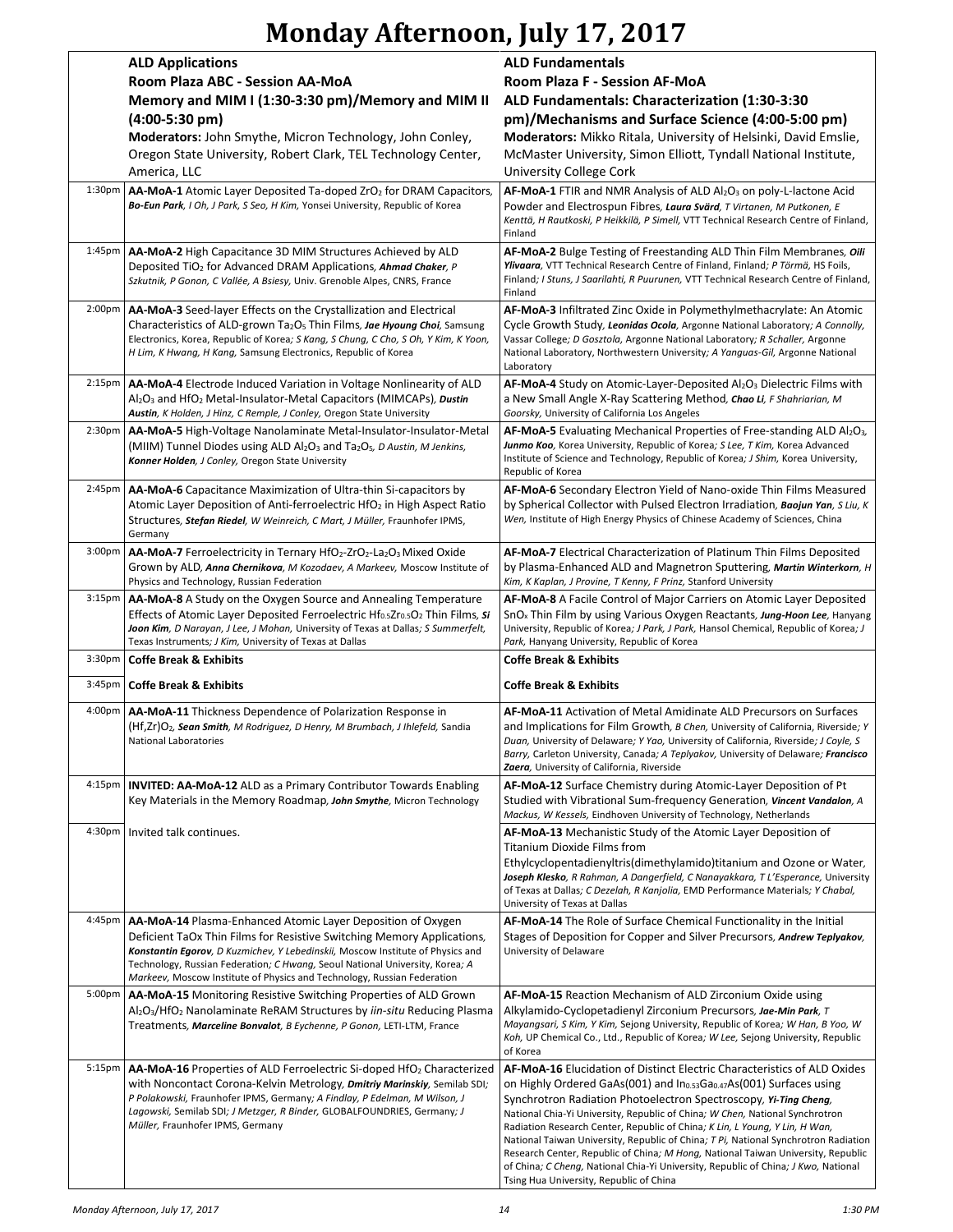# **Monday Afternoon, July 17, 2017**

|                     | <b>Atomic Layer Etching</b>                                                                                                                                                                                                                                                                                                                                                             | <b>Emerging Materials</b>                                                                                                                                                                                                                                                                                                                                                                                                                                                            |
|---------------------|-----------------------------------------------------------------------------------------------------------------------------------------------------------------------------------------------------------------------------------------------------------------------------------------------------------------------------------------------------------------------------------------|--------------------------------------------------------------------------------------------------------------------------------------------------------------------------------------------------------------------------------------------------------------------------------------------------------------------------------------------------------------------------------------------------------------------------------------------------------------------------------------|
|                     | Room Plaza D - Session ALE+AF-MoA                                                                                                                                                                                                                                                                                                                                                       | Room Plaza E - Session EM+AA-MoA                                                                                                                                                                                                                                                                                                                                                                                                                                                     |
|                     | Atomic Layer Etching Session V (1:30-3:30 pm)/ALD<br>Fundamentals: Process Development (4:00-5:45 pm)                                                                                                                                                                                                                                                                                   | Organic-Inorganic Hybrid Materials & MLD (1:30-3:30<br>pm)/Catalysis and Fuel Cells II (4:00-5:30 pm)                                                                                                                                                                                                                                                                                                                                                                                |
|                     | <b>Moderator:</b> Mike Cooke, Oxford Instruments Plasma<br>Technology                                                                                                                                                                                                                                                                                                                   | Moderators: Sang In Lee, Synos Foundation, Yongfeng Mei,<br>Fudan University, China, Ville Miikkulainen, University of<br>Helsinki                                                                                                                                                                                                                                                                                                                                                   |
| $1:30p$ m           | <b>INVITED: ALE+AF-MoA-1</b> In situ Spectroscopic Methods for Atomic Layer<br>Etching and Atomic Layer Deposition, Yves Chabal, J Klesko, A Dangerfield, J<br>Veyan, University of Texas at Dallas                                                                                                                                                                                     | <b>INVITED: EM+AA-MoA-1</b> Unique Inorganic-Organic Hybrid Materials by<br>ALD/MLD as Enablers of Next-generation Applications?, Maarit Karppinen,<br>Aalto University, Finland                                                                                                                                                                                                                                                                                                     |
|                     | 1:45pm   Invited talk continues.                                                                                                                                                                                                                                                                                                                                                        | Invited talk continues.                                                                                                                                                                                                                                                                                                                                                                                                                                                              |
| $2:00p$ m           | ALE+AF-MoA-3 An in situ Optical Diagnostic Study of the Process<br>Conditions that Affect the Etch per Cycle in ALE of SiO <sub>2</sub> , <i>S Agarwal</i> , <b>Ryan</b><br>Gasvoda, N Leick, Colorado School of Mines; A van de Steeg, Eindhoven University<br>of Technology, Netherlands; R Ovanesyan, J Klein, Colorado School of Mines; R<br>Bhowmick, E Hudson, Lam Research Corp. | <b>EM+AA-MoA-3</b> Atomic/molecular Layer Deposition of Luminescent<br>Inorganic-Organic Hybrid Erbium Pyridine Dicarboxylate Thin Films, Lukas<br>Mai, Ruhr-University Bochum, Germany; Z Giedraityte, Aalto University, Finland; M<br>Schmidt, D Rogalla, S Scholz, A Wieck, Ruhr-University Bochum, Germany; M<br>Karppinen, Aalto University, Finland; A Devi, Ruhr-University Bochum, Germany                                                                                   |
| 2:15 <sub>pm</sub>  | <b>INVITED: ALE+AF-MoA-4 New Innovative Etching Approaches for Future</b><br>Generation by Controlling the Surface Reaction at Atomic-Level,<br>Masanobu Honda, T Katsunuma, Tokyo Electron Miyagi Ltd., Japan                                                                                                                                                                          | <b>EM+AA-MoA-4</b> Molecular Layer Deposition of Manganese-Ethylene<br>Glycol Hybrid Films, David Bergsman, J Baker, N Yang, C MacIsaac, A Strickler,<br>M Lillethorup, S Bent, Stanford University                                                                                                                                                                                                                                                                                  |
|                     | 2:30pm   Invited talk continues.                                                                                                                                                                                                                                                                                                                                                        | <b>EM+AA-MoA-5</b> Synthesis, Characterization, and Electrochemistry of<br>Molybdenum-1,2-Ethanedithiol Hybrid ALD Films, Callisto MacIsaac, R<br>Closser, J Schneider, T Hellstern, D Bergsman, S Bent, Stanford University                                                                                                                                                                                                                                                         |
| 2:45 <sub>pm</sub>  | ALE+AF-MoA-6 Controlled Layer-by-Layer Etching of ALD Grown Ta <sub>2</sub> O <sub>5</sub><br>Thin Films, <i>Anil Mane, J Elam</i> , Argonne National Laboratory                                                                                                                                                                                                                        | <b>EM+AA-MoA-6</b> Ultrahigh Elastic Strain Energy Storage in Metal-Oxide-<br>Infiltrated Polymer Nanopillars Generated by Infiltration Synthesis,<br>Chang-Yong Nam, Brookhaven National Laboratory; K Dusoe, University of<br>Connecticut; A Stein, X Ye, K Kisslinger, Brookhaven National Laboratory; S Lee,<br>University of Connecticut                                                                                                                                        |
| $3:00p$ m           | <b>ALE+AF-MoA-7</b> Atomic Layer Etching Mechanism of 2D MoS <sub>2</sub> Layers, $\kappa$<br>Seok Kim, K Kim, Y Ji, G Yeom, Sung Kyun Kwan University, Republic of Korea                                                                                                                                                                                                               | <b>EM+AA-MoA-7</b> Kinetics of Vapor Phase Infiltration: Fitting Theory to<br>Experimental Measurements, C Leng, Mark Losego, Georgia Institute of<br>Technology                                                                                                                                                                                                                                                                                                                     |
|                     | 3:15pm   ALE+AF-MoA-8 ALD & Quasi-ALE Patterning Application in EUV Contact<br>Etch, Hongyun Cottle, D O'Meara, A Metz, Tokyo Electron Limited; P Biolsi, TEL<br>Technology Center, America, LLC; S Nakamura, T Yang, Tokyo Electron Limited; M<br>Honda, Tokyo Electron Miyagi Ltd., Japan; S Morikita, Tokyo Electron Limited                                                         | <b>EM+AA-MoA-8</b> Vapor Phase Infiltration for Doping Conducting<br>Polymers, W Wang, F Yang, CIC nanoGUNE, Spain; C Chen, Y Qin, Chinese<br>Academy of Sciences, China; Mato Knez, CIC nanoGUNE, Spain                                                                                                                                                                                                                                                                             |
|                     | 3:30pm   Coffe Break & Exhibits                                                                                                                                                                                                                                                                                                                                                         | <b>Coffe Break &amp; Exhibits</b>                                                                                                                                                                                                                                                                                                                                                                                                                                                    |
|                     | 3:45pm   Coffe Break & Exhibits                                                                                                                                                                                                                                                                                                                                                         | <b>Coffe Break &amp; Exhibits</b>                                                                                                                                                                                                                                                                                                                                                                                                                                                    |
| $4:00p$ m           | ALE+AF-MoA-11 Boron Nitride Growth at Room Temperature Using<br>Electron Enhanced Atomic Layer Deposition (EE-ALD), Jaclyn Sprenger, H<br>Sun, A Cavanagh, S George, University of Colorado - Boulder                                                                                                                                                                                   | <b>EM+AA-MoA-11</b> Catalysts Modified by ALD for Harsh Biomass<br>Conversion Processes, Steven Christensen, K Hurst, M Griffin, D Vardon,<br>National Renewable Energy Laboratory                                                                                                                                                                                                                                                                                                   |
| 4:15 <sub>pm</sub>  | <b>ALE+AF-MoA-12</b> Catalyzed Atomic Layer Deposition of Silicon Oxide at<br>Ultra-low Temperature using Alkylamines, Tirta Rona Mayangsari, J Park, L<br>Yusup, J Gu, Sejong University, Republic of Korea; J Yoo, H Kim, JUSUNG<br>Engineering, Republic of Korea; W Lee, Sejong University, Republic of Korea                                                                       | <b>EM+AA-MoA-12</b> Effects of Alumina Incorporation by Particle Atomic<br>Layer Deposition on Sintering and Microstructure of Yttria-Stabilized<br>Zirconia (8YSZ), Christopher Bartel, R O'Toole, M Kodas, A Drake, A Horrell,<br>University of Colorado - Boulder; R Hall, ALDNanoSolutions, Inc.; C Musgrave, A<br>Weimer, University of Colorado - Boulder                                                                                                                      |
| 4:30 <sub>p</sub> m | ALE+AF-MoA-13 Low Resistance ALD TiN from Low Temperature<br>Thermal $N_2H_4$ + TiCl <sub>4</sub> , <b>Steven Wolf</b> , M Kavrik, J Park, University of California San<br>Diego; R Holmes, D Alvarez, J Spiegelman, RASIRC; A Kummel, University of<br>California San Diego                                                                                                            | <b>EM+AA-MoA-13</b> Low-Temperature ALD Cobalt Sulfide for High-Efficient<br>Hydrogen Evolution Textiles, Donghyun Kim, J Park, H Kim, Yonsei University,<br>Republic of Korea                                                                                                                                                                                                                                                                                                       |
| 4:45pm              | ALE+AF-MoA-14 Study of the Isotropic Behavior of AZO Conductivity<br>Deposited by Atomic Layer Deposition - Effect of Film Thickness, Benoit<br>Dugrenil, Microoled - CEA Leti, France; S Guillamet, M Thomschke, Microoled<br>Company; M Tournaire, B Aventurier, L Mollard, T Maindron, CEA-Leti, France                                                                              | <b>EM+AA-MoA-14</b> Atomic Layer Deposition of Platinum: An Avenue to the<br>Scalable Synthesis of Ultra-low-loading Fuel Cell Catalysts?, A Goulas, Delft<br>IMP B.V., Netherlands; F Grillo, A Dokania, Delft University of Technology,<br>Netherlands; D Valdesueiro, Delft IMP B.V., Netherlands; H Van Bui, Delft<br>University of Technology, Netherlands; Bart van Limpt, Delft IMP B.V.,<br>Netherlands; J Moulijn, J van Ommen, Delft University of Technology, Netherlands |
| 5:00pm              | ALE+AF-MoA-15 Growth Behaviour and Stability of Atomic Layer<br>Deposited MoO <sub>3</sub> by Mo(CO) <sub>6</sub> and H <sub>2</sub> O/O <sub>3</sub> Precursors, <i>Perttu Sippola</i> , Aalto<br>University, Finland; Z Zhu, Beneq Oy; T Sajavaara, University of Jyväskylä, Finland;<br>H Lipsanen, Aalto University, Finland                                                        | EM+AA-MoA-15 Pd-Ag Bimetallic Nanograin-Decorated Nylon<br>Nanofibers: Efficient Catalytic Reduction of 4-Nitrophenol, K Ranjith, A<br>Celebioglu, Bilkent University, Turkey; H Eren, Delft University of Technology,<br>Netherlands; N Biyikli, Utah State University; Tamer Uyar, Bilkent University,<br>Turkey                                                                                                                                                                   |
| 5:15 <sub>pm</sub>  | $ALE+AF-MoA-16$ Characterization of $Al_2O_3$ and HfO <sub>2</sub> Grown on Metal<br>Surfaces with Thermal and Plasma Enhanced Atomic Layer Deposition,<br>Haiping Zhou, Y Fu, M Mirza, University of Glasgow, UK                                                                                                                                                                       | <b>EM+AA-MoA-16</b> Size-Selective Catalysts with an Ultra-Thin Porous Shell<br>Prepared by Molecular Layer Deposition, Zeyu Shang, X Liang, Missouri<br>University of Science and Technology                                                                                                                                                                                                                                                                                        |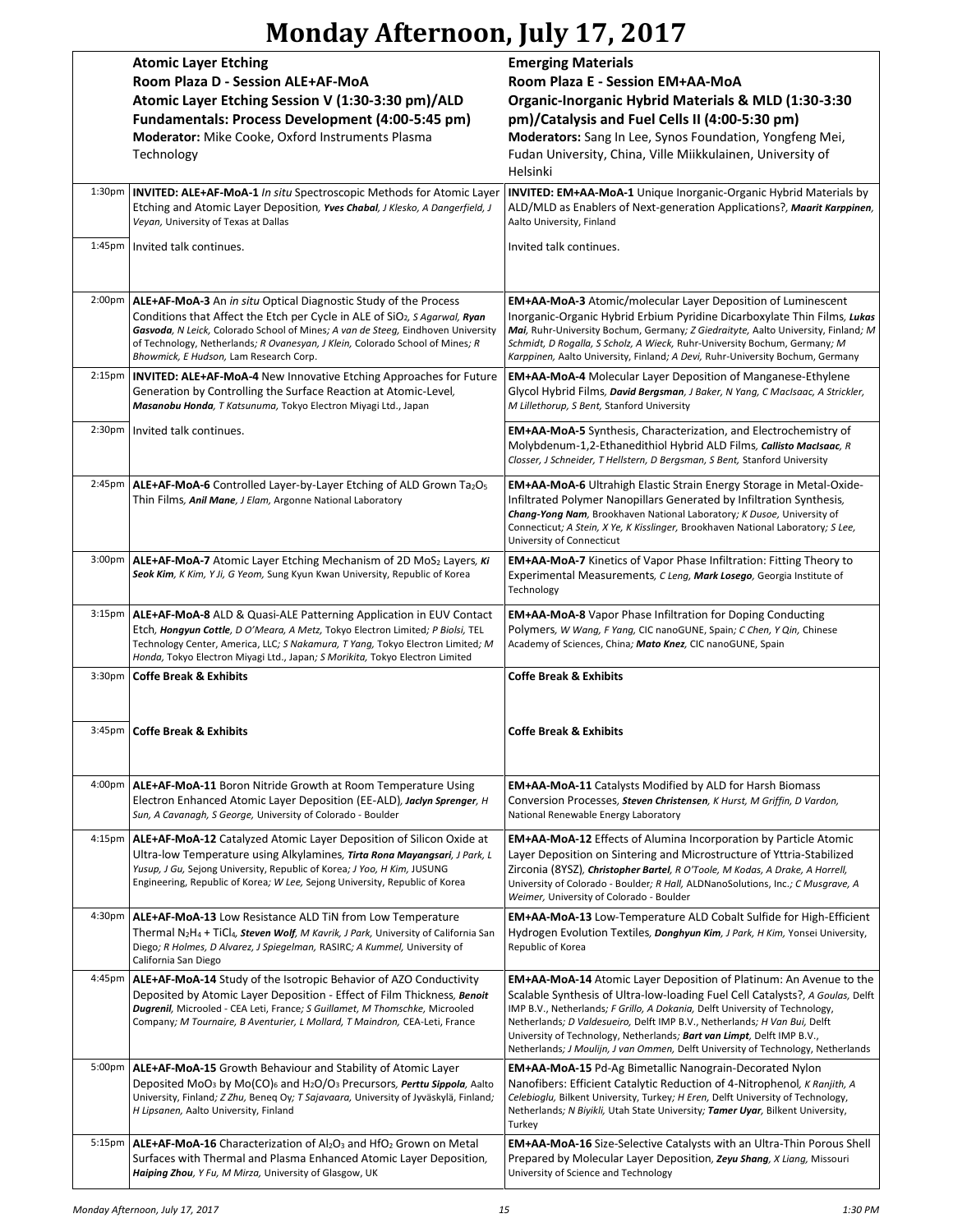### **Monday Afternoon Poster Sessions, July 17, 2017**

**ALD Fundamentals**

**Room Plaza Exhibit - Session AF-MoP**

**ALD Fundamentals Poster Session**

**5:30pm**

**AF-MoP-1** Template-Free Vapor-Phase Growth of Patrónite (VS4) by Atomic Layer Deposition*, Matthew Weimer, R McCarthy,* Argonne National Laboratory*; J Emery, M Bedzyk,* Northwestern University*; F Sen, A Kinaci, M Chan, A Hock, A Martinson,* Argonne National Laboratory

**AF-MoP-2** Novel Approach to Deposit Carbon Doped Silicon Oxide Film with High Carbon Content via Thermal ALD*, Haripin Chandra, K Cuthill,* Versum Materials, Inc*; M MacDonald, G Sanchez,* Versum Materials, Inc.*; A Mallikarjunan,*  Versum Materials, Inc

**AF-MoP-3** A New Reducing Co-Reagent and Challenges in Thermal Atomic Layer Deposition of Electropositive Metal Films*, Kyle Blakeney, C Winter,* Wayne State University

**AF-MoP-4** Volatile Rare Earth Metal Alkoxides for ALD precursors*, Atsushi Sakurai,* ADEKA Corporation, Japan*; N Sugiura,* ADEKA Corporation*; M Hatase, A Nishida, A Yamashita,* ADEKA Corporation, Japan

**AF-MoP-5** Enabling Smooth and Conformal Film Growth via Separate Surface Treatment during Atomic Layer Deposition of Cobalt*, Jeong-Seok Na,*  Lam Research Corp.

**AF-MoP-6** Comparative Study of ALD SiO<sup>2</sup> Films*, Andy Zauner,* Air Liquide R&D, France*; J Girard,* Air Liqude Advanced Materials, France

**AF-MoP-7** B2O<sup>3</sup> ALD for Advanced Doping Applications: The Roles of Free Radical Precursors and Surface Composition*, A Pilli, J Jones, Jeffry Kelber,*  University of North Texas*; F Pasquale, A LaVoie,* Lam Research Corp.

**AF-MoP-8** High-aspect Ratio Anodic TiO<sup>2</sup> Nanotube Layers: Unprecedented Ability of ALD to add a Functionality*, Raul Zazpe, J Přikryl, H Sopha, L Hromadko, J Macák,* University of Pardubice, Czech Republic

**AF-MoP-9** PEALD Ga2O<sup>3</sup> as Dielectric Interlayer on GaN*, Mei Hao, R Nemanich, S Chowdhury,* Arizona State University

**AF-MoP-10** Effect of Deposition Temperature and Plasma Condition on Film Quality of TiO<sup>2</sup> Deposited by Plasma-Enhanced Atomic Layer Deposition*, Munehito Kagaya,* Tokyo Electron Limited, Japan*; S Iwashita,* Tokyo Electron Yamanashi Limited, Japan*; Y Suzuki, Y Sakamoto,* Tokyo Electron Limited, Japan*; A Uedono,* University of Tsukuba, Japan*; T Mitsunari,* Tokyo Electron Limited, Japan*; N Shindo, M Yamasaka, N Noro, T Hasegawa,* Tokyo Electron Yamanashi Limited, Japan*; T Moriya,* Tokyo Electron Limited, Japan

**AF-MoP-11** Atom Probe Tomography of Platinum and Ruthenium Atomic Layer Deposition Films*, Daniel Potrepka, B Hornbuckle,* U.S. Army Research Laboratory*; N Strnad,* University of Maryland

AF-MoP-12 Nitrogen Doped Al<sub>2</sub>O<sub>3</sub> Films with High Doping Uniformity and Low Film Roughness Grown by Plasma Enhanced Atomic Layer Deposition*, Hong-Yan Chen, H Lu,* Fudan University, China

**AF-MoP-13** Study on the Gate Sidewall Spacer Silicon-Nitride ALD Process at Low Temperature by High Density Multiple ICP Sources*, Ho-Hyun Song, H Chang, Y Seol,* KAIST, Republic of Korea

**AF-MoP-14** Effect of Revolution and Rotating Substrate for ALD SiO<sup>2</sup> Film at Low Temperature Using SDP System*, Jin-Hyuk Yoo, B Cho,* JUSUNG Engineering, Republic of Korea

**AF-MoP-15** Breakthrough Trace Element Analysis for Challenging ALD Film Precursors*, Lisa Mey-Ami, J Wang, H Gotts, F Li,* Air Liquide - Balazs NanoAnalysis

**AF-MoP-16** New Technology Advances of Electromechanical Valve Technology for Precision-Controlled Millisecond Pulsed Delivery in ALD/ALE Applications*, Patrick Lowery,* HORIBA*; H Nishizato,* Horiba Stec, Japan*; J Dick, T Hoke,*  HORIBA

**AF-MoP-17** Band Alignment at the Interface of Atomic Layer Deposition Al2O3 and Ga-Polar GaN under Ultraviolet/Ozone Treatment*, K Kim, J Ryu, J Kim, S Cho, D Liu, J Park, I Lee,* University of Wisconsin-Madison*; B Moody,* HexaTech. Inc.*; W Zhou,* University of Texas at Arlington*; J Albrecht,* Michigan State University*; Zhenqiang Ma,* University of Wisconsin-Madison

**AF-MoP-18** Raman Spectrum Characterization of Ti-based ALD Thin Films Treated with Ultra-high Vacuum Annealing*, Chengchun Tang, X Jia, C Gu, J Li,*  Institute of Physics, Chinese Academy of Sciences, China

**AF-MoP-20** Complete Analytical Characterization of Surface, Interfacial and Bulk Layers of ALD Films: The Path to Improved and Reliable Deposition Processes*, Yagnaseni Ghosh, C Langland, W Rivello, F Li,* Air Liquide - Balazs NanoAnalysis

AF-MoP-21 Sequential Exposures of N<sub>2</sub>H<sub>4</sub> + BCl<sub>3</sub> on Copper, HOPG and Si<sub>0.7</sub>Ge<sub>0.3</sub> Surfaces, Steven Wolf, M Breeden, M Edmonds, K Sardashti, M Clemons, University of California San Diego*; E Yieh, H Ren, S Nemani,* Applied Materials*; D Alvarez,* RASIRC*; A Kummel,* University of California San Diego

**AF-MoP-22** Plasma Enhanced ALD of BN, B-doped SiN and B-doped TiN*, Moo-Sung Kim,* Versum Materials Korea, Republic of Korea*; X Lei,* Versum Materials, Inc*; S Yang,* Versum Materials Korea, Republic of Korea

**AF-MoP-23** Scale-Up of Atomic Layer Deposition on Powders in Fixed Bed Reactors*, Kristian Knemeyer, V Strempel, P Ingale, R Naumann d'Alnoncourt,* BasCat, UniCat BASF JointLab, Technische Universität Berlin, Germany*; A Thomas, M Driess,*  Institut für Chemie, Technische Universität Berlin, Germany*; F Rosowski,* BASF SE, Germany

**AF-MoP-24** Measurement and Control of Stress of ALD Films and Nanolaminates Measured by Interferometry*, Ritwik Bhatia,* Ultratech

**AF-MoP-25** Temperature Dependent Kinetics of ALD Reaction: SiN PEALD Study*, Triratna Muneshwar, K Cadien,* University of Alberta, Canada

**AF-MoP-26** Process Development and Characterization of the Atomic Layer Deposited MoS2*, Tian-Bao Zhang, J Xu, Y Wang, L Chen, Q Sun, H Zhu, S Ding, D Zhang,* Fudan University, China

**AF-MoP-27** Low Energy Ion Scattering (LEIS) Analysis of ALD Deposited GaSb Films on SiO2*, Philipp Brüner,* ION-TOF GmbH, Germany*; T Grehl,* ION-TOF GmbH*; R ter Veen,* Tascon GmbH, Germany*; M Fartmann,* Tascon GmbH*; T Blomberg, M Tuominen,* ASM, Finland

**AF-MoP-28** Alternative Plasma Gas Chemistries for Plasma Enhanced Atomic Layer Deposition and the 2016 PEALD Publication Review*, Plasma-ALD Guy,*  www.plasma-ald.com

**AF-MoP-29** Characterization of Ultra-thin ALD Coating in Mesoporous Silicon Layers*, Andras Kovacs, U Mescheder,* Furtwangen University, Germany

AF-MoP-30 Hydrogen Impurities in Al<sub>2</sub>O<sub>3</sub> Thin Films using TMA and Heavy Water as Precursors*, Sami Kinnunen, K Arstila, M Lahtinen, T Sajavaara,* University of Jyväskylä, Finland

**AF-MoP-31** Density Functional Theory Calculation on the Reaction Between Different Nitriding Agents and Chlorine-terminated Silicon Nitride Surface*, Luchana Yusup, T Mayangsari, J Park,* Sejong University, Republic of Korea*; Y Kwon,*  Kyung Hee University, Republic of Korea*; W Lee,* Sejong University, Republic of Korea

AF-MoP-32 Edge-On MoS<sub>2</sub> Thin Films by Direct Atomic Layer Deposition for Hydrogen Evolution Reaction*, Changdeuck Bae, T Ho, H Shin,* Sungkyunkwan University

**AF-MoP-33** Role of Initial Precursor Chemisorption on Incubation Delay for Molybdenum Oxide Atomic Layer Deposition*, Charith Nanayakkara,* EMD Performance Materials*; A Vega,* University of Texas at Dallas*; G Liu, C Dezelah, R Kanjolia,* EMD Performance Materials*; Y Chabal,* University of Texas at Dallas

**AF-MoP-34** Precursor Screening for Low Temperature Atomic Layer Deposition of SiO<sup>2</sup> using Ozone*, Dingkai Guo, B Hendrix, T Baum,* Entegris Inc.

**AF-MoP-35** Surface Treatments on Vertically Aligned Carbon Nanotube Forests for Atomic Layer Deposition*, David Kane, R Vanfleet, R Davis,* Brigham Young University

**AF-MoP-36** Quantum Chemical Design for Kinetically Enhanced ALD Precursors*, Thomas Mustard,* Schrodinger, Inc.*; C Winter,* Wayne State University, USA*; M Halls,* Schrodinger, Inc.

**AF-MoP-37** QDB: A Database of Plasma Process Data*, Christian Hill, S Rahimi, D Brown, A Dzarasova,* Quantemol Ltd, UK*; J Hamilton, K Wren-Little,* University College London, UK*; S Mohr,* Quantemol Ltd, UK*; J Tennyson,* University College London, UK

AF-MoP-38 Surface Functionalization of Few-layer MoS<sub>2</sub> for Atomic Layer Deposition using Gold Chloride Salts*, Jaron Kropp, T Gougousi,* University of Maryland, Baltimore County

AF-MoP-39 Atomic layer deposition of ZrO<sub>2</sub> thin film using a novel linked cyclopentadienyl-amido Zr precursor*, Mira Park, J Kwon, Y Lee, J Park, S Kim, H Ahn, S Yun, J Park,* Hansol Chemical, Republic of Korea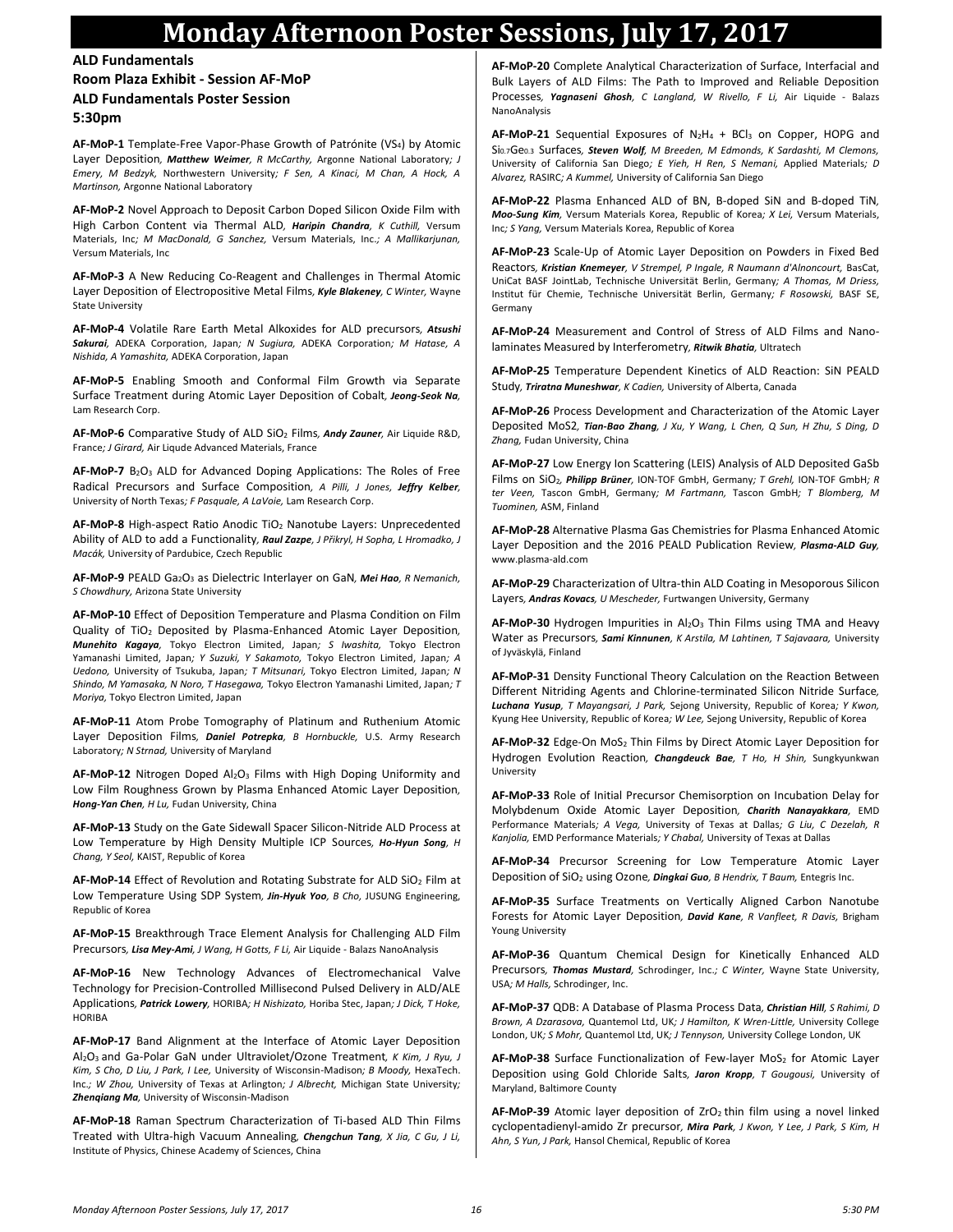### **Monday Afternoon Poster Sessions, July 17, 2017**

**AF-MoP-40** Surface Oxidation of Titanium Oxynitride Films Prepared by PEALD*, J Łobaza, M Kot,* Brandenburg University of Technology Cottbus-Senftenberg, Germany*; F Naumann, Hassan Gargouri,* Sentech Instruments, Germany*; K Henkel, D Schmeißer,* Brandenburg University of Technology Cottbus-Senftenberg, Germany

AF-MoP-41 Characterization of SiN<sub>x</sub> Plasma Enhanced Atomic Layer Deposition Process*, Sun Jung Kim, S Yong, H Chae,* Sungkyunkwan University (SKKU), Republic of Korea

**AF-MoP-42** Transient Response of ALD-QCM with Synchronized Back Pressure Control of Sensor Head*, S Tanaka,* Tohoku University, Japan*; K Hikichi,*  Techofine Co., Japan*; Masafumi Kumano,* Tohoku University, Japan

AF-MoP-43 Precise Thickness Controllable Al<sub>2</sub>O<sub>3</sub> Thin Film Using Non-Pyrophoric Al Precursors and Atomic Layer Deposition*, Donghak Jang, S Yeo,*  Hansol Chemical*; K Mun, J Park,* Hansol Chemical, Republic of Korea

**AF-MoP-44** Diagnostic ALD Reactor with Multiple Modes of FT-IR Spectroscopy*, B Sperling, James Maslar, B Kalanyan,* National Institute of Standards and Technology

**AF-MoP-45** Leveraging Atomistic Modeling for Insights into Nucleation of Cobalt Precursors on Various Substrates*, Andrew Adamczyk, A Cooper,* Versum Materials*; M Kim,* Versum Materials Korea, Republic of Korea*; S Ivanov,* Versum Materials

**AF-MoP-46** Crystalline AlN Films on Si(100) with Sharp Interface and Good Uniformity at Low Temperature by Plasma Enhanced ALD*, Xinhe Zheng, S Liu, Y He, M Li, J Wang, C Hou,* University of Science and Technology Beijing, China

AF-MoP-47 Comparison between PEALD-TiN Films using TiCl4 or TDMAT as Ti-precursor*, Hans-Dieter Schnabel,* Westsächsische Hochschule Zwickau, Germany*; T Junghans, U Reinhold, C Reinhold,* Westsächsische Hochschule Zwickau

**AF-MoP-48** High-speed Spectroscopic Ellipsometry for ALD Applications*, Gai Chin,* ULVAC Inc., Japan

**AF-MoP-49** UHV FT-IR Spectroscopy for Atomic Layer Deposition: An Instrumental Contribution*, X Stammer,* Bruker Optics, Ettlingen, Germany*; Richard Merk, S Shilov,* Bruker Optics

**AF-MoP-50** New Tungsten Precursors at Scale - Properties and ALD Application*, Andreas Wilk, A Rivas Nass, R Ramon-Müller, O Briel,* Umicore AG & Co. KG, Germany

**AF-MoP-51** The Effect of Precursor Ligands and Substitution Chemistry on the Nucleation and Structure of Layered Chalcogenides*, H Zhang, Adam Hock,*  Illinois Institute of Technology

#### **ALD for Manufacturing Room Plaza Exhibit - Session AM-MoP ALD for Manufacturing Poster Session 5:30pm**

**AM-MoP-1** Anhydrous Hydrogen Peroxide Gas Delivery for Semiconductor Manufacturing: Optimal Delivery Conditions for ALD Processes*, D Alvarez, J Spiegelman, Keisuke Andachi, R Holmes, Z Shamsi,* RASIRC

**AM-MoP-2** OpenALD - A Framework for an Open Source ALD Reactor*, Vivek Dwivedi,* NASA

**AM-MoP-3** Multilayer ALD Metal Oxide Films Deposited by Spatially Resolved ALD Processes for Moisture Barrier Films*, Sang Heon Yong, S Kim, H Chae,* Sungkyunkwan University (SKKU), Republic of Korea

**AM-MoP-4** A Green Precleaning Process in Wettability Improvement for Thinner and Uniform ALD Al<sub>2</sub>O<sub>3</sub> Film Deposition on Layered MoS<sub>2</sub> Film, *Cheng-Ying Wang,* National Taiwan Normal University, Taiwan*; Y Ho, Y Chu,* National Chiao Tung University, Republic of China*; H Hsu,* ITRI, Republic of China*; B Chen, P Chen,* Minghsin University of Science & Technology, Taiwan*; M Lee,* National Taiwan Normal University, Taiwan*; C Jong,* NARLabs, Republic of China

**AM-MoP-5** Highly Sensitive Ion Trap Mass Spectrometer for Inline Process Control*, Ruediger Reuter, V Derpmann, G Fedosenko, A Laue, T Graber, M Aliman, H Chung,* Carl Zeiss SMT GmbH, Germany

**AM-MoP-6** STD-PEALD Equipment Design and Evaluation of Nano Thin-Film Characteristics*, M Jeong,* Korea Electronics Technology Institute, Republic of Korea*; T Ryu,* Sung Kyun Kwan University*; K Hong,* Korea Electronics Technology Institute, Republic of Korea*; J Choi,* Sung Kyun Kwan University*; C Song, M Koo,* LEED Corp.*; Yekyung Kim, S Chang,* Korea Electronics Technology Institute, Republic of Korea*; I Jeong,* LEED Corp.*; H Kim,* Korea Electronics Technology Institute, Republic of Korea

**AM-MoP-7** Demonstration of a Correlation between Barrier Property and Defect Visualization of ALD(Al2O3)/Graphene Film*, K Hong, M Jeong, D Lee, J Seo, S Lee,* Korea Electronics Technology Institute, Republic of Korea*; J Choi,* Sung Kyun Kwan University*; I Jeong,* LEED Corp.*; S Chang, Yekyung Kim, H Kim,* Korea Electronics Technology Institute, Republic of Korea

**AM-MoP-8** Transport and Kinetics of a Remote DBD Plasma for ALD Processing of Metal Oxides*, T Beekman, Yves Creyghton, J Emmelkamp,*  Solliance/TNO, Netherlands*; A Sobota,* Eindhoven University of Technology, Netherlands

**AM-MoP-9** Effects of Sealing Components on ALD Film Quality*, Fred Pourmirzaie,* Flodynamix

#### **Area Selective ALD Room Plaza Exhibit - Session AS-MoP Area Selective ALD Poster Session 5:30pm**

**AS-MoP-1** Area-selective ALD using Vapor and Solution-Phase Synthesized Perfluorodecyltrichlorosilane (FDTS) SAMs as Growth Inhibition Layers*, Ali Haider,* Bilkent University, Turkey*; S Altuntas,* TOBB University of Economics & Technology, Turkey*; P Deminskyi, T Khan,* Bilkent University, Turkey*; F Buyukserin,*  TOBB University of Economics & Technology, Turkey*; N Biyikli,* Utah State University

**AS-MoP-2** Nanoscale Patterning of C4F<sup>8</sup> Plasma Polymer Blocking Layers via Femtosecond Pulsed Laser Processing for Selective Deposition of Noble Metals*, Petro Deminskyi, I Pavlov, S Ilday, O Tokel,* Bilkent University, Turkey*; H Eren,*  Delft University of Technology, Netherlands*; A Haider, F Ilday,* Bilkent University, Turkey*; N Biyikli,* Utah State University

**AS-MoP-3** Feasibility Study of Single and Multi-layered Graphene as Plasmacompatible Deactivation Layers for Selective Deposition of III-Nitride Materials*, Petro Deminskyi, E Kovalska, A Haider, C Kocabas,* Bilkent University, Turkey*; N Biyikli,* Utah State University

**AS-MoP-4** Electroless Noble Metal Deposition - A New Approach for Highly Selective Surface Controlled Deposition Process*, Stanko Brankovic,* Universtiy of Houston*; D Solanki, D Wu,* University of Houston*; Y Dordi, A Joi,* Lam Research

**AS-MoP-5** Inherently Selective Plasma-assisted ALD: A Feasibility Study for III-Nitride Materials*, Necmi Biyikli,* Utah State University*; A Haider, P Deminskyi,*  Bilkent University, Turkey

#### **Emerging Materials Room Plaza Exhibit - Session EM-MoP Emerging Materials Poster Session 5:30pm**

**EM-MoP-1** ALD of Copper(I) Halide Direct Bandgap Semiconductors*, T Homola, R Krumpolec, David Cameron,* Masaryk University, Czech Republic*; R Zazpe, J Přikryl, J Macák,* University of Pardubice, Czech Republic*; P Maydannik,* Lappeenranta University of Technology, Finland*; G Natarajan,* Indira Gandhi Centre for Atomic Research, India

**EM-MoP-2** Atomic Layer Deposition of Topological Insulator Selenides and Tellurides*, Tommi Tynell, C Wiegand, A Thomas, K Nielsch,* Leibniz Institute for Solid State and Materials Research Dresden (IFW Dresden), Germany

**EM-MoP-3** New precursor for low temperature deposition of SiO<sub>2</sub> layer using thermal and plasma enhanced ALD techniques*, A Korolev, Hima Lingam, V Chitturi, P Cobb,* Nova-Kem*; M Boleslawski, D Suh, C Choi, H Jeong,* Wonik Materials

**EM-MoP-4** Modeling of the Reactions of Hexachlorodisilane on NH and NH<sup>2</sup> Functionalized Silicon Nitride Surface*, X Wang,* The Dow Chemcal Company*; Xiaobing Zhou, B Hwang,* The Dow Chemical Company*; B Ketola, B Rekken, T Sunderland, A Millward, M Telgenhoff, V Shamamian, C Lee, Y Ahn, W Chung,* The Dow Chemcal Company

**EM-MoP-5** New Silicon precursor for Low Temperature SiN<sub>x</sub> ALD Applications*, A Korolev, H Lingam, Venkateswara Chitturi,* Nova-Kem*; M Boleslawski, C Choi, H Jeong, D Suh,* Wonik Materials

**EM-MoP-6** Structure and Growth Behavior of MLD Films Using Cyclic Azasilanes, Maleic Anhydride, Trimethylaluminum and Water*, Ling Ju, N Strandwitz,* Lehigh University

**EM-MoP-7** Divalent Group IV Precursors for Atomic Layer Deposition Features*, M Nim, Hyunkee Kim, K Mun, J Park, J Park,* Hansol Chemical, Republic of Korea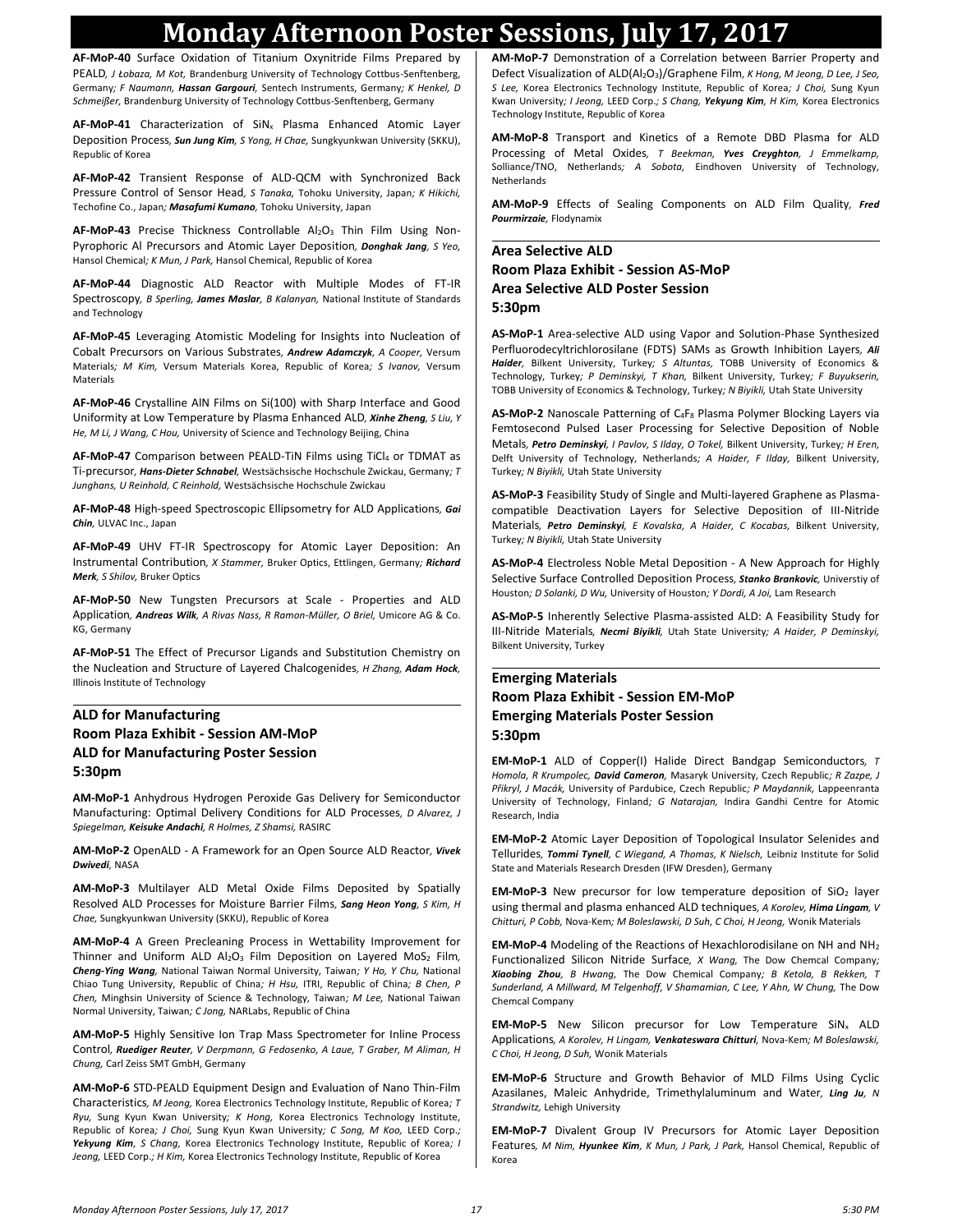### **Monday Afternoon Poster Sessions, July 17, 2017**

**EM-MoP-8** Plasma Enhanced Atomic Layer Deposition of Aluminium Sulphide*, Jakob Kuhs, Z Hens, C Detavernier,* Ghent University, Belgium

**EM-MoP-9** The Film Property of Super-cycled Al2O3/SnO<sup>x</sup> Atomic Layer Deposition and the Associated Thin Film Transistor Performance*, Seung-Hwan Lee, S Choi,* Hanyang University, Korea*; J Park,* Hanyang University, Republic of Korea

**EM-MoP-10** Optical Properties and XPS Analyses of Ti<sub>x</sub>Si<sub>(1-x)</sub>O<sub>2</sub> Films Prepared by ALD and Comparison to ab-initio Predictions*, Marek Elias,* CEITEC, Brno University of Technology, Czech Republic*; P Ondracka,* Masaryk University, Czech Republic*; D Necas,* CEITEC, Masaryk University, Czech Republic*; J Vida,* Masaryk University, Czech Republic*; E Kedronova, L Zajickova,* CEITEC, Masaryk University, Czech Republic

**EM-MoP-11** Atomic Layer Deposition of MoOx:N films: Electrical and Electrochemical Properties*, Arpan Dhara, D Saha, S Sarkar,* Indian Institute of Technology Bombay, India

**EM-MoP-12** *In Situ* Characterization of Thin Film Molybdenum Carbide using Spectroscopic Ellipsometry*, Adam Bertuch,* Ultratech*; J Hoglund,* SemiLab*; L Makai,*  Semilab*; J Byrnes,* SemiLab*; J McBee, G Sundaram,* Ultratech

**EM-MoP-13** Molecular Layer Deposition of Boron Carbide from Carboranes*, Michelle Paquette, L Dorsett, S Malik, A Caruso,* University of Missouri-Kansas City*; J Bielefeld, S King,* Intel Corporation

**EM-MoP-14** Sub-10 nm Scalable Hybrid Dielectric Engineering on MoS<sub>2</sub> for 2D Materials Based Devices*, Lanxia Cheng, J Lee, H Zhu, A Ravichandran, Q Wang, A Lucero, M Kim, R Wallace,* University of Texas at Dallas*; L Colombo,* Texas Instruments, USA*; J Kim,* University of Texas at Dallas

**EM-MoP-15** Critical Layer Thickness Determination for GaN Thin Films Grown on Sapphire Substrate via Hollow-Cathode Plasma-assisted Atomic Layer Deposition*, Mustafa Alevli, N Gungor,* Marmara University*; N Biyikli,* Utah State University

**EM-MoP-16** Digital Doping of ALD VO<sub>2</sub> for Thermochromic Applications, *Alexander Kozen, M Currie,* U.S. Naval Research Laboratory*; K Jungjohann,* Sandia National Laboratory*; B Downey,* U.S. Naval Research Laboratory, usa*; C Eddy, Jr., V Wheeler,* U.S. Naval Research Laboratory

**EM-MoP-17** Characterization and Comparison of ALD Laminate Structures with HfO<sup>2</sup> + SiO<sup>2</sup> as MIM Capacitor Dielectric for GaAs HBT Device*, Yao-Ting Shao, C Hua,* WIN Semiconductors Corp., Republic of China

**EM-MoP-18** Atomic Layer Deposition of Mo-doped VO<sub>2</sub> Thin Films by Nanolamination of VO2/MoO<sup>3</sup> Alternating Layers*, Xinrui Lv, Y Yu, Y Cao,* Chinese Academy of Sciences, China

**EM-MoP-19** Trace Metal Analysis on SiC Wafers using ICP-MS*, Jaya Chowdhury,* ChemTrace

**EM-MoP-23** Atomic Layer Deposited Single Crystal High-k Y-doped Cubic HfO<sup>2</sup> on GaAs(001) Utilizing HfO2/Y2O<sup>3</sup> Super-cycles*, Lawrence Boyu Young, C Cheng, Y Lin, K Lin,* National Taiwan University, Republic of China*; C Hsu,* National Synchrotron Radiation Research Center, Republic of China*; J Kwo,* National Tsing Hua University, Republic of China*; M Hong,* National Taiwan University, Republic of China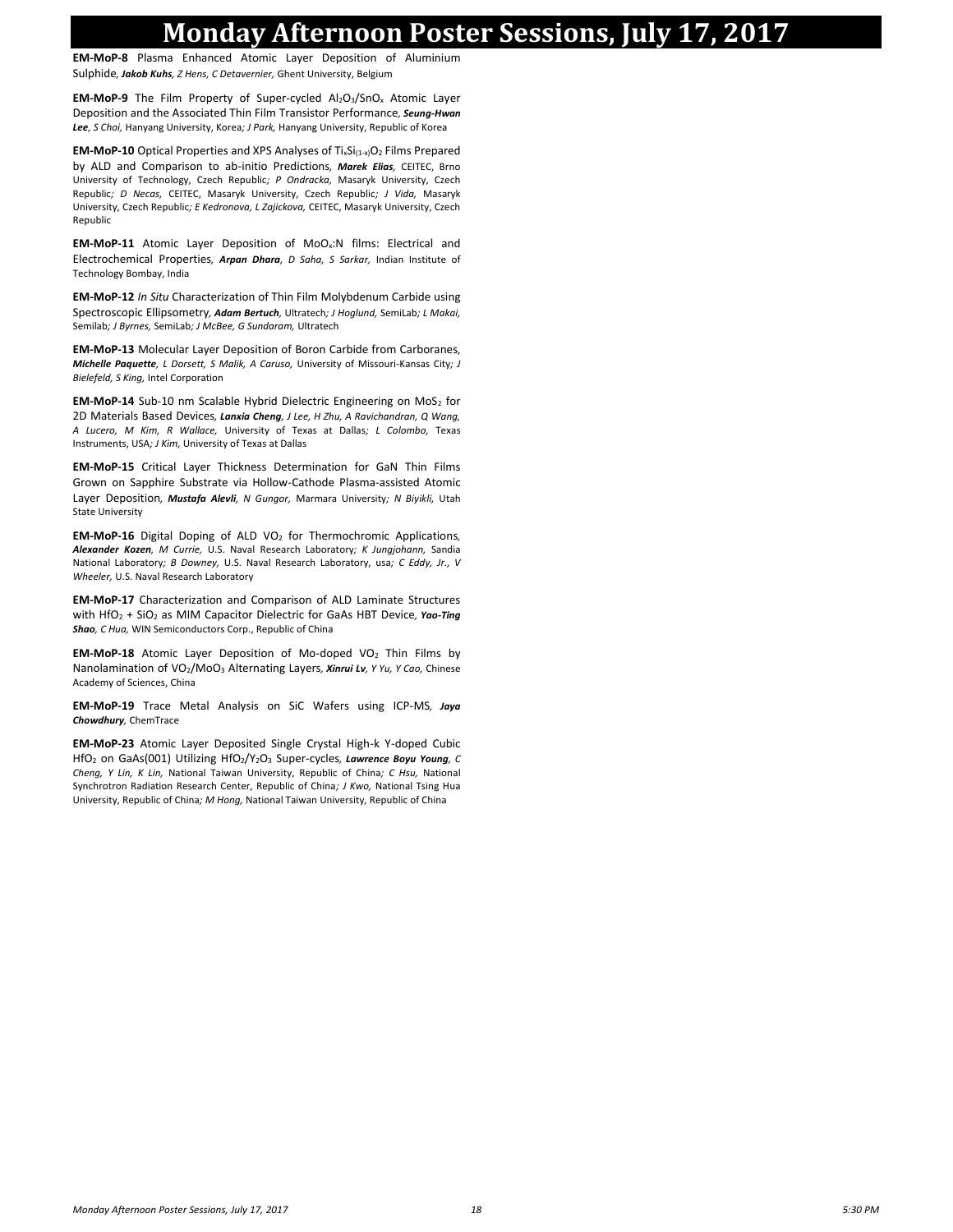# **Tuesday Morning, July 18, 2017**

|         | <b>ALD Applications</b><br>Room Plaza F - Session AA+AF-TuM<br>Displays and Flexible Applications (8:00-10:00 am)/ALD<br><b>Fundamentals: In-Situ Monitoring and Analysis (10:45</b><br>am-12:00 pm)<br>Moderators: Hyungjun Kim, Yonsei University, Korea, Jin-Seong<br>Park, Hanyang University, Han-Jin Lim, Samsung Electronics,<br>Tom Knisley, Applied Materials                                                                                                                                                                                                                                   | <b>ALD Applications</b><br>Room Plaza ABC - Session AA-TuM<br>Batteries I (8:00-10:00 am)/Emerging Apps II (10:45 am-<br>$12:00 \text{ pm}$<br>Moderators: Christophe Detavernier, Ghent University,<br>Belgium, Christophe Vallee, LETI-LTM, France, Gary Rubloff,<br>University of Maryland, Tero Pilvi, Picosun Oy                                                                                                   |
|---------|----------------------------------------------------------------------------------------------------------------------------------------------------------------------------------------------------------------------------------------------------------------------------------------------------------------------------------------------------------------------------------------------------------------------------------------------------------------------------------------------------------------------------------------------------------------------------------------------------------|-------------------------------------------------------------------------------------------------------------------------------------------------------------------------------------------------------------------------------------------------------------------------------------------------------------------------------------------------------------------------------------------------------------------------|
| 8:00am  | <b>INVITED: AA+AF-TuM-1 Functional Materials using Atomic Layer</b><br>Deposition for Emerging Display Applications, Jin-Seong Park, Hanyang<br>University, Republic of Korea                                                                                                                                                                                                                                                                                                                                                                                                                            | <b>INVITED: AA-TuM-1</b> Designing of Surface and Interface of Electrodes for<br>Highly-stable Li Ion Batteries, Li-S Batteries and Metal-Air Batteries,<br>Xueliang Sun, University of Western Ontario, Canada                                                                                                                                                                                                         |
| 8:15am  | Invited talk continues.                                                                                                                                                                                                                                                                                                                                                                                                                                                                                                                                                                                  | Invited talk continues.                                                                                                                                                                                                                                                                                                                                                                                                 |
| 8:30am  | <b>AA+AF-TuM-3</b> Flexible Platinum Nanoparticle-based Piezoresistive<br>Transducers Elaborated by Atomic Layer Deposition, Etienne Puyoo, C<br>Malhaire, D Thomas, R Rafaël, Institut des Nanotechnologies de Lyon, France; M<br>R'Mili, A Malchère, L Roiban, S Koneti, M Bugnet, MATEIS, France; A Sabac, M Le<br>Berre, Institut des Nanotechnologies de Lyon, France                                                                                                                                                                                                                               | <b>AA-TuM-3</b> ALD Vanadium Oxides for 3D Thin-film Lithium Ion Batteries,<br>Felix Mattelaer, Ghent University, Belgium; K Geryl, Ghent University; T<br>Dobbelaere, Ghent University, Belgium; G Rampelberg, Ghent University; J<br>Dendooven, C Detavernier, Ghent University, Belgium                                                                                                                              |
| 8:45am  | <b>AA+AF-TuM-4 Color Coating of Electronic Textiles via Control of</b><br>Refractive Index by Atomic Layer Deposition, Hyun Gu Kim, W Kwon, H Lee,<br>Incheon National University, Republic of Korea                                                                                                                                                                                                                                                                                                                                                                                                     | AA-TuM-4 PE-ALD of Transition Metal Phosphates as Lithium-Ion<br>Battery Electrode Materials, T Dobbelaere, F Mattelaer, J Dendooven, Ghent<br>University, Belgium; P Vereecken, Imec, Belgium; Christophe Detavernier, Ghent<br>University, Belgium                                                                                                                                                                    |
| 9:00am  | <b>AA+AF-TuM-5</b> Comprehensive Studies of Atomic Layer Deposited InGaO<br>Thin Films using InCA-1, TMGa and $H_2O_2$ for Oxide Semiconductor Thin<br>Film Transistor Applications, Jiazhen Sheng, Hanyang University, Republic of<br>Korea; B Shong, Chungnam National University, Republic of Korea; J Park, Hanyang<br>University, Republic of Korea                                                                                                                                                                                                                                                 | AA-TuM-5 Comparing Temporal and Spatial Atomic Layer Deposition for<br>Enhanced Performance of Li Ion Battery Electrodes, Alexander Yersak, A<br>Dameron, University of Colorado - Boulder; X Li, Y Yang, Colorado School of Mines;<br>K Hurst, R Tenet, National Renewable Energy Laboratory; S George, University of<br>Colorado - Boulder                                                                            |
| 9:15am  |                                                                                                                                                                                                                                                                                                                                                                                                                                                                                                                                                                                                          | <b>AA-TuM-6</b> All-Solid-State Thin-Film Battery with a Novel Organic<br>Cathode Material by Atomic/Molecular Layer Deposition, Mikko Nisula, M<br>Karppinen, Aalto University, Finland                                                                                                                                                                                                                                |
|         | 9:30am   AA+AF-TuM-7 Highly Sensitive VOCs Sensor Based on Atomic Layer<br>Deposition of TiO <sub>2</sub> on Carbon Nanotubes, Michela Sainato, University of<br>Illinois at Chicago; R Divan, L Stan, Y Liu, Argonne National Laboratory; I Paprotny,<br>University of Illinois at Chicago                                                                                                                                                                                                                                                                                                              | <b>AA-TuM-7</b> Atomic Layer Deposition of Hierarchical CNTs@FePO <sub>4</sub><br>Architecture as a 3D Electrode for Lithium-Ion and Sodium-Ion Batteries,<br>Jian Liu, The University of British Columbia, Canada; B Wang, Q Sun, R Li, T Sham, X<br>Sun, University of Western Ontario, Canada                                                                                                                        |
| 9:45am  |                                                                                                                                                                                                                                                                                                                                                                                                                                                                                                                                                                                                          | <b>AA-TuM-8</b> Unravelling The Role of ALD $Al_2O_3$ and TiO <sub>2</sub> Protective<br>Coatings on Lithium-Ion Battery Electrodes., Felix Mattelaer, Ghent<br>University, Belgium; M Kurttepeli, University of Antwerp; S Deng, Ghent University,<br>Belgium; D Cott, P Vereeceken, IMEC, Belgium; J Dendooven, Ghent University,<br>Belgium; S Bals, University of Antwerp; C Detavernier, Ghent University, Belgium |
|         | 10:00am   Coffee Break & Exhibits                                                                                                                                                                                                                                                                                                                                                                                                                                                                                                                                                                        | <b>Coffee Break &amp; Exhibits</b>                                                                                                                                                                                                                                                                                                                                                                                      |
| 10:15am | <b>Coffee Break &amp; Exhibits</b>                                                                                                                                                                                                                                                                                                                                                                                                                                                                                                                                                                       | <b>Coffee Break &amp; Exhibits</b>                                                                                                                                                                                                                                                                                                                                                                                      |
|         | 10:30am   Coffee Break & Exhibits                                                                                                                                                                                                                                                                                                                                                                                                                                                                                                                                                                        | <b>Coffee Break &amp; Exhibits</b>                                                                                                                                                                                                                                                                                                                                                                                      |
|         | 10:45am   AA+AF-TuM-12 In-situ Real-time and in-vacuo Study of the Temperature<br>Impact on the Al <sub>2</sub> O <sub>3</sub> ALD Nucleation upon Pristine Monolayer Graphene,<br>Marcel Junige, Technische Universität Dresden, Germany; J Kitzmann, C Chavarin,<br>IHP GmbH, Leibniz-Institut für Innovative Mikroelektronik; M Geidel, J Reif, M<br>Albert, Technische Universität Dresden, Germany; G Lupina, C Wenger, IHP GmbH,<br>Leibniz-Institut für Innovative Mikroelektronik, Germany; J Bartha, Technische<br>Universität Dresden, Germany                                                 | <b>AA-TuM-12</b> ALD Layer Opportunties for Reversible Bonding of Ultrathin<br>Glass Substrates, Messaoud Bedjaoui, S Poulet, LETI, France                                                                                                                                                                                                                                                                              |
| 11:00am | AA+AF-TuM-13 Investigation of the Influence of Plasma Parameters<br>During Aluminum Nitride Atomic Layer Epitaxy using Grazing Incidence<br>Small Angle X-ray Scattering, Virginia Anderson, N Nepal, S Johnson, D Boris, S<br>Walton, U.S. Naval Research Laboratory; Z Robinson, SUNY College at Brockport; A<br>Kozen, U.S. Naval Research Laboratory; A Nath, George Mason University; S<br>Rosenberg, U.S. Naval Research Laboratory; C Wagenbach, Boston University; J<br>Hite, U.S. Naval Research Laboratory; K Ludwig, Boston University; C Eddy, Jr., U.S.<br>Naval Research Laboratory        | AA-TuM-13 Atomic Layer Deposition and Precursor Development for<br>Chemoresistive Gas Sensing Materials, Rachel Wilson, C Blackman, C<br>Carmalt, University College London, UK                                                                                                                                                                                                                                         |
| 11:15am | AA+AF-TuM-14 Studies of Surface Structure and Surface Chemistry<br>During Plasma-Assisted Atomic Layer Epitaxial Growth of InN<br>Semiconductor Thin Films on GaN Substrates, Samantha Rosenberg, U.S.<br>Naval Research Laboratory; D Pennachio, UCSB; V Anderson, N Nepal, U.S. Naval<br>Research Laboratory; C Wagenbach, Boston University, USA; A Kozen, U.S. Naval<br>Research Laboratory; Z Robinson, SUNY College at Brockport; J Logan, S Choi,<br>UCSB; J Hite, U.S. Naval Research Laboratory; K Ludwig, Boston University; C<br>Palmstrøm, UCSB; C Eddy, Jr., U.S. Naval Research Laboratory | <b>AA-TuM-14</b> Physics with and Physics of Atomic Layer Deposited<br>Nanofilms, Neal Sullivan, Arradiance; A Lehmann, Universitat Erlangen-Numberg;<br>A Brandt, University of Texas at Arlington                                                                                                                                                                                                                     |
| 11:30am | AA+AF-TuM-15 Plasma Gas Chemistry Influence on Growth of InN Films<br>by Atomic Layer Epitaxy, Neeraj Nepal, V Anderson, S Johnson, S Rosenberg, A<br>Kozen, U.S. Naval Research Laboratory, USA; C Hoskin, Boston University; D Meyer,<br>B Downey, J Hite, V Wheeler, U.S. Naval Research Laboratory, USA; R Zachary,<br>SUNY College at Brockport; D Boris, S Walton, U.S. Naval Research Laboratory,<br>USA; K Ludwig, Boston University, USA; C Eddy, Jr., U.S. Naval Research Laboratory,<br>USA                                                                                                   | <b>AA-TuM-15 Highly Resistive ALD Coatings for Microchannel Plates</b><br>Operating at Cryogenic Temperatures, Till Cremer, B Adams, M Aviles, J Bond,<br>C Craven, M Foley, A Lyashenko, M Minot, M Popecki, M Stochaj, W Worstell,<br>Incom Inc.; J Elam, A Mane, Argonne National Laboratory; O Siegmund, C Ertley,<br>University of California, Berkeley                                                            |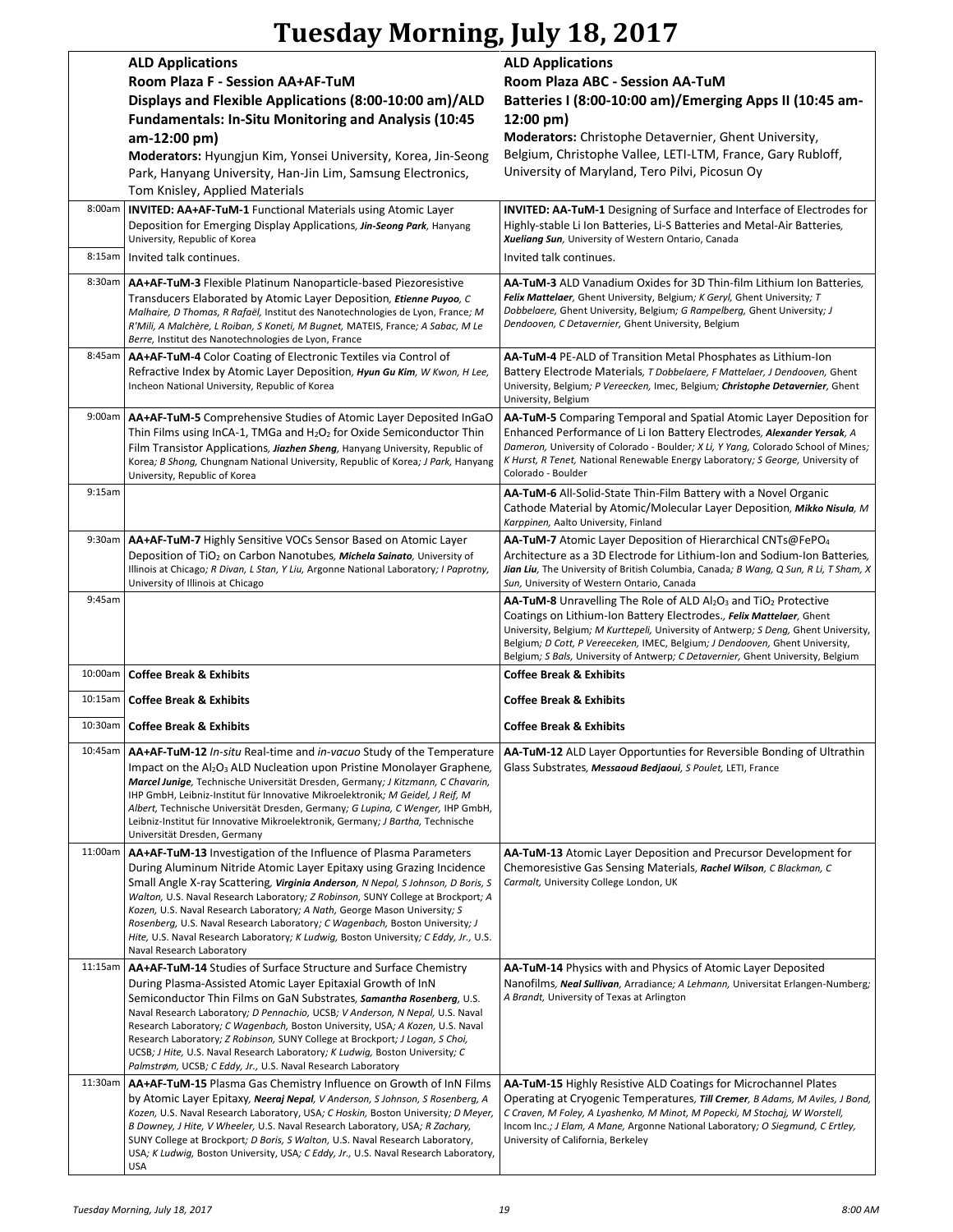## **Tuesday Morning, July 18, 2017**

|  | 11:45am   $AA+AF-TuM-16$ Spectroscopic Ellipsometry of WO <sub>3</sub> Thin Films from ALD: |  |
|--|---------------------------------------------------------------------------------------------|--|
|  | In-situ Layer-by-Layer Growth Monitoring and ex-situ Optical                                |  |
|  | Characterization, Ufuk Kilic, D Sekora, A Mock, M Schubert, University of                   |  |
|  | Nebraska Lincoln                                                                            |  |
|  |                                                                                             |  |

**AA-TuM-16** Reactions on ALD TiO2, ZnO, and Al2O<sup>3</sup> Metal Oxides during Nucleation of UiO-66-NH<sup>2</sup> MOF Thin Films as Hydrolysis Catalysts for Chemical Warfare Agent Simulants.*, Dennis Lee, J Zhao, C Oldham,* North Carolina State University*; G Peterson,* Edgewood Chemical Biological Center*; G Parsons,* North Carolina State University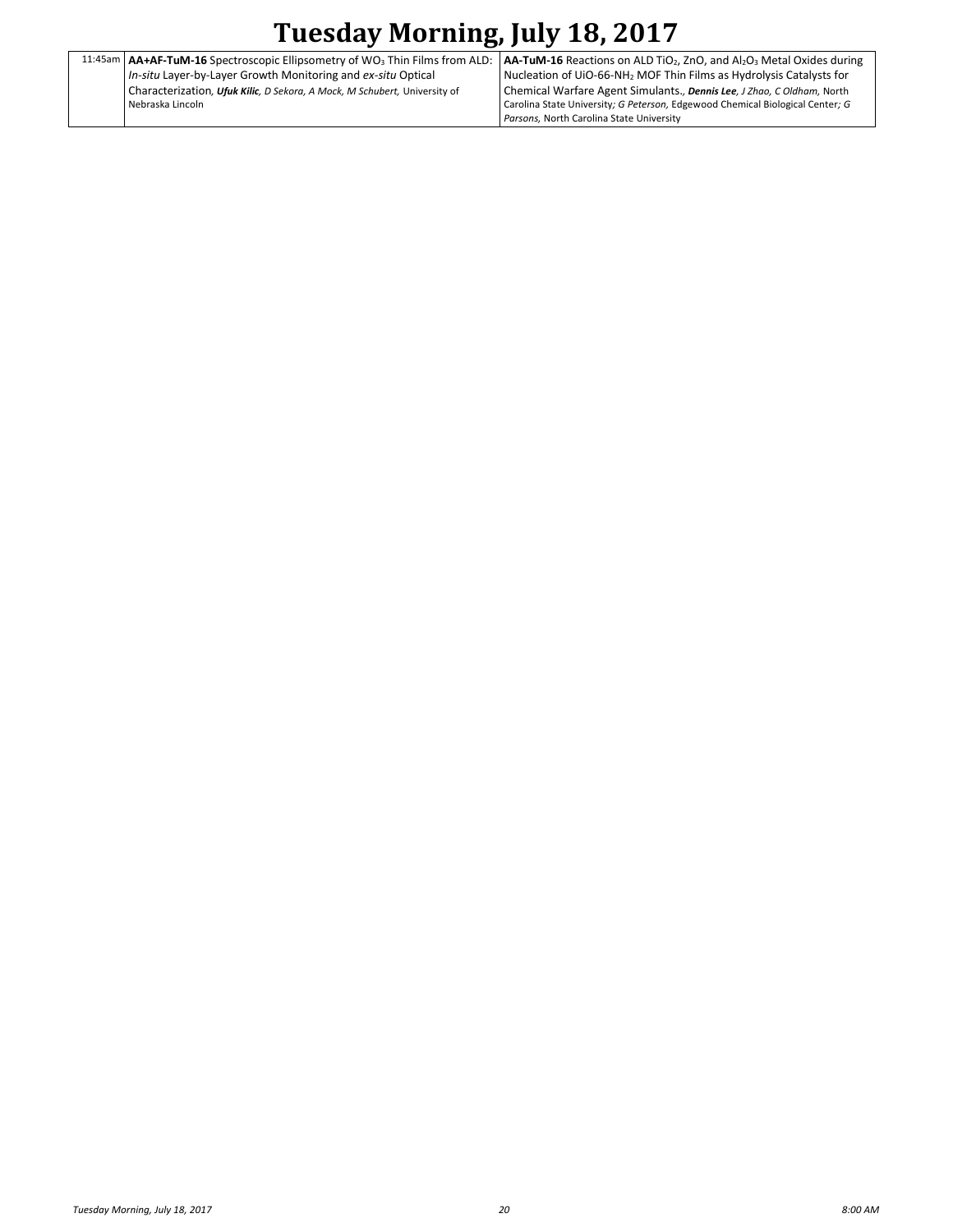# **Tuesday Morning, July 18, 2017**

|         | <b>ALD Fundamentals</b>                                                                                                                                                                                                                                                                                                                                                                                                                                                                                    | <b>ALD Fundamentals</b>                                                                                                                                                                                                                                                                                                                                                                                                                                               |
|---------|------------------------------------------------------------------------------------------------------------------------------------------------------------------------------------------------------------------------------------------------------------------------------------------------------------------------------------------------------------------------------------------------------------------------------------------------------------------------------------------------------------|-----------------------------------------------------------------------------------------------------------------------------------------------------------------------------------------------------------------------------------------------------------------------------------------------------------------------------------------------------------------------------------------------------------------------------------------------------------------------|
|         | Room Plaza D - Session AF1-TuM                                                                                                                                                                                                                                                                                                                                                                                                                                                                             | Room Plaza E - Session AF2-TuM                                                                                                                                                                                                                                                                                                                                                                                                                                        |
|         | <b>ALD Fundamentals: Precursors and Process</b>                                                                                                                                                                                                                                                                                                                                                                                                                                                            | ALD Fundamentals: Theory & Mechanism (8:00-10:                                                                                                                                                                                                                                                                                                                                                                                                                        |
|         | Development (8:00-10:00 am)/Precursors and                                                                                                                                                                                                                                                                                                                                                                                                                                                                 | am)/Emerging Materials and Devices (10:45 am-12:00                                                                                                                                                                                                                                                                                                                                                                                                                    |
|         |                                                                                                                                                                                                                                                                                                                                                                                                                                                                                                            |                                                                                                                                                                                                                                                                                                                                                                                                                                                                       |
|         | Mechanism (10:45am-12:00 pm)<br>Moderators: Sean Barry, Carleton University, Canada, Simon<br>Rushworth, EpiValence, UK, Markku Leskela, University of<br>Helsinki, Finland, Ravindra Kanjolia, EMD Performance Materials                                                                                                                                                                                                                                                                                  | pm)<br>Moderators: HyeongTag Jeon, Hanyang University, Korea, Harm<br>Knoops, Oxford Instruments Plasma Technology, Iian Buchanan,<br>Versum Materials, UK, Dustin Austin, Oregon State University                                                                                                                                                                                                                                                                    |
| 8:00am  | <b>INVITED: AF1-TuM-1 Photo-assisted ALD of Oxides and Metals, Ville</b><br>Miikkulainen, K Väyrynen, University of Helsinki, Finland; V Kilpi, Picosun Oy,<br>Finland; K Mizohata, J Räisänen, M Ritala, University of Helsinki, Finland                                                                                                                                                                                                                                                                  | AF2-TuM-1 Tuning Material Properties by Ion Energy Control during<br>Remote Plasma-ALD on Planar and 3D Substrates, Tahsin Faraz, Eindhoven<br>University of Technology, Netherlands; H Knoops, Oxford Instruments Plasma<br>Technology, UK; M Verheijen, C van Helvoirt, S Karwal, A Sharma, Eindhoven<br>University of Technology, Netherlands; D Hausmann, J Henri, Lam Research; A Bol,<br>M Creatore, W Kessels, Eindhoven University of Technology, Netherlands |
| 8:15am  | Invited talk continues.                                                                                                                                                                                                                                                                                                                                                                                                                                                                                    | AF2-TuM-2 Stress Control of Plasma ALD Films Deposited at Low<br>Temperature by Application of Substrate Biasing, Thomas Miller, Oxford<br>Instruments Plasma Technology, UK; A Kurek, A O'Mahony, Oxford Instruments<br>Plasma Technology; H Knoops, Oxford Instruments Plasma Technology, UK; O<br>Thomas, R Gunn, Oxford Instruments Plasma Technology                                                                                                             |
| 8:30am  | AF1-TuM-3 Oxidation State Discrimination in the Atomic Layer<br>Deposition of Vanadium Oxides, Matthew Weimer, I Kim, P Guo, Argonne<br>National Laboratory; R Schaller, Argonne National Laboratory, Northwestern<br>University; A Martinson, A Hock, Argonne National Laboratory                                                                                                                                                                                                                         | AF2-TuM-3 Benefits of an O <sub>2</sub> Plasma in a Bi <sub>2</sub> O <sub>3</sub> ALD Process, Matthias<br>Müller, K Komander, C Höhn, R van de Krol, Helmholtz Zentrum Berlin, Germany; A<br>Bronneberg, Dutch Institute for Fundamental Energy Research, Netherlands                                                                                                                                                                                               |
| 8:45am  | AF1-TuM-4 Controlled B Doping in ZnO Atomic Layer Deposition using<br>Boric Acid in Methanol as the B Source, Yan Zhang, A Mane, Argonne<br>National Laboratory; J Liu, O Farha, Northwestern University; K Kovi, Argonne<br>National Laboratory; J Hupp, Northwestern University; J Elam, Argonne National<br>Laboratory                                                                                                                                                                                  | <b>AF2-TuM-4 High Quality Thin Films Produced by Innovative PEALD</b><br>Equipment with Microwave ECR Plasma, Hiromichi Enami, N Mise, Hitachi<br>High-Technologies Corp., Japan; H Hamamura, T Usui, Hitachi R&D Group; J<br>Kalliomaki, V Kilpi, Picosun Oy, Finland; T Malinen, Picosun Oy                                                                                                                                                                         |
| 9:00am  | AF1-TuM-5 Atomic Layer Deposition of Cobalt(II) Oxide/Hydroxide Thin<br>Films, Tomi livonen, E Tirkkonen, K Mizohata, K Meinander, M Leskelä, University<br>of Helsinki, Finland                                                                                                                                                                                                                                                                                                                           | <b>AF2-TuM-5</b> ALD of Aluminum Fluoride using $AI(CH_3)_3$ and $SF_6$ Plasma,<br>Martijn Vos, Eindhoven University of Technology, Netherlands; H Knoops, Oxford<br>Instruments Plasma Technology, UK; W Kessels, A Mackus, Eindhoven University of<br>Technology, Netherlands                                                                                                                                                                                       |
|         | 9:15am   AF1-TuM-6 High Purity Indium Oxide Films Prepared by Modified ALD<br>using Liquid Ethylcyclopentadienyl Indium, Fumikazu Mizutani, S Higashi,<br>Kojundo Chemical Laboratory Co., Ltd., Japan; T Nabatame, National Institute for<br><b>Materials Science</b>                                                                                                                                                                                                                                     | <b>AF2-TuM-6</b> Ferroelectricity in Undoped ZrO <sub>2</sub> Thin Films on Pt Electrode<br>without Post-Annealing Treatment, M Chen, Po-Hsien Cheng, National Taiwan<br>University, Taiwan                                                                                                                                                                                                                                                                           |
| 9:30am  | AF1-TuM-7 A New Scandium Precursor for the ALD of Scandium Oxide,<br>Jean-Sébastien Lehn, C Dezelah, D Moser, R Kanjolia, EMD Performance Materials                                                                                                                                                                                                                                                                                                                                                        | <b>AF2-TuM-7</b> Improving the Conductivity (<10 <sup>-3</sup> $\Omega$ cm) of HfN <sub>x</sub> by Ion<br>Energy Control during Plasma-assisted ALD, Saurabh Karwal, B Karasulu, M<br>Verheijen, J Niemelä, T Faraz, W Kessels, M Creatore, Eindhoven University of<br>Technology, Netherlands                                                                                                                                                                        |
| 9:45am  | AF1-TuM-8 ALD Y <sub>2</sub> O <sub>3</sub> Film Using Liquid Yttrium Precursor and Water,<br>Akihiro Nishida, A Yamashita, M Hatase, T Yoshino, M Enzu, ADEKA Corporation,<br>Japan                                                                                                                                                                                                                                                                                                                       | <b>AF2-TuM-8</b> Plasma Technology for Spatial ALD of Conductive Layers,<br>Yves Creyghton, A Illiberi, F Roozeboom, Solliance/TNO, Netherlands                                                                                                                                                                                                                                                                                                                       |
|         | 10:00am   Coffee Break & Exhibits                                                                                                                                                                                                                                                                                                                                                                                                                                                                          | <b>Coffee Break &amp; Exhibits</b>                                                                                                                                                                                                                                                                                                                                                                                                                                    |
|         | 10:15am   Coffee Break & Exhibits                                                                                                                                                                                                                                                                                                                                                                                                                                                                          | <b>Coffee Break &amp; Exhibits</b>                                                                                                                                                                                                                                                                                                                                                                                                                                    |
| 10:30am | <b>Coffee Break &amp; Exhibits</b>                                                                                                                                                                                                                                                                                                                                                                                                                                                                         | <b>Coffee Break &amp; Exhibits</b>                                                                                                                                                                                                                                                                                                                                                                                                                                    |
| 10:45am | AF1-TuM-12 Thermal ALD of Gold Thin Films, M Mäkelä, T Hatanpää, K<br>Mizohata, J Räisänen, M Leskelä, Mikko Ritala, University of Helsinki, Finland                                                                                                                                                                                                                                                                                                                                                       | AF2-TuM-12 Atomic Layer Deposition of Lithium Titanate on Planar and<br>3D-Structured 200 mm Silicon Substrates, Sascha Bönhardt, S Zybell, W<br>Weinreich, Fraunhofer IPMS, Germany; C Hoßbach, V Neumann, Technische<br>Universität Dresden, Germany                                                                                                                                                                                                                |
| 11:00am | AF1-TuM-13 Nucleation Behavior of Ru on SiO <sub>2</sub> by Atomic Layer<br>Deposition Using Cyclopentadienylethyl(dicarbonyl)Ruthenium and<br>Oxygen, Guo Liu, EMD Performance Materials; C Dezelah, EMD Performance<br>Materials, USA; D Moser, R Kanjolia, EMD Performance Materials                                                                                                                                                                                                                    | AF2-TuM-13 Nano-ceramic Composite Separator Modified by ALD for<br>Lithium Ion Batteries of Improved Safety and Reliability, <i>Erik Østreng</i> ,<br>Picosun Oy; R Ritasalo, S Ek, Picosun Oy, Finland; R Dominko, National Institute of<br>Chemistry                                                                                                                                                                                                                |
| 11:15am | <b>AF1-TuM-14</b> Mechanistic Aspects of Ru ALD Based on $Ru(DMBD)(CO)_{3}$<br>using Downstream Quadrupole Mass Spectrometry, Zhengning Gao,<br>Washington University, St. Louis; R Kanjolia, EMD Performance Materials; P<br>Banerjee, Washington University, St. Louis                                                                                                                                                                                                                                   | <b>AF2-TuM-14</b> Physical and Electrical Characteristics of ALD Tin Disulfide<br>Multilayer, Juhyun Lee, G Ham, S Shin, H Kim, S Lee, H Choi, H Jeon, Hanyang<br>University, Republic of Korea                                                                                                                                                                                                                                                                       |
| 11:30am | AF1-TuM-15 Atomic Layer Deposition for Rhenium Based Materials, Jani<br>Hämäläinen, M Mattinen, M Vehkamäki, K Mizohata, K Meinander, J Räisänen, M<br>Ritala, M Leskelä, University of Helsinki, Finland                                                                                                                                                                                                                                                                                                  | AF2-TuM-15 PEALD Platinum Nano-island SET Fabrication and Electrical<br>Characterization, Daniel Thomas, E Puyoo, M Le Berre, Institut des<br>Nanotechnologies de Lyon, France; L Militaru, S Koneti, A Malchère, L Roiban, INSA<br>de Lyon, France; A Sabac, Institut des Nanotechnologies de Lyon, France; K Ayadi,<br>C Chevalier, J Grégoire, F Calmon, B Gautier, INSA de Lyon, France                                                                           |
| 11:45am | AF1-TuM-16 Plasma-enhanced Atomic Layer Deposition of Silver using<br>the Ag(fod)(PEt <sub>3</sub> )-precursor and NH <sub>3</sub> -plasma, <i>Matthias Minjauw</i> , <i>E Solano</i> ,<br>Ghent University, Belgium; S Sree, KU Leuven, Belgium; R Asapu, University of<br>Antwerp, Belgium; M Van Daele, R Ramachandran, Ghent University, Belgium; S<br>Verbruggen, S Lenaerts, University of Antwerp, Belgium; J Martens, KU Leuven,<br>Belgium; C Detavernier, J Dendooven, Ghent University, Belgium | <b>AF2-TuM-16</b> Thermal Annealing Effects on Electron Emission Properties<br>of ALD MgO, Violeta Prodanovic, H Chan, Delft University of Technology,<br>Netherlands; A Mane, J Elam, Argonne National Laboratory, USA; L Sarro, H v.d.<br>Graaf, Delft University of Technology, Netherlands                                                                                                                                                                        |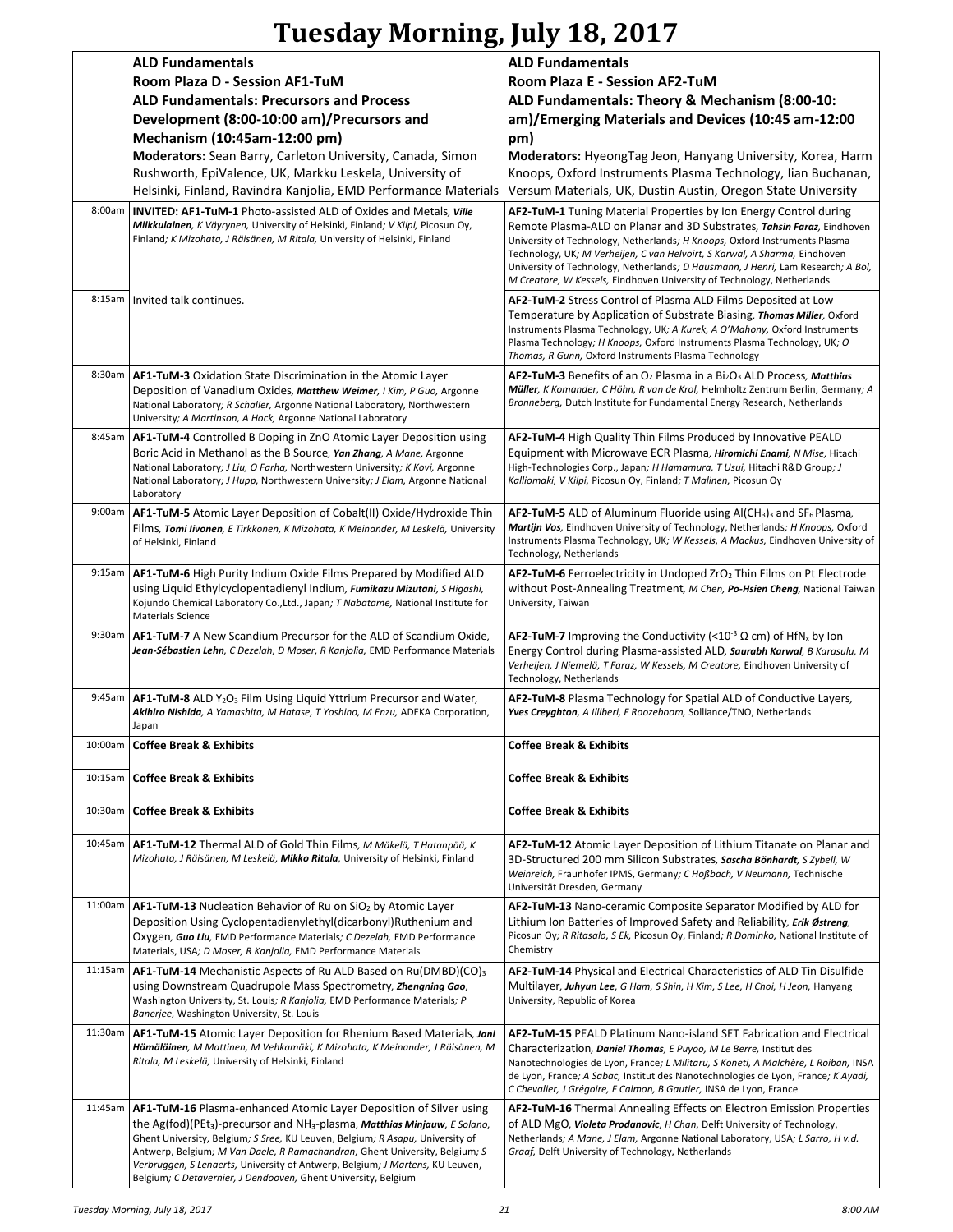# **Tuesday Afternoon, July 18, 2017**

|                    | <b>ALD Applications</b>                                                                                                                                                                                                                                                                                                                                                                                                                                                                                                                   | <b>ALD Applications</b>                                                                                                                                                                                                                                                                                                                                                                                               |
|--------------------|-------------------------------------------------------------------------------------------------------------------------------------------------------------------------------------------------------------------------------------------------------------------------------------------------------------------------------------------------------------------------------------------------------------------------------------------------------------------------------------------------------------------------------------------|-----------------------------------------------------------------------------------------------------------------------------------------------------------------------------------------------------------------------------------------------------------------------------------------------------------------------------------------------------------------------------------------------------------------------|
|                    | Room Plaza ABC - Session AA1-TuA                                                                                                                                                                                                                                                                                                                                                                                                                                                                                                          | Room Plaza E - Session AA2-TuA                                                                                                                                                                                                                                                                                                                                                                                        |
|                    | Batteries II (1:30-3:30 pm)/Emerging Apps III (4:00-5:00                                                                                                                                                                                                                                                                                                                                                                                                                                                                                  | ULSI, High-k and III-V I (1:30-3:30 pm)/ULSI, High-k and                                                                                                                                                                                                                                                                                                                                                              |
|                    | pm)<br>Moderators: Ganesh Sundaram, Ultratech, Andy Sun, University                                                                                                                                                                                                                                                                                                                                                                                                                                                                       | III-V II (4:00-5:00 pm)<br>Moderators: Scott Clendenning, Intel Corporation, Elton                                                                                                                                                                                                                                                                                                                                    |
|                    | of Western Ontario, Canada, Erik Østreng, Picosun Oy, Nicholas                                                                                                                                                                                                                                                                                                                                                                                                                                                                            | Graungard, Boise State University, Sven Van Elshocht, IMEC                                                                                                                                                                                                                                                                                                                                                            |
|                    | Strandwitz, Lehigh University                                                                                                                                                                                                                                                                                                                                                                                                                                                                                                             |                                                                                                                                                                                                                                                                                                                                                                                                                       |
| 1:30 <sub>pm</sub> | AA1-TuA-1 Highly Improved Performance of High Voltage ALD Coated<br>Cathodes Showing Minimal Capacity/Voltage Fade at 4.8V, Lamuel David,<br>D Mohanty, Oak Ridge National Laboratory; K Dahlberg, Xalt Energy LLC; D King,<br>Forge Nano (a PneumatiCoat Company); D Wood III, Oak Ridge National<br>Laboratory                                                                                                                                                                                                                          | <b>INVITED: AA2-TuA-1</b> ALD as an Enabler of Self-aligned Multiple<br>Patterning Schemes, Sven Van Elshocht, Z Tao, J Everaert, S Demuynck, E<br>Altamirano-Sanchez, IMEC, Belgium                                                                                                                                                                                                                                  |
| 1:45 <sub>pm</sub> | AA1-TuA-2 Physical and Electrochemical Effects of Post-deposition                                                                                                                                                                                                                                                                                                                                                                                                                                                                         | Invited talk continues.                                                                                                                                                                                                                                                                                                                                                                                               |
|                    | Annealing on Atomic Layer Deposited Al2O3 Coatings on<br>LiNi <sub>0.5</sub> Mn <sub>0.3</sub> Co <sub>0.2</sub> O <sub>2</sub> , <b>David Jackson</b> , T Kuech, University of Wisconsin-Madison                                                                                                                                                                                                                                                                                                                                         |                                                                                                                                                                                                                                                                                                                                                                                                                       |
| 2:00 <sub>pm</sub> | AA1-TuA-3 Novel Mechanism of Atomic Layer Deposition Al2O3 on<br>LiMn <sub>2</sub> O <sub>4</sub> for High Capacity Lithium-ion Batteries, Lin Chen, Illinois Institute<br>of Technology; Argonne National Laboratory; R Warburton, Purdue University; K<br>Chen, Northwestern University; J Libera, Argonne National Laboratory; M Hersam,<br>Northwestern University; J Greeley, Purdue University; J Elam, Argonne National<br>Laboratory, USA                                                                                         | AA2-TuA-3 Thin Film Dopant Sources Grown by PALD for Shallow<br>Semiconductor Doping, Bodo Kalkofen, M Silinskas, Otto von Guericke<br>University, Germany; M Lisker, IHP GmbH, Leibniz-Institut für Innovative<br>Mikroelektronik; Y Kim, Lam Research Corporation                                                                                                                                                   |
| 2:15 <sub>pm</sub> | AA1-TuA-4 Atomic Layer Deposition of Superionic Solid-State<br>Electrolytes for Lithium Batteries, Xiangbo Meng, University of Arkansas; J<br>Connell, P Lopes, J Libera, Argonne National Laboratory, USA; K Zavadil, Sandia<br>National Laboratory; J Zhang, Pacific Northwestern National Laboratory; J Elam,<br>Argonne National Laboratory, USA                                                                                                                                                                                      | AA2-TuA-4 Effective Work-Function of PEALD Metal Nitrides and its<br>Tuning by Co-deposition, Ekaterina Zoubenko, I Krylov, B Pokroy, M Eizenberg,<br>Technion - Israel Institute of Technology, Israel                                                                                                                                                                                                               |
| 2:30 <sub>pm</sub> | AA1-TuA-5 Cubic Garnet Li <sub>7</sub> La <sub>3</sub> Zr <sub>2</sub> O <sub>12</sub> Solid Lithium Electrolyte by ALD,<br>Eric Kazyak, K Wood, K Chen, A Bielinski, A Davis, T Thompson, J Sakamoto, N<br>Dasgupta, University of Michigan                                                                                                                                                                                                                                                                                              | AA2-TuA-5 Surface Morphology, Crystallinity and Electrical Properties of<br>Some Rare-earth Oxide ALD Films, Satu Ek, R Ritasalo, Picosun Oy, Finland; T<br>Sarnet, Picosun Oy; J Kalliomaki, Picosun Oy, Finland; E Østreng, Picosun Oy; S<br>Vangelista, A Lamperti, S Spiga, CNR-IMM - MDM Laboratory; R Piagge, G Ghidini,<br>STMicroelectronics                                                                  |
| 2:45 <sub>pm</sub> | AA1-TuA-6 Improving Interfacial Stability of Sulfide-Based Lithium-Ion-<br>Conducting Solid Electrolytes with ALD, Jasmine Wallas, A Heist, S Lee, S<br>George, University of Colorado - Boulder                                                                                                                                                                                                                                                                                                                                          | AA2-TuA-6 Atomic Layer Deposition of High-k Oxide Films from<br>La(NO <sub>33</sub> ·6H <sub>2</sub> O Solution Oxidant, In-Sung Park, S Kim, T Lee, S Seong, Y Jung, J<br>Ahn, Hanyang University, Republic of Korea; J An, J Yun, Korea Research Institute<br>of Standard and Science (KRISS), Korea                                                                                                                |
| 3:00 <sub>pm</sub> | <b>AA1-TuA-7</b> Atomic Layer Deposition of Solid-State Electrolytes for All-<br>Solid-State Lithium Ion Batteries, Biqiong Wang, J Liu, Y Zhao, A Lushington, R<br>Li, T Sham, X Sun, University of Western Ontario, Canada                                                                                                                                                                                                                                                                                                              | <b>AA2-TuA-7</b> Great Enhancement of Dielectric Constant via High<br>Temperature Annealing ALD Bi-layered Oxides, Keng-Yung Lin, L Young, C<br>Cheng, Y Lin, H Wan, National Taiwan University, Republic of China; R Cai, S Lo,<br>Industrial Technology Research Institute, Republic of China; M Hong, National<br>Taiwan University, Republic of China; J Kwo, National Tsing Hua University,<br>Republic of China |
|                    | 3:15pm   AA1-TuA-8 Highly Stable WS <sub>2</sub> Thin Film Anode Grown by Plasma-<br>enhanced Atomic Layer Deposition (PEA LD) for Na-ion Battery, Dip<br>Nandi, Yeungnam University, Republic of Korea; S Yeo, Yonsei University, Republic<br>of Korea; M Ansari, Yeungnam University, Republic of Korea; H Kim, Yonsei<br>University, Republic of Korea; T Song, S Kim, Yeungnam University, Republic of<br>Korea                                                                                                                       | AA2-TuA-8 Atomic Layer Deposition of Novel Interface Layers on III-V<br>Channel Devices, F Tang, Xiaoqiang Jiang, ASM; Q Xie, ASM, Belgium; M Givens,<br>ASM; J Maes, ASM, Belgium; S Sioncke, I Tsvetan, L Nyns, D Lin, N Collaert, IMEC,<br>Belgium                                                                                                                                                                 |
| 3:30 <sub>pm</sub> | <b>Coffee Break</b>                                                                                                                                                                                                                                                                                                                                                                                                                                                                                                                       | <b>Coffee Break</b>                                                                                                                                                                                                                                                                                                                                                                                                   |
| 3:45pm             | <b>Coffee Break</b>                                                                                                                                                                                                                                                                                                                                                                                                                                                                                                                       | <b>Coffee Break</b>                                                                                                                                                                                                                                                                                                                                                                                                   |
| 4:00pm             | AA1-TuA-11 ALD-Tin Oxide as Impermeable Electron Extraction Layers<br>for Temperature Stable Roll-to-Roll-Compatible Perovskite Solar Cells,<br>Lukas Hoffmann, University of Wuppertal, Germany; K Brinkmann, University of<br>Wuppertal; J Zhao, T Hu, Nanchang University, China; D Schlamm, J Malerczyk, T<br>Becker, D Theirich, University of Wuppertal; S Olthof, K Meerholz, University of<br>Cologne; H Gargouri, Sentech Instruments, Germany; B Cheng, Y Chen, Nanchang<br>University, China; T Riedl, University of Wuppertal | AA2-TuA-11 ZrO <sub>2</sub> as a High-k Gate Dielectric for Enhancement-mode<br>AlGaN/GaN MOS HEMTs, Charles R. Eddy, Jr., V Wheeler, U.S. Naval Research<br>Laboratory; D Shahin, University of Maryland; T Anderson, M Tadjer, A Koehler, K<br>Hobart, U.S. Naval Research Laboratory; A Christou, University of Maryland; F Kub,<br>U.S. Naval Research Laboratory                                                 |
| 4:15 <sub>pm</sub> | AA1-TuA-12 Nano-Structured Ceramic ALD Coatings to Stabilize SiC<br>Against Reaction in High Temperature Steam, Amanda Hoskins, A Coffey, C<br>Musgrave, A Weimer, University of Colorado - Boulder                                                                                                                                                                                                                                                                                                                                       | <b>AA2-TuA-12</b> Investigation of High-quality Silicon Nitride (SiN <sub>x</sub> ) Thin Film<br>Grown by Low-temperature Hollow Cathode Plasma-Enhanced ALD as a<br>Gate Dielectric for AlGaN/GaN MIS-HEMTs, Xin Meng, Y Byun, J Lee, H Kim, J<br>Lee, A Lucero, L Cheng, J Kim, University of Texas at Dallas                                                                                                       |
| 4:30pm             | <b>AA1-TuA-13</b> Mechanical, Physical, and Electrical Properties of Plasma-<br>Enhanced Atomic Layer Deposition of TiVN, Mark Sowa, Ultratech; N<br>Strandwitz, L Ju, Lehigh University; A Kozen, U.S. Naval Research Laboratory; B<br>Krick, Lehigh University                                                                                                                                                                                                                                                                          | AA2-TuA-13 Atomic Layer Annealing for Atomic Layer Epitaxy of AIN<br>Ultrathin Films at a Low Growth Temperature, M Chen, Wei-Hao Lee, H<br>Shih, W Kao, Y Chuang, National Taiwan University, Taiwan; R Lin, Chang Gung<br>University, Taiwan; H Lin, National Taiwan University, Taiwan; M Shiojiri, Kyoto<br>Institute of Technology, Japan                                                                        |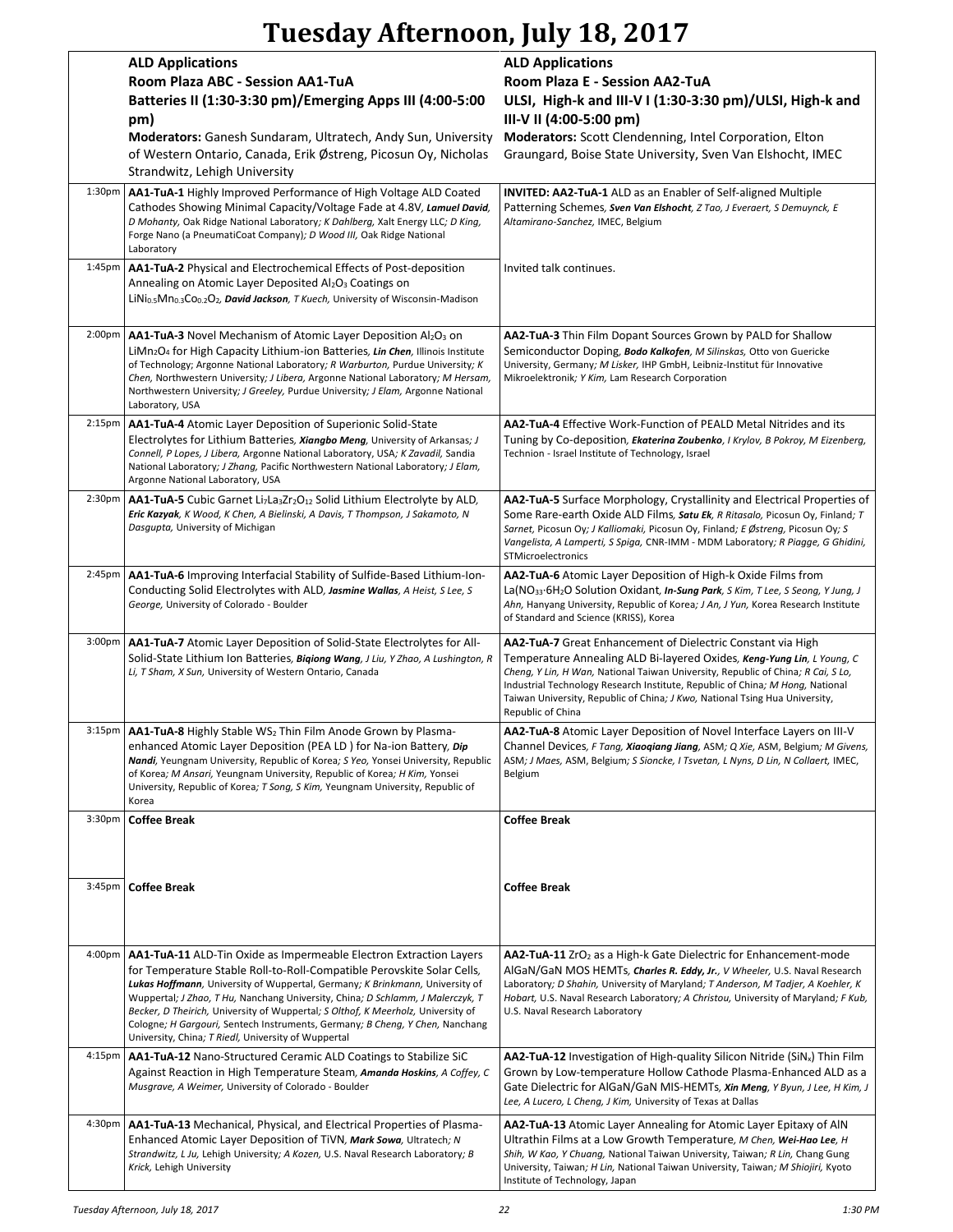# **Tuesday Afternoon, July 18, 2017**

|                     | <b>ALD for Manufacturing</b>                                                                                                                                        |  |
|---------------------|---------------------------------------------------------------------------------------------------------------------------------------------------------------------|--|
|                     | Room Plaza F - Session AM+EM-TuA                                                                                                                                    |  |
|                     | ALD for Manufacturing (1:30-3:30 pm)/MLD II (4:00-5:00                                                                                                              |  |
|                     | pm)                                                                                                                                                                 |  |
|                     | Moderators: Maarit Karppinen, Aalto University, Paul Ma,                                                                                                            |  |
|                     | Applied Materials, Inc., Mike McSwiney, Intel, USA, Sean Smith,                                                                                                     |  |
|                     | Sandia National Laboratories                                                                                                                                        |  |
| 1:30pm              | AM+EM-TuA-1 Large Area Spatial Atmospheric ALD, Corné Frijters, F van<br>den Bruele, F Grob, A Illiberi, P Poodt, TNO/Holst Center, Netherlands                     |  |
|                     |                                                                                                                                                                     |  |
|                     |                                                                                                                                                                     |  |
|                     |                                                                                                                                                                     |  |
|                     | 1:45pm   AM+EM-TuA-2 Low Resistivity Titanium Nitride ALD: Low Temperature                                                                                          |  |
|                     | Enabled by the Use of Ultra-High Purity Hydrazine, Daniel Alvarez, J<br>Spiegelman, K Andachi, R Holmes, RASIRC; A Kummel, S Wolf, M Kavrik, UCSD; M                |  |
|                     | Raynor, H Shimizu, Matheson Tri-Gas                                                                                                                                 |  |
|                     |                                                                                                                                                                     |  |
| 2:00pm              | AM+EM-TuA-3 Modeling Ampoule Performance for Low Vapor Pressure<br>Precursor Delivery, James Maslar, W Kimes, B Sperling, National Institute of                     |  |
|                     | Standards and Technology; W Kimmerle, K Kimmerle, NSI                                                                                                               |  |
|                     |                                                                                                                                                                     |  |
|                     |                                                                                                                                                                     |  |
|                     | 2:15pm   AM+EM-TuA-4 An innovative chamber designed for ALD, PECVD and<br>FAST <sup>®</sup> SiO <sub>2</sub> processes: towards high throughput and conformal       |  |
|                     | deposition at low temperature, Laetitia Bonnet, F Piallat, J Vitiello, KOBUS,                                                                                       |  |
|                     | France                                                                                                                                                              |  |
|                     |                                                                                                                                                                     |  |
| 2:30 <sub>pm</sub>  | <b>AM+EM-TuA-5</b> Growth Rates During Silicon Spatial Electron-Enhanced<br>Atomic Layer Deposition: Role of Dangling Bond Lifetime, Andrew                         |  |
|                     | Cavanagh, S George, University of Colorado                                                                                                                          |  |
|                     |                                                                                                                                                                     |  |
|                     |                                                                                                                                                                     |  |
| 2:45 <sub>pm</sub>  | AM+EM-TuA-6 Spatial Atomic Layer Deposition of Gate Encapsulation<br>Silicon Nitride for Self-Aligned Contact Enablement, Jiehui Shu, S Mehta, J                    |  |
|                     | Chang, X Qiu, J Liu, GLOBALFOUNDRIES U.S. Inc.                                                                                                                      |  |
|                     |                                                                                                                                                                     |  |
| $3:00p$ m           | AM+EM-TuA-7 Fast Atomic Layer Deposition Process for Thin-Film                                                                                                      |  |
|                     | Encapsulation of Organic Light-Emitting Diodes, Tony Maindron, C Lopez, S                                                                                           |  |
|                     | Meunier Della-Gatta, M Tournaire, B Caulfield, M Gontier, CEA-Leti, France; J Kools,                                                                                |  |
|                     | L Baril, Encapsulix, France                                                                                                                                         |  |
|                     | 3:15pm   AM+EM-TuA-8 Flexible Functional Devices at Mass Production Level                                                                                           |  |
|                     | with the FLEx R2R sALD Platform, Diederick Spee, W Boonen, E Clerkx, D                                                                                              |  |
|                     | Borsa, Meyer Burger B.V., Netherlands                                                                                                                               |  |
|                     |                                                                                                                                                                     |  |
|                     | 3:30pm   Coffee Break                                                                                                                                               |  |
|                     |                                                                                                                                                                     |  |
|                     |                                                                                                                                                                     |  |
|                     |                                                                                                                                                                     |  |
|                     | 3:45pm   Coffee Break                                                                                                                                               |  |
|                     |                                                                                                                                                                     |  |
|                     |                                                                                                                                                                     |  |
|                     |                                                                                                                                                                     |  |
| 4:00pm              | <b>AM+EM-TuA-11</b> All-Organic Spatial MLD: Troubleshooting Deposition                                                                                             |  |
|                     | onto Porous Substrates, Daniel Higgs, ALD NanoSolutions, Inc.; Y Wang, GE; E                                                                                        |  |
|                     | Chan, National Institute of Standards and Technology; H Wang, GE; C Stafford,<br>National Institute of Standards and Technology; S George, University of Colorado - |  |
|                     | Boulder                                                                                                                                                             |  |
| 4:15pm              | <b>AM+EM-TuA-12</b> Graphene Oxide Functionalization by Molecular Layer                                                                                             |  |
|                     | Deposition, Mercedes Vila Juarez, Coating Technologies S.L., Spain; A                                                                                               |  |
|                     | Jaggernauth, M Neto, CICECO, University of Aveiro; M Hortiguela, G Gonçalves, M<br>Singh, TEMA-NRD, University of Aveiro, Portugal; F Oliveira, R Silva, CICECO,    |  |
|                     | University of Aveiro                                                                                                                                                |  |
| 4:30 <sub>p</sub> m | <b>AM+EM-TuA-13</b> Contrast Enhancement of Biological Nanoporous                                                                                                   |  |
|                     | Materials with Zinc Oxide Infiltration for Electron and X-ray Nanoscale                                                                                             |  |
|                     | Microscopy, Leonidas Ocola, Argonne National Laboratory; V Sampathkumar,                                                                                            |  |
|                     | University of Chicago; N Kasthuri, R Winarski, Argonne National Laboratory                                                                                          |  |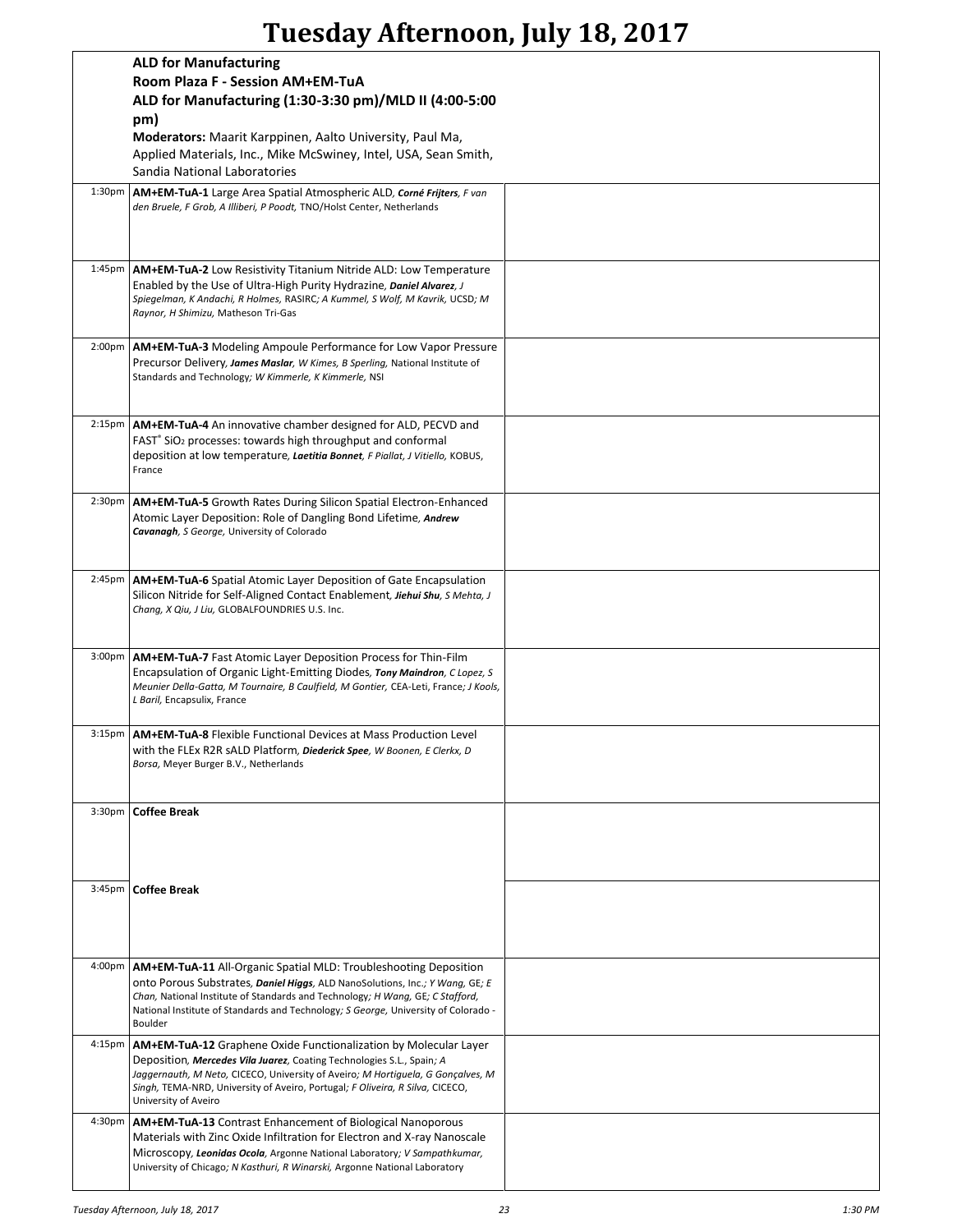#### **Author Index**

 $- A -$ 

Abel, S: AF+AA-MoM-14, 13 Abrami, P: ALE-SaP-7, 3 Adamczyk, A: AF-MoP-45, **17** Adams, B: AA-TuM-15, 19 Agarwal, S: AA-SuP-43, 9; AF+AA-MoM-7, 13; ALE+AF-MoA-3, 15 Ahmmad, B: AA-SuP-40, 9; AA-SuP-7, 8 Ahn, H: AF-MoP-39, 16 Ahn, J: AA2-TuA-6, 22 Ahn, Y: EM-MoP-4, 17 Albert, M: AA+AF-TuM-12, 19 Albrecht, J: AF-MoP-17, 16 Alevli, M: EM-MoP-15, **18** Aliman, M: AM-MoP-5, 17 Altamirano-Sanchez, E: AA2-TuA-1, 22; AS-SuA-15, 6 Altuntas, S: AS-MoP-1, 17 Alvarez, D: AF-MoP-21, 16; ALE+AF-MoA-13, 15; AM+EM-TuA-2, **23**; AM-MoP-1, 17 An, J: AA+NS-MoM-6, **11**; AA2-TuA-6, 22 Andachi, K: AM+EM-TuA-2, 23; AM-MoP-1, **17** Anderson, T: AA2-TuA-11, 22 Anderson, V: AA+AF-TuM-13, **19**; AA+AF-TuM-14, 19; AA+AF-TuM-15, 19 Ansari, M: AA1-TuA-8, 22 Armini, S: AS-SuA-5, 6 Arstila, K: AF-MoP-30, 16 Asapu, R: AF1-TuM-16, 21 Asundi, A: AA+NS-MoM-1, **11** Austin, D: AA-MoA-4, **14**; AA-MoA-5, 14; AA-MoM-7, 11 Aventurier, B: ALE+AF-MoA-14, 15 Avila, J: AA-MoM-3, **11**; AA-MoM-4, 11; NS+EM-SuA-14, 6 Aviles, M: AA-TuM-15, 19 Awakowicz, P: AF+AA-MoM-8, 13 Ayadi, K: AF2-TuM-15, 21  $-$  B  $-$ Bae, C: AA-SuP-69, **9**; AF-MoP-32, **16** Baker, J: EM+AA-MoA-4, 15 Balasubramanian, K: ALE-SuA-17, 5 Balasubramanian, R: AA-SuP-10, 8; AA-SuP-12, 8 Balder, E: AA-SuP-66, 9 Ballif, C: AA-SuP-58, 9 Bals, S: AA-TuM-8, 19 Banerjee, P: AF+AA-MoM-13, 13; AF1-TuM-14, 21; AF-SuA-11, **5** Banerjee, S: AF-SuA-11, 5 Barcones Campo, B: AS-SuA-13, 6 Baril, L: AM+EM-TuA-7, 23 Barry, S: AF+AA-MoM-12, **13**; AF-MoA-11, 14 Bartel, C: EM+AA-MoA-12, **15** Barth, E: ALE-SaP-11, 3 Bartha, J: AA+AF-TuM-12, 19; AA-SuP-6, 8 Bartlett, B: AA-MoM-12, 11 Baum, T: AF-MoP-34, 16; AF-SuA-4, 5 Baumgart, H: AA-SuP-19, 8; AA-SuP-21, 8; AA-SuP-25, 8 Becker, T: AA1-TuA-11, 22 Bedjaoui, M: AA-TuM-12, **19** Bedzyk, M: AF-MoP-1, 16 Beekman, T: AM-MoP-8, 17 Bein, T: AA+NS-MoM-8, 11 Bell, R: AF+AA-MoM-15, 13 Bent, S: AA+NS-MoM-1, 11; AA-MoM-8, **11**; ALE-MoM-4, **13**; EM+AA-MoA-4, 15; EM+AA-MoA-5, 15 Bergsman, D: EM+AA-MoA-4, **15**; EM+AA-MoA-5, 15 Berry, I: ALE-SaP-19, **3**

#### **Bold page numbers indicate presenter**

Bertin, F: AA-SuP-72, 9 Bertuch, A: AA-SuP-51, 9; EM-MoP-12, **18** Bhatia, R: AA-SuP-51, **9**; AF-MoP-24, **16** Bhowmick, R: ALE+AF-MoA-3, 15 Bieberle, A: AA+NS-MoM-7, 11 Bielefeld, J: EM-MoP-13, 18 Bielinski, A: AA1-TuA-5, 22; AA-MoM-12, **11**; NS-SuP-7, **10** Biener, M: NS-SuP-8, **10** Binder, R: AA-MoA-16, 14 Binsted, P: ALE-SaP-17, 3 Biolsi, P: ALE+AF-MoA-8, 15; ALE-SuA-1, 5; NS-SuP-2, 10 Biyikli, N: AA+NS-MoM-2, 11; AA-SuP-53, **9**; AS-MoP-1, 17; AS-MoP-2, 17; AS-MoP-3, 17; AS-MoP-5, **17**; AS-SuA-7, 6; AS-SuA-8, 6; EM+AA-MoA-15, 15; EM-MoP-15, 18; NS-SuP-10, 10 Blackman, C: AA-TuM-13, 19 Blakeney, K: AF-MoP-3, **16** Blomberg, T: AF-MoP-27, 16 Boban, M: NS-SuP-7, 10 Böhm, D: AA+NS-MoM-8, 11 Böhm, K: AF+AA-MoM-4, 13 Bol, A: AF2-TuM-1, 21; NS+EM-SuA-1, 6 Boleslawski, M: EM-MoP-3, 17; EM-MoP-5, 17 Bond, J: AA-TuM-15, 19 Bönhardt, S: AF2-TuM-12, **21** Bonnet, L: AM+EM-TuA-4, **23** Bonvalot, M: AA-MoA-15, **14** Boonen, W: AM+EM-TuA-8, 23 Borbón, H: NS-SuP-1, 10 Boris, D: AA+AF-TuM-13, 19; AA+AF-TuM-15, 19; ALE-SaP-12, 3 Borsa, D: AM+EM-TuA-8, 23 Bosund, M: AF-SuA-13, **5** Brancho, J: AA-MoM-12, 11 Brandt, A: AA-TuM-14, 19 Brankovic, S: AS-MoP-4, **17** Bras, W: AA+NS-MoM-12, 11 Breeden, M: AF-MoP-21, 16 Briel, O: AF-MoP-50, 17 Bright, V: ALE-SaP-10, 3 Brinkmann, K: AA1-TuA-11, 22 Brioude, A: NS+EM-SuA-8, 6 Broas, M: AF-SuA-8, 5 Bronneberg, A: AF2-TuM-3, 21 Brown, D: AF-MoP-37, 16 Bruce, R: ALE-MoM-15, 13 Brumbach, M: AA-MoA-11, 14 Brüner, P: AF-MoP-27, **16** Bsiesy, A: AA-MoA-2, 14; AS-SuA-16, 6 Buck, R: AA-MoM-4, 11 Bugnet, M: AA+AF-TuM-3, 19 Bull, S: AA+NS-MoM-5, 11 Buller, S: AF+AA-MoM-4, 13 Burda, C: AA-SuP-21, 8 Burte, E: AA-SuP-10, 8; AA-SuP-12, 8 Bush, K: AA-MoM-8, 11 Butcher, K: ALE-SaP-17, **3** Buyukserin, F: AS-MoP-1, 17 Byrnes, J: EM-MoP-12, 18 Byun, Y: AA2-TuA-12, 22  $-$  C  $-$ Cabrini, S: ALE-SaP-16, 3 Cadien, K: AF-MoP-25, 16 Cai, J: AA-SuP-45, 9 Cai, R: AA2-TuA-7, 22; NS+EM-SuA-13, 6 Calmon, F: AF2-TuM-15, 21 Cameron, D: EM-MoP-1, **17** Cano, A: ALE-SuA-3, 5 Cao, K: AA-SuP-34, 8; AA-SuP-45, 9; AA-SuP-46, 9

Cao, Y: EM-MoP-18, 18 Carmalt, C: AA-TuM-13, 19 Carter, C: AA-SuP-49, 9 Caruso, A: EM-MoP-13, 18 Castillon, F: NS-SuP-1, 10 Catalano, M: NS+EM-SuA-7, 6 Caulfield, B: AM+EM-TuA-7, 23 Cavanagh, A: ALE+AF-MoA-11, 15; AM+EM-TuA-5, **23** Celebioglu, A: EM+AA-MoA-15, 15; NS-SuP-10, 10 Chabal, Y: AF-MoA-13, 14; AF-MoP-33, 16; AF-SuA-5, 5; AF-SuA-6, 5; ALE+AF-MoA-1, **15** Chae, H: AF-MoP-41, 17; ALE-SaP-6, 3; AM-MoP-3, 17 Chae, M: AA-SuP-20, 8 Chae, W: AA-SuP-44, 9; AA-SuP-71, 9 Chaker, A: AA-MoA-2, **14** Chan, B: AS-SuA-15, 6 Chan, E: AM+EM-TuA-11, 23 Chan, H: AF2-TuM-16, 21 Chan, M: AF-MoP-1, 16 Chandra, H: AF-MoP-2, **16**; AF-SuA-3, 5; AF-SuA-6, 5 Chang, E: NS-SuP-3, 10 Chang, H: AF-MoP-13, 16 Chang, J: ALE-SuA-4, **5**; AM+EM-TuA-6, 23 Chang, M: PS1-SuM-6, **4** Chang, S: AA-SuP-73, 9; AM-MoP-6, 17; AM-MoP-7, 17 Chavarin, C: AA+AF-TuM-12, 19 Che, Z: NS+EM-SuA-7, 6 Chen, B: AF-MoA-11, 14; AM-MoP-4, 17 Chen, C: EM+AA-MoA-8, 15 Chen, H: AF-MoP-12, **16** Chen, K: AA1-TuA-3, 22; AA1-TuA-5, 22 Chen, L: AA1-TuA-3, **22**; AF-MoP-26, 16 Chen, M: AA2-TuA-13, 22; AF2-TuM-6, 21 Chen, P: AM-MoP-4, 17 Chen, R: AA-MoM-15, 11; AA-SuP-34, **8**; AA-SuP-45, **9**; AA-SuP-46, **9** Chen, W: AA-SuP-61, 9; AF+AA-MoM-6, **13**; AF-MoA-16, 14 Chen, X: AA-SuP-19, **8**; AA-SuP-21, 8; AA-SuP-25, 8 Chen, Y: AA1-TuA-11, 22 Cheng, B: AA1-TuA-11, 22 Cheng, C: AA2-TuA-7, 22; AA-SuP-61, 9; AF+AA-MoM-6, 13; AF-MoA-16, 14; EM-MoP-23, 18; NS+EM-SuA-13, 6 Cheng, L: AA2-TuA-12, 22; EM-MoP-14, **18**; NS+EM-SuA-5, 6; NS+EM-SuA-7, 6 Cheng, P: AF2-TuM-6, **21** Cheng, Y: AA-SuP-61, 9; AF+AA-MoM-6, 13; AF-MoA-16, **14** Cheon, M: AA-SuP-14, **8** Chernikova, A: AA-MoA-7, **14** Chevalier, C: AF2-TuM-15, 21 Chin, G: AF-MoP-48, **17** Chitturi, V: EM-MoP-3, 17; EM-MoP-5, **17** Cho, B: AF-MoP-14, 16 Cho, C: AA-MoA-3, 14 Cho, S: AA-SuP-22, 8; AA-SuP-73, 9; AF-MoP-17, 16; ALE-SuA-16, 5 Cho, W: NS-SuP-5, 10 Choi, B: AA-SuP-9, 8 Choi, C: AA-SuP-20, **8**; EM-MoP-3, 17; EM-MoP-5, 17 Choi, D: AA-SuP-13, **8**; ALE-SuA-14, 5 Choi, H: AA-SuP-18, 8; AF2-TuM-14, 21 Choi, J: AA-MoA-3, **14**; AM-MoP-6, 17; AM-MoP-7, 17 Choi, S: AA+AF-TuM-14, 19; EM-MoP-9, 18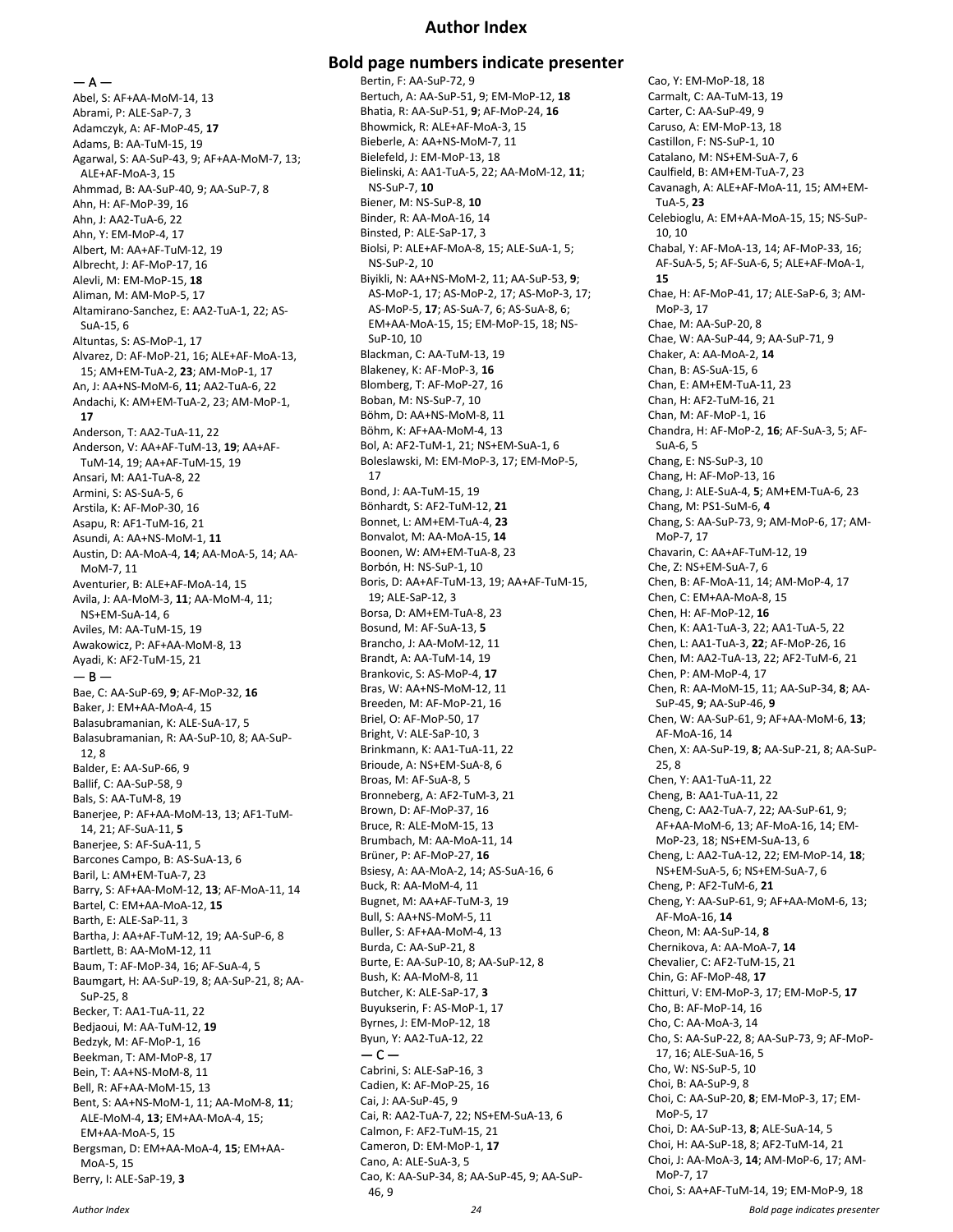#### **Author Index**

Chowdhury, J: EM-MoP-19, **18** Chowdhury, S: AF-MoP-9, 16 Christensen, S: AA-SuP-50, 9; EM+AA-MoA-11, **15** Christou, A: AA2-TuA-11, 22 Chu, Y: AM-MoP-4, 17; NS-SuP-3, **10** Chuang, Y: AA2-TuA-13, 22 Chung, H: AM-MoP-5, 17 Chung, S: AA-MoA-3, 14 Chung, W: EM-MoP-4, 17 Clancey, J: ALE-SaP-5, **3** Clark, R: ALE-SuA-1, **5** Clary, J: AA+NS-MoM-3, **11** Clemons, M: AF-MoP-21, 16 Clerkx, E: AM+EM-TuA-8, 23 Closser, R: EM+AA-MoA-5, 15 Coati, A: AA+NS-MoM-14, 11 Cobb, P: EM-MoP-3, 17 Coffey, A: AA1-TuA-12, 22 Collaert, N: AA2-TuA-8, 22 Colombo, L: EM-MoP-14, 18; NS+EM-SuA-7, 6 Conley, J: AA-MoA-4, 14; AA-MoA-5, 14; AA-MoM-7, 11 Conneely, T: AA-SuP-17, 8; AA-SuP-63, 9 Connell, J: AA1-TuA-4, 22 Connolly, A: AF-MoA-3, 14 Consiglio, S: ALE-SuA-1, 5 Cooke, M: ALE-SaP-16, 3; ALE-SaP-18, 3; ALE-SaP-7, **3** Cooper, A: AF-MoP-45, 17 Cott, D: AA-TuM-8, 19 Cottle, H: ALE+AF-MoA-8, **15** Courouble, K: AA-SuP-72, 9 Coyle, J: AF-MoA-11, 14 Crain, N: AA-SuP-54, 9 Craven, C: AA-TuM-15, 19 Creatore, M: AA+NS-MoM-7, 11; AA-MoM-1, **11**; AA-MoM-13, 11; AF2-TuM-1, 21; AF2- TuM-7, 21 Cremer, T: AA-TuM-15, **19** Creyghton, Y: AA-SuP-66, 9; AF2-TuM-8, **21**; AM-MoP-8, **17** Currie, M: AF+AA-MoM-15, 13; EM-MoP-16, 18 Cuthill, K: AF-MoP-2, 16; AF-SuA-3, 5  $-$  D – Dahlberg, K: AA1-TuA-1, 22 Dallorto, S: ALE-SaP-16, **3** Dameron, A: AA-TuM-5, 19 Dangerfield, A: AF-MoA-13, 14; AF-SuA-5, 5; ALE+AF-MoA-1, 15 Das, D: AA-SuP-43, 9 Dasgupta, N: AA1-TuA-5, 22; AA-MoM-12, 11; AA-SuP-43, 9; NS-SuP-7, 10 David, L: AA1-TuA-1, **22** Davis, A: AA1-TuA-5, 22 Davis, R: AF-MoP-35, 16 De Andrade, V: AA-SuP-55, 9 De Gendt, S: ALE-SaP-18, 3 de Marneffe, J: ALE-SaP-18, 3 DeCoster, M: AA-SuP-19, 8 Deepak, N: AA-SuP-17, **8**; AA-SuP-63, **9** del Alamo, J: ALE-SuA-14, **5** Delabie, A: AS-SuA-15, 6 Deminskyi, P: AS-MoP-1, 17; AS-MoP-2, **17**; AS-MoP-3, **17**; AS-MoP-5, 17; AS-SuA-7, 6; AS-SuA-8, 6 Demkov, A: AF+AA-MoM-14, 13 Demuynck, S: AA2-TuA-1, 22 Dendooven, J: AA+NS-MoM-12, 11; AA+NS-MoM-14, **11**; AA-TuM-3, 19; AA-TuM-4, 19; AA-TuM-8, 19; AF1-TuM-16, 21 Deng, S: AA-TuM-8, 19 Deng, T: AA-SuP-43, 9 Derecskei-Kovacs, A: AF-SuA-6, 5

Derpmann, V: AM-MoP-5, 17 Detavernier, C: AA+NS-MoM-12, 11; AA+NS-MoM-14, 11; AA-TuM-3, 19; AA-TuM-4, **19**; AA-TuM-8, 19; AF1-TuM-16, 21; EM-MoP-8, 18 Devi, A: AF+AA-MoM-8, 13; EM+AA-MoA-3, 15; NS+EM-SuA-17, 7 deVilliers, A: ALE-SuA-1, 5 Devloo-Casier, K: AA+NS-MoM-12, 11 Dezelah, C: AF1-TuM-13, 21; AF1-TuM-7, 21; AF-MoA-13, 14; AF-MoP-33, 16; AF-SuA-5, 5 Dhara, A: EM-MoP-11, **18** Dhuey, S: ALE-SaP-16, 3 Di Palma, V: AA+NS-MoM-7, **11** Diaz Leon, J: AA-SuP-64, 9 Dick, J: AF-MoP-16, 16 Dill, P: AA-SuP-65, 9 Ding, S: AA-SuP-5, 8; AA-SuP-70, 9; AF-MoP-26, 16 Ding, Z: AA-SuP-70, 9 Divan, R: AA+AF-TuM-7, 19; AA-SuP-55, 9; AA-SuP-76, 10 Dobbelaere, T: AA-TuM-3, 19; AA-TuM-4, 19 Dokania, A: EM+AA-MoA-14, 15 Dominko, R: AF2-TuM-13, 21 Dordi, Y: AS-MoP-4, 17 Dorsett, L: EM-MoP-13, 18 Downey, B: AA+AF-TuM-15, 19; AF+AA-MoM-15, 13; EM-MoP-16, 18 Drake, A: EM+AA-MoA-12, 15 Dreibelbis, M: AA-SuP-77, 10 Driess, M: AF-MoP-23, 16 Du, C: AA-MoM-15, 11 Duan, C: AA-SuP-34, 8 Duan, Y: AF-MoA-11, 14 Dugrenil, B: ALE+AF-MoA-14, **15** DuMont, J: ALE-SuA-3, 5 Düngen, P: AF+AA-MoM-4, **13** Dusoe, K: EM+AA-MoA-6, 15 Dussart, R: ALE-SaP-9, 3 Dwivedi, V: AM-MoP-2, **17** Dzarasova, A: AF-MoP-37, 16  $- E -$ Eddy, Jr., C: AA+AF-TuM-13, 19; AA+AF-TuM-14, 19; AA+AF-TuM-15, 19; AA2-TuA-11, **22**; AF+AA-MoM-15, 13; EM-MoP-16, 18; NS+EM-SuA-15, 6 Edelman, P: AA-MoA-16, 14 Edmonds, M: AF-MoP-21, 16 Egorov, K: AA-MoA-14, **14** Eizenberg, M: AA2-TuA-4, 22 Ek, S: AA2-TuA-5, **22**; AF2-TuM-13, 21; AS-SuA-4, 6 Ekerdt, J: AF+AA-MoM-14, 13; AS-SuA-6, 6 Elam, J: AA1-TuA-3, 22; AA1-TuA-4, 22; AA-MoM-3, 11; AA-MoM-4, **11**; AA-SuP-41, 9; AA-TuM-15, 19; AF1-TuM-4, 21; AF2-TuM-16, 21; ALE+AF-MoA-6, 15; NS+EM-SuA-14, 6; NS+EM-SuA-3, 6 Elias, M: EM-MoP-10, **18** Eller, B: AA-SuP-23, **8** Ellinger, C: AS-SuA-1, **6** Elliott, S: AF+AA-MoM-3, 13; ALE-MoM-3, **13** Emery, J: AF-MoP-1, 16; NS+EM-SuA-2, 6 Emmelkamp, J: AM-MoP-8, 17 Enami, H: AF2-TuM-4, **21**; NS+EM-SuA-16, 6 Engelmann, S: ALE-MoM-15, 13; ALE-SaP-12, 3 Enzu, M: AF1-TuM-8, 21 Eren, H: AA+NS-MoM-2, **11**; AS-MoP-2, 17; AS-SuA-7, **6**; AS-SuA-8, 6; EM+AA-MoA-15, 15; NS-SuP-10, 10 Ertley, C: AA-TuM-15, 19 Everaert, J: AA2-TuA-1, 22

 $- F -$ Falconer, J: AA+NS-MoM-3, 11 Faraz, T: AF2-TuM-1, **21**; AF2-TuM-7, 21 Farha, O: AA-MoM-3, 11; AF1-TuM-4, 21 Farias, M: NS-SuP-1, 10 Fartmann, M: AF-MoP-27, 16 Fattakhova-Rohlfing, D: AA+NS-MoM-8, 11 Faust, R: AF+AA-MoM-5, 13 Fedosenko, G: AM-MoP-5, 17 Feigelson, B: AF-SuA-12, 5; NS-SuP-4, **10** Feng, J: AF-SuA-14, 5 Filez, M: AA+NS-MoM-12, 11 Findlay, A: AA-MoA-16, 14 Floros, K: AA-SuP-22, 8; ALE-SuA-16, 5 Foley, M: AA-TuM-15, 19 Fompeyrine, J: AF+AA-MoM-14, 13 Fonda, E: AA+NS-MoM-12, 11 France, K: AA-SuP-49, 9; ALE-SuA-17, 5 Franklin, A: NS+EM-SuA-4, 6 Franssila, S: AF-SuA-8, 5 Frijters, C: AM+EM-TuA-1, **23** Fryauf, D: AA-SuP-64, **9** Fu, Y: ALE+AF-MoA-16, 15; ALE-SuA-16, 5 Funke, H: AA+NS-MoM-3, 11 — G — Galvita, V: AA+NS-MoM-12, 11 Gao, J: AA-SuP-5, **8** Gao, Z: AF+AA-MoM-13, 13; AF1-TuM-14, **21**; AF-SuA-11, 5 Gargouri, H: AA1-TuA-11, 22; AA-SuP-10, 8; AA-SuP-12, 8; AF-MoP-40, **17** Garke, B: AA-SuP-10, 8 Gassilloud, R: AS-SuA-16, 6 Gasvoda, R: ALE+AF-MoA-3, **15** Gautier, B: AF2-TuM-15, 21 Gebhard, M: AF+AA-MoM-8, **13** Geidel, M: AA+AF-TuM-12, 19 Gennett, T: AA-SuP-50, 9 George, S: AA1-TuA-6, 22; AA-TuM-5, 19; AF+AA-MoM-16, 13; ALE+AF-MoA-11, 15; ALE-MoM-1, 13; ALE-MoM-14, 13; ALE-SaP-10, 3; ALE-SaP-5, 3; ALE-SaP-8, 3; ALE-SuA-3, **5**; AM+EM-TuA-11, 23; AM+EM-TuA-5, 23 Georgiev, V: ALE-SaP-17, 3 Georgieva, D: ALE-SaP-17, 3 Gergova, R: ALE-SaP-17, 3 Gertsch, J: ALE-SaP-10, **3** Geryl, K: AA-TuM-3, 19 Ghidini, G: AA2-TuA-5, 22 Ghosh, Y: AF-MoP-20, **16** Giedraityte, Z: EM+AA-MoA-3, 15 Giovinazzo, C: AA-SuP-68, **9** Girard, J: AF-MoP-6, 16 Givens, M: AA2-TuA-8, 22 Goedel, W: AA-SuP-65, **9** Golalikhani, M: AA-SuP-26, **8** Goldberg, A: AA-SuP-27, **8** Gonçalves, G: AM+EM-TuA-12, 23 Gonon, P: AA-MoA-15, 14; AA-MoA-2, 14; AS-SuA-16, 6 Gontier, M: AM+EM-TuA-7, 23 Goodyear, A: ALE-SaP-16, 3; ALE-SaP-18, 3; ALE-SaP-7, 3 Goorsky, M: AF-MoA-4, 14 Gordon, R: AF-SuA-14, **5** Gosztola, D: AF-MoA-3, 14 Gotts, H: AF-MoP-15, 16 Gottscho, R: ALE-SaP-19, 3; PS2-SuM-12, **4** Goubert, R: AA-SuP-43, 9 Gougousi, T: AF-MoP-38, 16 Goulas, A: EM+AA-MoA-14, 15 Graber, T: AM-MoP-5, 17 Graczyk, M: ALE-SaP-15, 3 Graungard, E: NS+EM-SuA-3, 6 Greeley, J: AA1-TuA-3, 22

Eychenne, B: AA-MoA-15, 14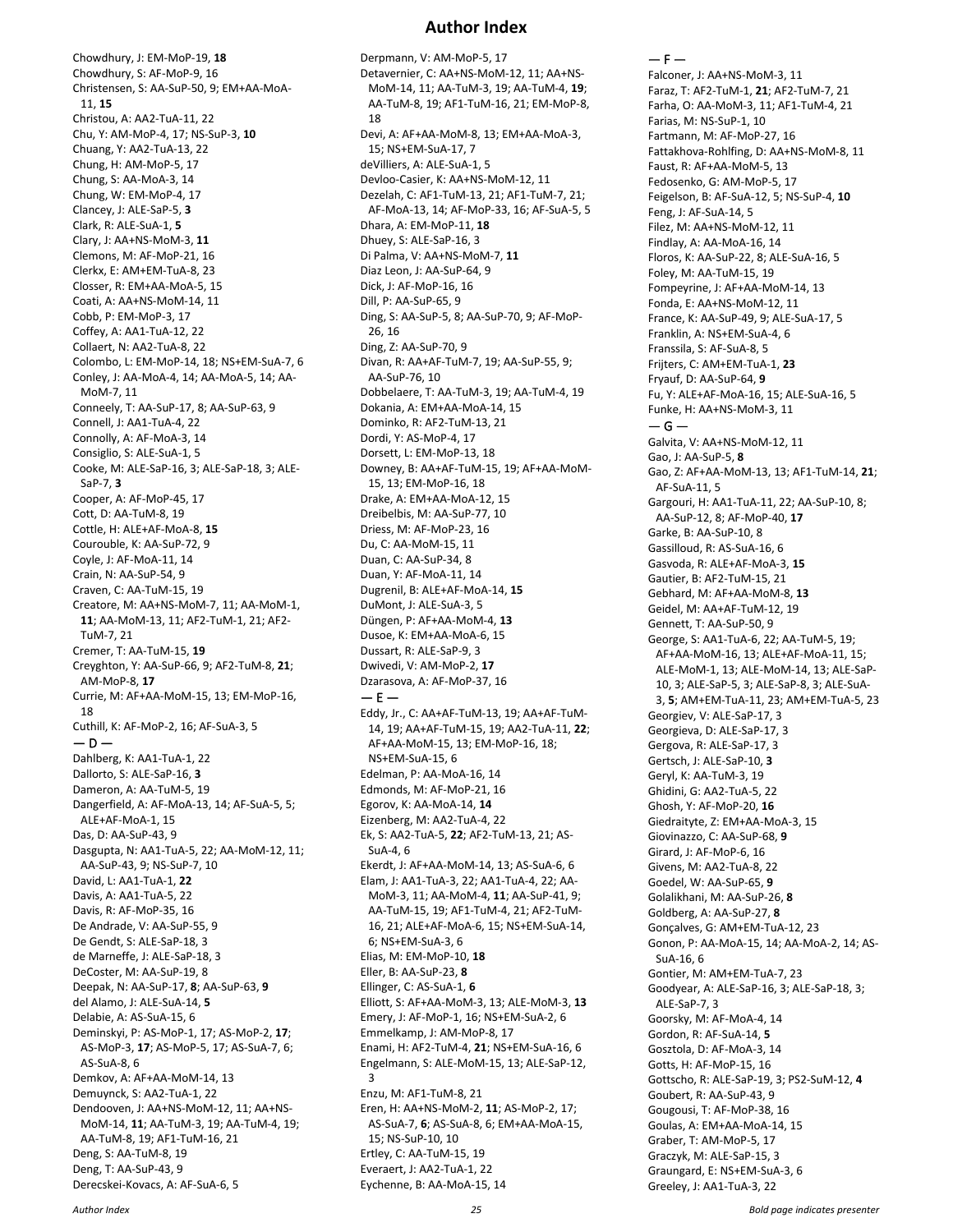Grégoire, J: AF2-TuM-15, 21 Grehl, T: AF-MoP-27, 16 Griffin, M: EM+AA-MoA-11, 15 Grigoras, K: AF-SuA-15, 5; AS-SuA-4, 6 Grillo, F: AA+NS-MoM-13, **11**; EM+AA-MoA-14, 15 Grob, F: AM+EM-TuA-1, 23 Gros-Jean, M: AA-SuP-72, 9 Gu, C: AF-MoP-18, 16 Gu, J: ALE+AF-MoA-12, 15 Guan, Y: AA-SuP-77, 10 Guillamet, S: ALE+AF-MoA-14, 15 Guiney, I: AA-SuP-22, 8; ALE-SuA-16, 5 Guler, M: AA+NS-MoM-2, 11 Gungor, N: EM-MoP-15, 18 Gunn, R: AF2-TuM-2, 21 Guo, D: AF-MoP-34, **16** Guo, P: AF1-TuM-3, 21 Guy, P: AF-MoP-28, **16**  $-$  H  $-$ Haider, A: AA-SuP-53, 9; AS-MoP-1, **17**; AS-MoP-2, 17; AS-MoP-3, 17; AS-MoP-5, 17; AS-SuA-7, 6; AS-SuA-8, **6** Hall, R: EM+AA-MoA-12, 15 Halls, M: AA-SuP-27, 8; AF-MoP-36, 16 Ham, G: AF2-TuM-14, 21 Hämäläinen, J: AF1-TuM-15, **21** Hamamura, H: AF2-TuM-4, 21; NS+EM-SuA-16, 6 Hamers, R: AA-SuP-77, 10 Hamilton, J: AF-MoP-37, 16 Han, J: AA-SuP-18, **8** Han, T: AA-SuP-42, 9 Han, W: AA-SuP-62, 9; AF-MoA-15, 14 Hao, M: AF-MoP-9, **16** Hao, W: NS+EM-SuA-8, **6** Harada, S: AA-SuP-17, 8; AA-SuP-63, 9 Häringer, S: AA+NS-MoM-8, 11 Harmgarth, N: AA-SuP-12, 8 Hartmann, G: AF-SuA-7, **5** Hasegawa, T: AF-MoP-10, 16 Hatanpää, T: AF1-TuM-12, 21 Hatase, M: AF1-TuM-8, 21; AF-MoP-4, 16 Haukka, S: PS1-SuM-3, **4** Hausmann, D: AF+AA-MoM-7, 13; AF2-TuM-1, 21; AF-SuA-1, **5**; AF-SuA-4, 5 Haverkate, L: AA-SuP-66, 9 He, Y: AF-MoP-46, 17; NS-SuP-7, 10 Heikkilä, P: AF-MoA-1, 14 Heikkinen, I: AA-MoM-14, 11 Heist, A: AA1-TuA-6, 22 Hellstern, T: EM+AA-MoA-5, 15 Hemakumara, D: AA-SuP-22, **8**; ALE-SuA-16, 5 Hendrix, B: AF-MoP-34, 16; AF-SuA-4, 5 Henkel, K: AF-MoP-40, 17 Hennessy, J: AA-SuP-49, 9; ALE-SuA-17, **5** Henning, A: NS+EM-SuA-2, 6 Henri, J: AF2-TuM-1, 21 Henry, D: AA-MoA-11, 14 Hens, Z: EM-MoP-8, 18 Heo, S: AF+AA-MoM-13, 13 Hermida-Merino, D: AA+NS-MoM-12, 11; AA+NS-MoM-14, 11 Hernández, S: ALE-SaP-12, 3 Herregods, S: AS-SuA-5, 6 Hersam, M: AA1-TuA-3, 22 Heyne, M: ALE-SaP-18, **3** Higashi, S: AF1-TuM-6, 21 Higgs, D: AM+EM-TuA-11, **23** Hikichi, K: AF-MoP-42, 17 Hill, C: AF-MoP-37, **16** Hinz, J: AA-MoA-4, 14 Hirose, F: AA-SuP-40, **9**; AA-SuP-7, 8 Hite, J: AA+AF-TuM-13, 19; AA+AF-TuM-14, 19; AA+AF-TuM-15, 19

#### **Author Index**

Ho, T: AA-SuP-69, 9; AF-MoP-32, 16 Ho, Y: AM-MoP-4, 17; NS-SuP-3, 10 Hobart, K: AA2-TuA-11, 22 Hobbs, C: ALE-SaP-11, 3 Hock, A: AF1-TuM-3, 21; AF-MoP-1, 16; AF-MoP-51, **17** Hoffmann, L: AA1-TuA-11, **22** Hoglund, J: EM-MoP-12, 18 Höhn, C: AF2-TuM-3, 21 Hoke, T: AF-MoP-16, 16 Holden, K: AA-MoA-4, 14; AA-MoA-5, **14** Holmes, R: ALE+AF-MoA-13, 15; AM+EM-TuA-2, 23; AM-MoP-1, 17 Holtzer, N: ALE-SaP-9, 3 Homola, T: EM-MoP-1, 17 Honda, M: ALE+AF-MoA-4, **15**; ALE+AF-MoA-8, 15 Hong, K: AA-SuP-73, 9; AM-MoP-6, 17; AM-MoP-7, 17 Hong, M: AA2-TuA-7, 22; AA-SuP-61, 9; AF+AA-MoM-6, 13; AF-MoA-16, 14; EM-MoP-23, 18; NS+EM-SuA-13, 6 Hopkins, P: AA-SuP-19, 8 Hoppu, P: AF+AA-MoM-16, 13 Hori, M: ALE-SaP-4, 3 Hornbuckle, B: AF-MoP-11, 16 Horrell, A: EM+AA-MoA-12, 15 Hortiguela, M: AM+EM-TuA-12, 23 Hoskin, C: AA+AF-TuM-15, 19 Hoskins, A: AA1-TuA-12, **22** Hoßbach, C: AF2-TuM-12, 21 Hou, C: AF-MoP-46, 17 Hromadko, L: AF-MoP-8, 16 Hsain, Z: AA-SuP-3, **8** Hsu, C: EM-MoP-23, 18; NS+EM-SuA-13, 6 Hsu, H: AM-MoP-4, 17; NS-SuP-3, 10 Hu, T: AA1-TuA-11, 22 Hua, C: EM-MoP-17, 18 Huang, G: AA-SuP-36, **8** Huang, X: AF+AA-MoM-4, 13 Huard, C: ALE-MoM-8, **13**; ALE-SuA-7, 5 Hudson, E: ALE+AF-MoA-3, 15 Huffman, M: ALE-SaP-15, 3 Hufnagel, A: AA+NS-MoM-8, **11** Hultqvist, A: AA-MoM-8, 11 Humphreys, C: AA-SuP-22, 8; ALE-SuA-16, 5 Hupp, J: AA-MoM-3, 11; AA-MoM-4, 11; AF1- TuM-4, 21 Hurd, T: ALE-SuA-1, 5; NS-SuP-2, 10 Hurst, K: AA-SuP-50, **9**; AA-TuM-5, 19; EM+AA-MoA-11, 15 Hwang, B: EM-MoP-4, 17 Hwang, C: AA-MoA-14, 14 Hwang, G: AF-SuA-7, 5 Hwang, J: AA-SuP-62, 9 Hwang, K: AA-MoA-3, 14 Hwang, S: AA-SuP-9, **8**  $-1-$ Ihlefeld, J: AA-MoA-11, 14 Iivonen, T: AF1-TuM-5, **21** Ilday, F: AS-MoP-2, 17 Ilday, S: AS-MoP-2, 17 Illiberi, A: AF2-TuM-8, 21; AM+EM-TuA-1, 23 Imai, T: AA-SuP-40, 9 Ingale, P: AF-MoP-23, 16 Ingle, N: ALE-SuA-11, **5** Ingram, W: AA-SuP-24, **8** Ishibashi, K: AF-SuA-7, 5 Ishikawa, M: AA-SuP-7, 8 Ivanov, S: AA-SuP-47, 9; AF-MoP-45, 17 Iwao, T: AF-SuA-7, 5 Iwashita, S: AF-MoP-10, 16 — J — Jackson, D: AA1-TuA-2, **22**; AA-SuP-77, **10** Jaggernauth, A: AM+EM-TuA-12, 23

Jagtiani, A: ALE-SaP-12, 3 Jang, B: AA-SuP-57, 9 Jang, D: AF-MoP-43, **17** Jauhiainen, M: AF-SuA-13, 5 Jenkins, M: AA-MoA-5, 14; AA-MoM-7, **11** Jeon, H: AF2-TuM-14, 21 Jeon, S: AA-SuP-44, 9; AA-SuP-71, **9** Jeong, H: EM-MoP-3, 17; EM-MoP-5, 17 Jeong, I: AM-MoP-6, 17; AM-MoP-7, 17 Jeong, M: AM-MoP-6, 17; AM-MoP-7, 17 Jewell, A: AA-SuP-49, 9; ALE-SuA-17, 5 Ji, Y: ALE+AF-MoA-7, 15 Jia, X: AF-MoP-18, 16 Jiang, X: AA2-TuA-8, **22** Jo, S: AA-SuP-44, 9; AA-SuP-71, 9 Johnson, N: ALE-MoM-14, **13**; ALE-SaP-10, 3 Johnson, S: AA+AF-TuM-13, 19; AA+AF-TuM-15, 19 Joi, A: AS-MoP-4, 17 Jones, J: AF-MoP-7, 16 Jong, C: AM-MoP-4, 17; NS-SuP-3, 10 Joseph, E: ALE-MoM-15, 13; ALE-SaP-12, 3 Journet, C: NS+EM-SuA-8, 6 Ju, L: AA1-TuA-13, 22; EM-MoP-6, **17** Jung, S: AA-SuP-39, 9; AA-SuP-57, **9** Jung, Y: AA2-TuA-6, 22 Junghans, T: AF-MoP-47, 17 Jungjohann, K: EM-MoP-16, 18 Junige, M: AA+AF-TuM-12, **19** Jur, J: AA-SuP-24, 8 Jurca, T: NS+EM-SuA-2, 6  $-$  K  $-$ Kääriäinen, M: AF+AA-MoM-16, 13 Kääriäinen, T: AF+AA-MoM-16, **13** Kadeřávek, L: AA-SuP-48, 9 Kagaya, M: AF-MoP-10, **16** Kal, S: ALE-SuA-1, 5; NS-SuP-2, **10** Kalanyan, B: AF-MoP-44, 17; NS+EM-SuA-6, **6** Kalkofen, B: AA2-TuA-3, **22**; AA-SuP-10, **8**; AA-SuP-12, 8 Kalliomaki, J: AA2-TuA-5, 22; AF2-TuM-4, 21; NS+EM-SuA-16, **6** Kamino, B: AA-SuP-58, 9 Kanarik, K: ALE-SaP-19, 3 Kane, D: AF-MoP-35, **16** Kang, H: AA-MoA-3, 14 Kang, S: AA-MoA-3, 14 Kanjolia, R: AF1-TuM-13, 21; AF1-TuM-14, 21; AF1-TuM-7, 21; AF-MoA-13, 14; AF-MoP-33, 16; AF-SuA-5, 5; NS+EM-SuA-6, 6 Kanomata, K: AA-SuP-40, 9; AA-SuP-7, **8** Kao, W: AA2-TuA-13, 22 Kaplan, K: AF-MoA-7, 14 Karasulu, B: AF2-TuM-7, 21; AS-SuA-13, 6; AS-SuA-3, 6 Karppinen, M: AA-TuM-6, 19; EM+AA-MoA-1, **15**; EM+AA-MoA-3, 15 Karwal, S: AF2-TuM-1, 21; AF2-TuM-7, **21**; NS+EM-SuA-1, 6 Kasthuri, N: AM+EM-TuA-13, 23 Katsunuma, T: ALE+AF-MoA-4, 15 Kauppinen, E: ALE-SaP-15, 3 Kaushik, V: ALE-SaP-11, 3 Kavrik, M: ALE+AF-MoA-13, 15; AM+EM-TuA-2, 23 Kazyak, E: AA1-TuA-5, **22**; AA-SuP-43, 9; NS-SuP-7, 10 Kedronova, E: EM-MoP-10, 18 Kei, C: AA-SuP-48, **9**; NS-SuP-5, 10 Kelber, J: AF-MoP-7, **16** Kelchner, K: AF+AA-MoM-7, 13 Kelliher, J: AA-SuP-54, 9 Kenny, T: AF-MoA-7, 14 Kenttä, E: AF-MoA-1, 14 Kerrigan, M: AS-SuA-14, **6**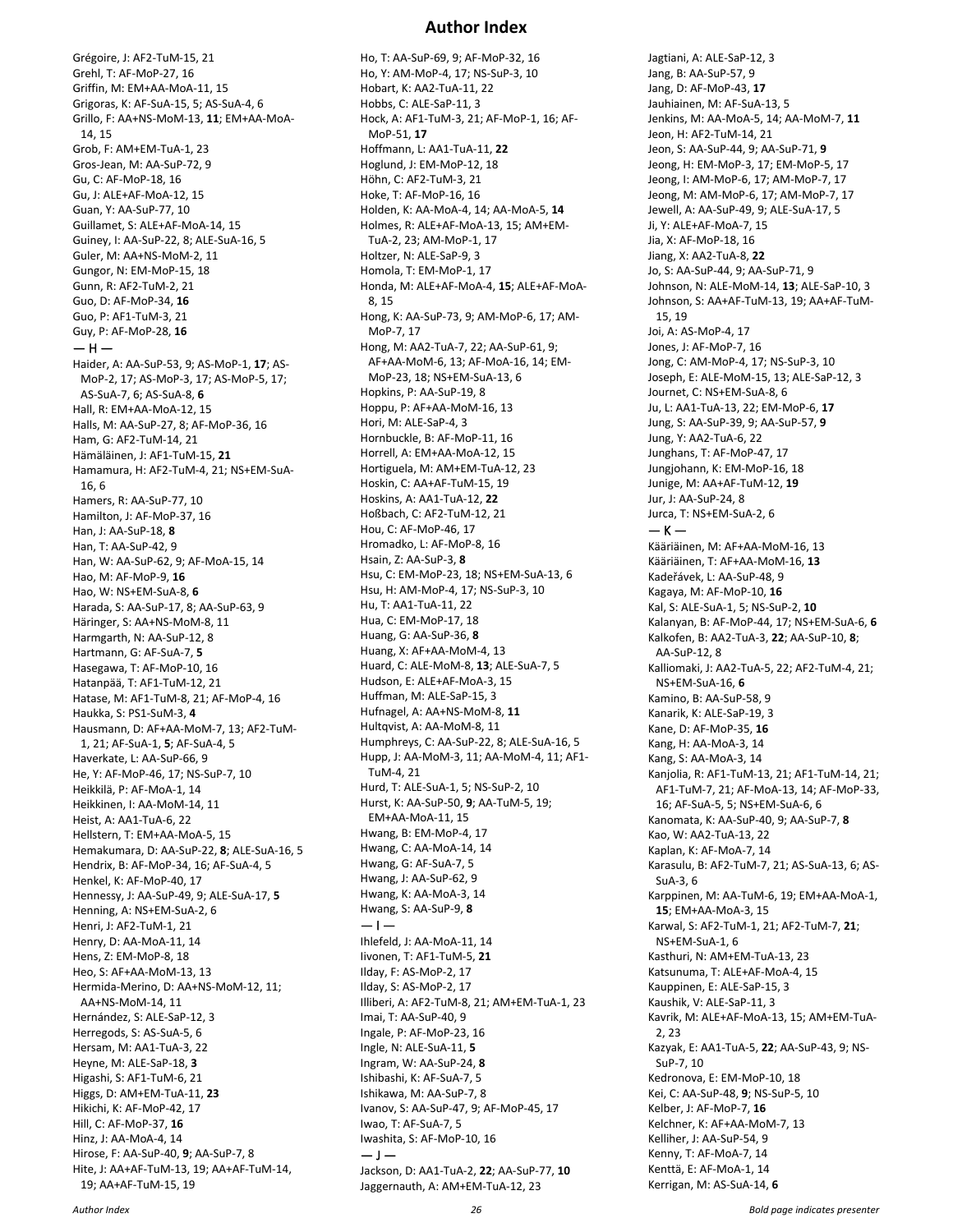#### **Author Index**

Kessels, W: AA+NS-MoM-7, 11; AA-MoM-13, 11; AF2-TuM-1, 21; AF2-TuM-5, 21; AF2- TuM-7, 21; AF-MoA-12, 14; ALE-SuA-6, 5; AS-SuA-13, 6; AS-SuA-3, 6; NS+EM-SuA-1, 6 Ketola, B: EM-MoP-4, 17 Khan, S: ALE-SaP-15, 3 Khan, T: AS-MoP-1, 17; AS-SuA-8, 6 Kilic, U: AA+AF-TuM-16, **20** Kilpi, V: AF1-TuM-1, 21; AF2-TuM-4, 21; NS+EM-SuA-16, 6 Kim, C: AA-SuP-18, 8; AA-SuP-33, 8 Kim, D: AA-SuP-44, **9**; AA-SuP-71, 9; EM+AA-MoA-13, **15** Kim, H: AA+AF-TuM-4, **19**; AA1-TuA-8, 22; AA2-TuA-12, 22; AA-MoA-1, 14; AA-SuP-38, 8; AA-SuP-42, 9; AA-SuP-73, 9; AF2-TuM-14, 21; AF-MoA-7, 14; ALE+AF-MoA-12, 15; AM-MoP-6, 17; AM-MoP-7, 17; EM+AA-MoA-13, 15; EM-MoP-7, **17**; NS+EM-SuA-5, 6 Kim, I: AA+NS-MoM-4, 11; AA-SuP-52, 9; AA-SuP-60, 9; AA-SuP-74, 10; AF1-TuM-3, 21 Kim, J: AA2-TuA-12, 22; AA-MoA-8, 14; AA-SuP-60, 9; AA-SuP-62, 9; AA-SuP-8, **8**; AF+AA-MoM-13, 13; AF-MoP-17, 16; EM-MoP-14, 18; NS+EM-SuA-5, 6; NS+EM-SuA-7, 6 Kim, K: AA-SuP-15, **8**; AF-MoP-17, 16; ALE+AF-MoA-7, **15** Kim, M: AA-SuP-44, 9; AA-SuP-47, **9**; AA-SuP-71, 9; AF-MoP-22, **16**; AF-MoP-45, 17; EM-MoP-14, 18; NS+EM-SuA-7, 6 Kim, S: AA1-TuA-8, 22; AA2-TuA-6, 22; AA-MoA-8, **14**; AA-SuP-39, 9; AA-SuP-57, 9; AA-SuP-62, 9; AF-MoA-15, 14; AF-MoP-39, 16; AF-MoP-41, **17**; AM-MoP-3, 17; NS+EM-SuA-5, 6 Kim, T: AF-MoA-5, 14 Kim, Y: AA2-TuA-3, 22; AA-MoA-3, 14; AA-SuP-20, 8; AA-SuP-33, 8; AA-SuP-73, **9**; AF-MoA-15, 14; AM-MoP-6, **17**; AM-MoP-7, **17** Kimes, W: AM+EM-TuA-3, 23; NS+EM-SuA-6, 6 Kimmerle, K: AM+EM-TuA-3, 23 Kimmerle, W: AM+EM-TuA-3, 23 Kinaci, A: AF-MoP-1, 16 King, D: AA1-TuA-1, 22 King, S: EM-MoP-13, 18 Kinnunen, S: AF-MoP-30, **16** Kirkpatrick, S: ALE-SaP-11, 3 Kisslinger, K: EM+AA-MoA-6, 15 Kitzmann, J: AA+AF-TuM-12, 19 Klarr, T: AA-MoM-7, 11 Klein, J: ALE+AF-MoA-3, 15 Klein, S: AA-SuP-6, 8 Klesko, J: AF-MoA-13, **14**; ALE+AF-MoA-1, 15 Knemeyer, K: AF-MoP-23, **16** Knez, M: AA+NS-MoM-15, **11**; EM+AA-MoA-8, **15** Knisely, K: ALE-SaP-14, 3 Knoops, H: AA-SuP-22, 8; AF2-TuM-1, 21; AF2-TuM-2, 21; AF2-TuM-5, 21; NS+EM-SuA-1, 6 Ko, J: AA-SuP-52, 9; AA-SuP-60, 9; AA-SuP-75, **10** Kobayashi, A: ALE-SaP-4, 3 Kobayashi, N: AA-SuP-64, 9; ALE-SaP-4, 3 Kobayashi, T: AA-SuP-11, 8 Kocabas, C: AS-MoP-3, 17 Kodas, M: EM+AA-MoA-12, 15 Koehler, A: AA2-TuA-11, 22 Koh, K: ALE-SaP-6, **3** Koh, W: AA-SuP-62, 9; AF-MoA-15, 14 Kolodziej, C: AA-SuP-21, 8 Komander, K: AF2-TuM-3, 21 Kondo, H: ALE-SaP-4, 3

Koneti, S: AA+AF-TuM-3, 19; AF2-TuM-15, 21 Koo, J: AF-MoA-5, **14** Koo, M: AM-MoP-6, 17 Kools, J: AM+EM-TuA-7, 23 Korolev, A: EM-MoP-3, 17; EM-MoP-5, 17 Kot, M: AF-MoP-40, 17 Koushik, D: AA-MoM-13, **11** Kovacs, A: AF-MoP-29, **16** Kovalska, E: AS-MoP-3, 17 Kovi, K: AF1-TuM-4, 21 Kozen, A: AA+AF-TuM-13, 19; AA+AF-TuM-14, 19; AA+AF-TuM-15, 19; AA1-TuA-13, 22; AF+AA-MoM-15, **13**; EM-MoP-16, **18** Kozodaev, M: AA-MoA-7, 14 Kraus, T: AA-MoM-16, **12** Kreutzer, M: AA+NS-MoM-13, 11 Krick, B: AA1-TuA-13, 22; AA-SuP-3, 8 Kropp, J: AF-MoP-38, **16** Krumpolec, R: EM-MoP-1, 17 Krylov, I: AA2-TuA-4, 22 Kuang, Y: AA-MoM-13, 11 Kub, F: AA2-TuA-11, 22 Kubota, S: AA-SuP-40, 9; AA-SuP-7, 8 Kuech, T: AA1-TuA-2, 22; AA-SuP-77, 10 Kuhs, J: EM-MoP-8, **18** Kumano, M: AF-MoP-42, **17** Kummel, A: AF-MoP-21, 16; ALE+AF-MoA-13, 15; AM+EM-TuA-2, 23 Kurek, A: AF2-TuM-2, 21 Kurttepeli, M: AA-TuM-8, 19 Kushner, M: ALE-MoM-8, 13; ALE-SuA-7, **5** Kuzmichev, D: AA-MoA-14, 14 Kvennefors, A: ALE-SaP-15, 3 Kwak, H: AA-SuP-27, 8 Kwo, J: AA2-TuA-7, 22; AA-SuP-61, 9; AF-MoA-16, 14; EM-MoP-23, 18; NS+EM-SuA-13, 6 Kwo, R: AF+AA-MoM-6, 13 Kwon, J: AF-MoP-39, 16 Kwon, S: AA-SuP-16, 8; AA-SuP-33, 8; AA-SuP-44, 9; AA-SuP-71, 9 Kwon, W: AA+AF-TuM-4, 19 Kwon, Y: AF-MoP-31, 16 — L — L'Esperance, T: AF-MoA-13, 14 Laasonen, K: AF+AA-MoM-3, 13 Laffir, F: AA-SuP-58, 9 Lagowski, J: AA-MoA-16, 14 Lahtinen, M: AF-MoP-30, 16 Lamperti, A: AA2-TuA-5, 22 Lane, B: ALE-SuA-13, **5** Lang, Y: AA-SuP-46, 9 Langland, C: AF-MoP-20, 16 Lanham, S: ALE-MoM-8, 13 Larrabee, T: ALE-SaP-13, **3** Laskar, M: AA-SuP-77, 10 Laue, A: AM-MoP-5, 17 Lauhon, L: NS+EM-SuA-2, 6 LaVoie, A: AF-MoP-7, 16 Le Berre, M: AA+AF-TuM-3, 19; AF2-TuM-15, 21 Lebedinskii, Y: AA-MoA-14, 14 Lechowicz, J: AA-SuP-76, **10** Lecordier, L: AS-SuA-5, **6** Lee, C: EM-MoP-4, 17 Lee, D: AA-SuP-14, 8; AA-SuP-73, 9; AA-TuM-16, **20**; AM-MoP-7, 17; NS-SuP-7, 10 Lee, G: AA-SuP-9, 8 Lee, H: AA+AF-TuM-4, 19; AA-SuP-38, 8; AA-SuP-42, 9 Lee, I: AF-MoP-17, 16 Lee, J: AA2-TuA-12, 22; AA-MoA-8, 14; AA-SuP-13, 8; AA-SuP-62, 9; AF2-TuM-14, **21**; AF-MoA-8, **14**; EM-MoP-14, 18; NS+EM-SuA-5, 6; NS+EM-SuA-7, **6**

Lee, K: AA-SuP-52, 9; AA-SuP-60, 9 Lee, M: AM-MoP-4, 17 Lee, S: AA1-TuA-6, 22; AA-SuP-13, 8; AA-SuP-18, 8; AA-SuP-44, 9; AA-SuP-71, 9; AA-SuP-73, 9; AA-SuP-75, 10; AF2-TuM-14, 21; AF-MoA-5, 14; AM-MoP-7, 17; EM+AA-MoA-6, 15; EM-MoP-9, **18** Lee, T: AA2-TuA-6, 22 Lee, W: AA2-TuA-13, **22**; AA-SuP-33, **8**; AA-SuP-60, 9; AA-SuP-62, 9; AF-MoA-15, 14; AF-MoP-31, 16; ALE+AF-MoA-12, 15 Lee, Y: AA-SuP-38, 8; AA-SuP-52, 9; AA-SuP-57, 9; AA-SuP-60, 9; AF-MoP-39, 16; ALE-MoM-1, **13** Lefaucheux, P: ALE-SaP-9, 3 Lehmann, A: AA-TuM-14, 19 Lehn, J: AF1-TuM-7, **21** Lei, X: AF-MoP-22, 16; AF-SuA-3, 5; AF-SuA-6, 5 Leick, N: AF+AA-MoM-7, 13; ALE+AF-MoA-3, 15 Lemaire, P: ALE-SaP-3, 3 Lenaerts, S: AF1-TuM-16, 21 Leng, C: EM+AA-MoA-7, 15 Leskelä, M: AF+AA-MoM-16, 13; AF1-TuM-12, 21; AF1-TuM-15, 21; AF1-TuM-5, 21; NS+EM-SuA-17, 7 Letourneau, S: NS+EM-SuA-3, **6** Leusink, G: ALE-SuA-1, 5 Li, C: AF-MoA-4, **14** Li, F: AF-MoP-15, 16; AF-MoP-20, 16 Li, H: AA-SuP-67, **9** Li, J: AF-MoP-18, 16 Li, M: AF-MoP-46, 17; NS+EM-SuA-13, 6 Li, Q: AA-SuP-21, 8 Li, R: AA1-TuA-7, 22; AA-TuM-7, 19 Li, W: AA-SuP-29, **8** Li, X: AA-SuP-22, 8; AA-SuP-29, 8; AA-TuM-5, 19; ALE-SuA-16, **5** Liang, X: AA-SuP-1, 8; AA-SuP-2, 8; AA-SuP-56, 9; EM+AA-MoA-16, 15 Libera, J: AA1-TuA-3, 22; AA1-TuA-4, 22; AA-MoM-3, 11; AA-MoM-4, 11 Lill, T: ALE-SaP-19, 3 Lillethorup, M: EM+AA-MoA-4, 15 Lim, H: AA-MoA-3, 14; AA-SuP-44, 9; AA-SuP-71, 9 Lim, K: AA-SuP-18, 8 Lin, D: AA2-TuA-8, 22 Lin, E: AF+AA-MoM-14, **13** Lin, H: AA2-TuA-13, 22 Lin, K: AA2-TuA-7, **22**; AA-SuP-61, 9; AF+AA-MoM-6, 13; AF-MoA-16, 14; EM-MoP-23, 18; NS+EM-SuA-13, 6 Lin, P: AA-SuP-19, 8; AA-SuP-21, 8; AA-SuP-25, **8** Lin, R: AA2-TuA-13, 22 Lin, Y: AA2-TuA-7, 22; AA-SuP-61, **9**; AF+AA-MoM-6, 13; AF-MoA-16, 14; EM-MoP-23, 18; NS+EM-SuA-13, 6 Lingam, H: EM-MoP-3, **17**; EM-MoP-5, 17 Lipsanen, H: AF-SuA-8, 5; ALE+AF-MoA-15, 15 Lisker, M: AA2-TuA-3, 22 Liu, B: AA-SuP-28, 8; NS-SuP-5, **10** Liu, D: AF-MoP-17, 16 Liu, G: AF1-TuM-13, **21**; AF-MoP-33, 16; AF-SuA-5, 5 Liu, J: AA1-TuA-7, 22; AA-MoM-4, 11; AA-TuM-7, **19**; AF1-TuM-4, 21; AM+EM-TuA-6, 23 Liu, S: AF-MoA-6, 14; AF-MoP-46, 17 Liu, W: AA-SuP-5, 8; AA-SuP-70, 9 Liu, Y: AA+AF-TuM-7, 19 Lo, S: AA2-TuA-7, 22; NS+EM-SuA-13, 6 Łobaza, J: AF-MoP-40, 17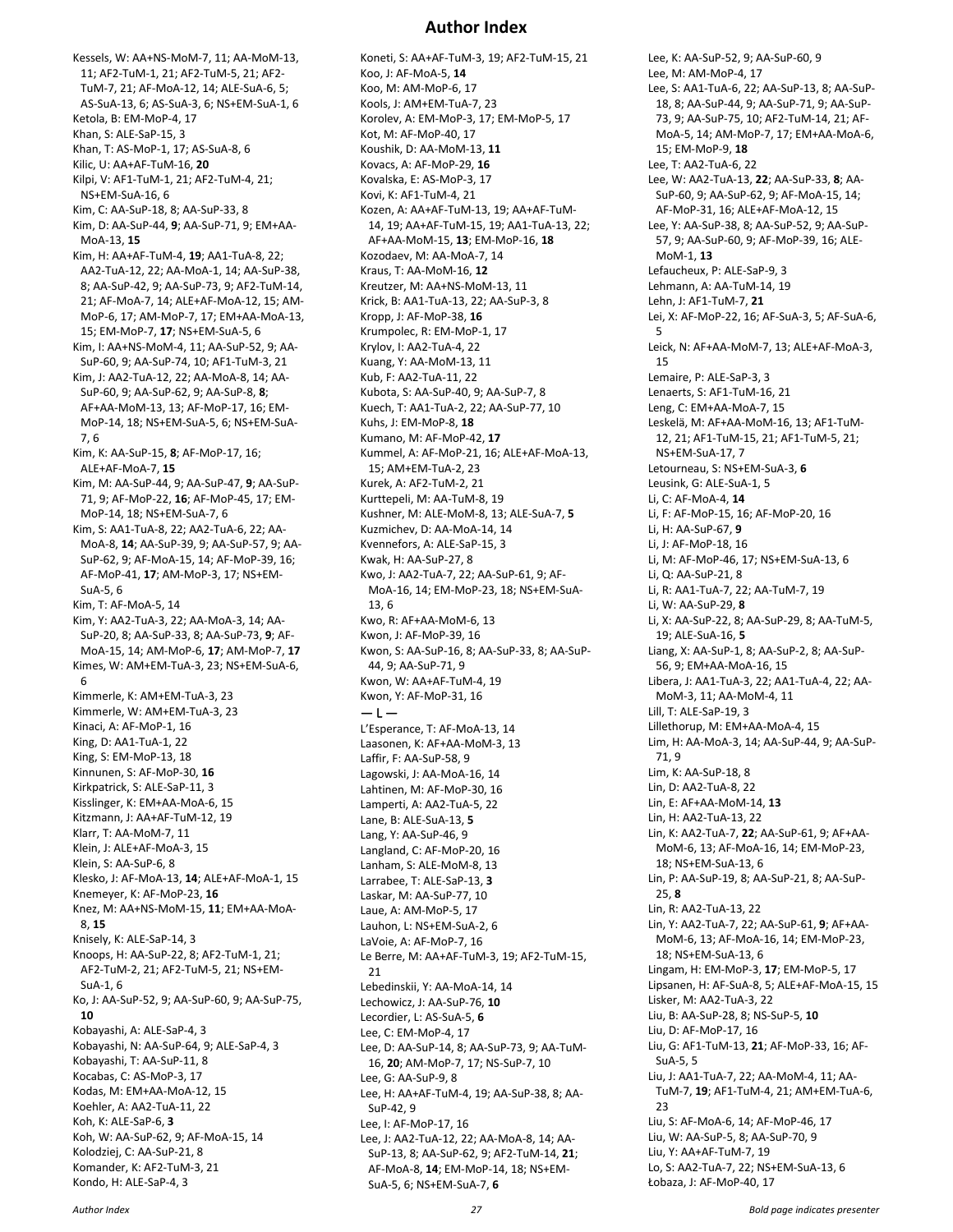#### **Author Index**

Logan, J: AA+AF-TuM-14, 19 Lohr, T: NS+EM-SuA-2, 6 Lopes, P: AA1-TuA-4, 22 López Medina, J: NS-SuP-1, **10** Lopez, C: AM+EM-TuA-7, 23 Losego, M: EM+AA-MoA-7, **15** Loveday, M: ALE-SaP-7, 3 Lowery, P: AF-MoP-16, **16** Lu, H: AF-MoP-12, 16 Lu, P: NS-SuP-3, 10 Lu, W: ALE-SuA-14, 5 Lubers, A: AA+NS-MoM-5, 11 Lucero, A: AA2-TuA-12, 22; EM-MoP-14, 18; NS+EM-SuA-5, **6**; NS+EM-SuA-7, 6 Ludwig, K: AA+AF-TuM-13, 19; AA+AF-TuM-14, 19; AA+AF-TuM-15, 19 Lupina, G: AA+AF-TuM-12, 19 Lushington, A: AA1-TuA-7, 22 Lv, X: EM-MoP-18, **18** Lyashenko, A: AA-TuM-15, 19  $- M -$ Ma, Z: AF-MoP-17, **16** Macák, J: AA-SuP-32, **8**; AA-SuP-37, **8**; AF-MoP-8, 16; EM-MoP-1, 17 MacDonald, M: AF-MoP-2, 16 Machorro, R: NS-SuP-1, 10 MacIsaac, C: AA+NS-MoM-1, 11; EM+AA-MoA-4, 15; EM+AA-MoA-5, **15** Mackus, A: AF2-TuM-5, 21; AF-MoA-12, 14; ALE-SuA-6, 5; AS-SuA-13, 6; AS-SuA-3, **6** Maekawa, K: ALE-SuA-1, 5 Maes, J: AA2-TuA-8, 22 Maguire, M: AA+NS-MoM-5, 11 Mahanthappa, M: AA-SuP-77, 10 Mahuli, N: AA-MoM-5, **11**; AA-SuP-30, 8 Mai, L: EM+AA-MoA-3, **15** Maindron, T: ALE+AF-MoA-14, 15; AM+EM-TuA-7, **23** Maiorov, E: AF-SuA-13, 5 Makai, L: EM-MoP-12, 18 Mäkelä, M: AF1-TuM-12, 21 Malchère, A: AA+AF-TuM-3, 19; AF2-TuM-15, 21 Malerczyk, J: AA1-TuA-11, 22 Malhaire, C: AA+AF-TuM-3, 19 Malik, S: EM-MoP-13, 18 Maline, T: NS+EM-SuA-16, 6 Malinen, T: AF2-TuM-4, 21 Malinen, V: AA-MoM-14, 11 Mallikarjunan, A: AF-MoP-2, 16; AF-SuA-3, 5; AF-SuA-6, 5 Mameli, A: ALE-SuA-6, **5**; AS-SuA-13, **6**; AS-SuA-3, 6 Manandhar, K: AF-SuA-12, **5**; NS-SuP-4, 10 Mane, A: AA-MoM-3, 11; AA-MoM-4, 11; AA-SuP-41, **9**; AA-TuM-15, 19; AF1-TuM-4, 21; AF2-TuM-16, 21; ALE+AF-MoA-6, **15**; NS+EM-SuA-14, **6**; NS+EM-SuA-3, 6 Mannequin, C: AS-SuA-16, 6 Marchack, N: ALE-MoM-15, **13** Marichy, C: NS+EM-SuA-8, 6 Marin, G: AA+NS-MoM-12, 11 Marinskiy, D: AA-MoA-16, **14** Markeev, A: AA-MoA-14, 14; AA-MoA-7, 14 Marks, T: NS+EM-SuA-2, 6 Marquardt, A: ALE-SuA-3, 5 Marstell, R: AA-MoM-6, **11** Mart, C: AA-MoA-6, 14 Martens, J: AF1-TuM-16, 21 Martinson, A: AA+NS-MoM-4, **11**; AA-SuP-74, **10**; AF1-TuM-3, 21; AF-MoP-1, 16 Maslar, J: AF-MoP-44, **17**; AM+EM-TuA-3, **23**; NS+EM-SuA-6, 6 Mattelaer, F: AA-TuM-3, **19**; AA-TuM-4, 19; AA-TuM-8, **19**

Mattinen, M: AF1-TuM-15, 21 Mattson, E: AF-SuA-6, 5 Maximov, I: ALE-SaP-15, 3 Mayangsari, T: AF-MoA-15, 14; AF-MoP-31, 16; ALE+AF-MoA-12, **15** Maydannik, P: EM-MoP-1, 17 McBee, J: EM-MoP-12, 18 McCarthy, M: AA-SuP-35, 8; AA-SuP-58, **9** McCarthy, R: AF-MoP-1, 16 McCleese, C: AA-SuP-21, 8 McGehee, M: AA-MoM-8, 11 McGlone, J: AA-MoM-7, 11 McGuire, F: NS+EM-SuA-4, 6 McNeary, W: AA+NS-MoM-5, **11** Meerholz, K: AA1-TuA-11, 22 Mehta, S: AM+EM-TuA-6, 23 Mei, Y: AA-SuP-36, 8 Meinander, K: AF1-TuM-15, 21; AF1-TuM-5, 21 Meng, S: AF-SuA-4, **5** Meng, X: AA1-TuA-4, **22**; AA2-TuA-12, **22** Merk, R: AF-MoP-49, **17** Merkx, M: AS-SuA-3, 6 Mescheder, U: AF-MoP-29, 16 Messerschmidt, M: AS-SuA-4, 6 Metz, A: ALE+AF-MoA-8, 15 Metzger, J: AA-MoA-16, 14 Meunier Della-Gatta, S: AM+EM-TuA-7, 23 Mey-Ami, L: AF-MoP-15, **16** Meyer, D: AA+AF-TuM-15, 19; NS+EM-SuA-15, 6 Miikkulainen, V: AF1-TuM-1, **21** Militaru, L: AF2-TuM-15, 21 Militzer, C: AA-SuP-65, 9 Miller, T: AF2-TuM-2, **21** Milliron, D: AF+AA-MoM-13, 13 Millward, A: EM-MoP-4, 17 Milnes, J: AA-SuP-17, 8; AA-SuP-63, 9 Minjauw, M: AA+NS-MoM-12, 11; AA+NS-MoM-14, 11; AF1-TuM-16, **21** Minot, M: AA-TuM-15, 19 Mirza, M: ALE+AF-MoA-16, 15 Mise, N: AF2-TuM-4, 21; NS+EM-SuA-16, 6 Mitschker, F: AF+AA-MoM-8, 13 Mitsunari, T: AF-MoP-10, 16 Miura, M: AA-SuP-40, 9; AA-SuP-7, 8 Miyazoe, H: ALE-SaP-12, 3 Mizohata, K: AF1-TuM-1, 21; AF1-TuM-12, 21; AF1-TuM-15, 21; AF1-TuM-5, 21; NS+EM-SuA-17, 7 Mizutani, F: AF1-TuM-6, **21** Mock, A: AA+AF-TuM-16, 20 Mohan, J: AA-MoA-8, 14 Mohanty, D: AA1-TuA-1, 22 Mohanty, N: ALE-SuA-1, 5; NS-SuP-2, 10 Mohr, S: AF-MoP-37, 16 Moldovan, N: AA-SuP-55, **9** Mollard, L: ALE+AF-MoA-14, 15 Monaghan, S: AA-SuP-35, 8 Mondreanu, M: AA-SuP-35, 8 Moody, B: AF-MoP-17, 16 Moody, M: NS+EM-SuA-2, **6** Moon, S: AA-SuP-58, 9 Moore, C: AA-SuP-49, **9**; ALE-SuA-17, 5 Moran, D: AA-SuP-22, 8; ALE-SuA-16, 5 Morgan, D: AA-SuP-77, 10 Morikita, S: ALE+AF-MoA-8, 15 Moriya, T: AF-MoP-10, 16 Mosden, A: ALE-SuA-1, 5; NS-SuP-2, 10 Moser, D: AF1-TuM-13, 21; AF1-TuM-7, 21 Motoyama, S: AA-SuP-11, 8 Moulijn, J: AA+NS-MoM-13, 11; EM+AA-MoA-14, 15 Mudrick, J: ALE-SaP-14, **3** Müller, J: AA-MoA-16, 14; AA-MoA-6, 14

Müller, M: AF2-TuM-3, **21** Mun, K: AF-MoP-43, 17; EM-MoP-7, 17 Muneshwar, T: AF-MoP-25, **16** Musgrave, C: AA+NS-MoM-3, 11; AA1-TuA-12, 22; EM+AA-MoA-12, 15 Mustard, T: AF-MoP-36, **16** Myung, Y: AF-SuA-11, 5  $- N -$ Na, J: AF-MoP-5, **16** Nabatame, T: AF1-TuM-6, 21 Nabeya, S: AA-SuP-39, **9** Nakamura, M: AA-SuP-11, **8** Nakamura, S: ALE+AF-MoA-8, 15 Nam, C: EM+AA-MoA-6, **15**; NS-SuP-9, **10** Nam, Y: AA-SuP-75, 10 Nanayakkara, C: AF-MoA-13, 14; AF-MoP-33, **16**; AF-SuA-5, **5**; AF-SuA-6, 5 Nandi, D: AA1-TuA-8, **22** Narayan, D: AA-MoA-8, 14 Natarajan, G: EM-MoP-1, 17 Nath, A: AA+AF-TuM-13, 19 Naumann d'Alnoncourt, R: AF-MoP-23, 16 Naumann, F: AF-MoP-40, 17 Necas, D: EM-MoP-10, 18 Nedev, N: NS-SuP-1, 10 Nemani, S: AF-MoP-21, 16 Nemanich, R: AA-SuP-23, 8; AF-MoP-9, 16 Nepal, N: AA+AF-TuM-13, 19; AA+AF-TuM-14, 19; AA+AF-TuM-15, **19**; NS+EM-SuA-15, 6 Neto, M: AM+EM-TuA-12, 23 Neumann, V: AF2-TuM-12, 21 Newman, D: ALE-SuA-1, 5 Neyts, E: ALE-SaP-18, 3 Nguyen, N: AA-MoM-7, 11 Nickzad, S: AA-SuP-49, 9 Nicolay, S: AA-SuP-58, 9 Nielsch, K: AF+AA-MoM-5, 13; EM-MoP-2, 17 Niemelä, J: AF2-TuM-7, 21 Nikzad, S: ALE-SuA-17, 5 Nilsen, O: AF+AA-MoM-1, **13** Nim, M: EM-MoP-7, 17 Nishida, A: AF1-TuM-8, **21**; AF-MoP-4, 16 Nishizato, H: AF-MoP-16, 16 Nisula, M: AA-TuM-6, **19** Nixon, C: AA-SuP-67, 9 Noh, W: AA+NS-MoM-6, 11 Noro, N: AF-MoP-10, 16 Nozawa, T: ALE-SaP-4, 3 Nyman, J: AF+AA-MoM-16, 13 Nyns, L: AA2-TuA-8, 22  $-0 -$ O'Mahony, A: AF2-TuM-2, 21 O'Meara, D: ALE+AF-MoA-8, 15 O'Brien, S: AA-SuP-35, 8; AA-SuP-58, 9 Ocola, L: AA-SuP-55, 9; AA-SuP-76, 10; AF-MoA-3, **14**; AM+EM-TuA-13, **23** Ogawa, A: ALE-SaP-2, 3 Oh, I: AA-MoA-1, 14; AA-SuP-42, 9 Oh, J: AA-SuP-4, 8; AA-SuP-57, 9 Oh, S: AA+NS-MoM-6, 11; AA-MoA-3, 14; AA-SuP-57, 9 Oldham, C: AA-TuM-16, 20 Oliveira, F: AM+EM-TuA-12, 23 Olthof, S: AA1-TuA-11, 22 Olynick, D: ALE-SaP-16, 3 O'Mahony, A: AA-SuP-22, 8 O'Meara, D: ALE-SuA-1, 5 Ondracka, P: EM-MoP-10, 18 Ortmann, E: AF+AA-MoM-14, 13  $-\phi$  – Østreng, E: AA2-TuA-5, 22; AF2-TuM-13, **21**; AS-SuA-4, 6  $-0-$ O'Toole, R: EM+AA-MoA-12, 15 Oudot, E: AA-SuP-72, **9**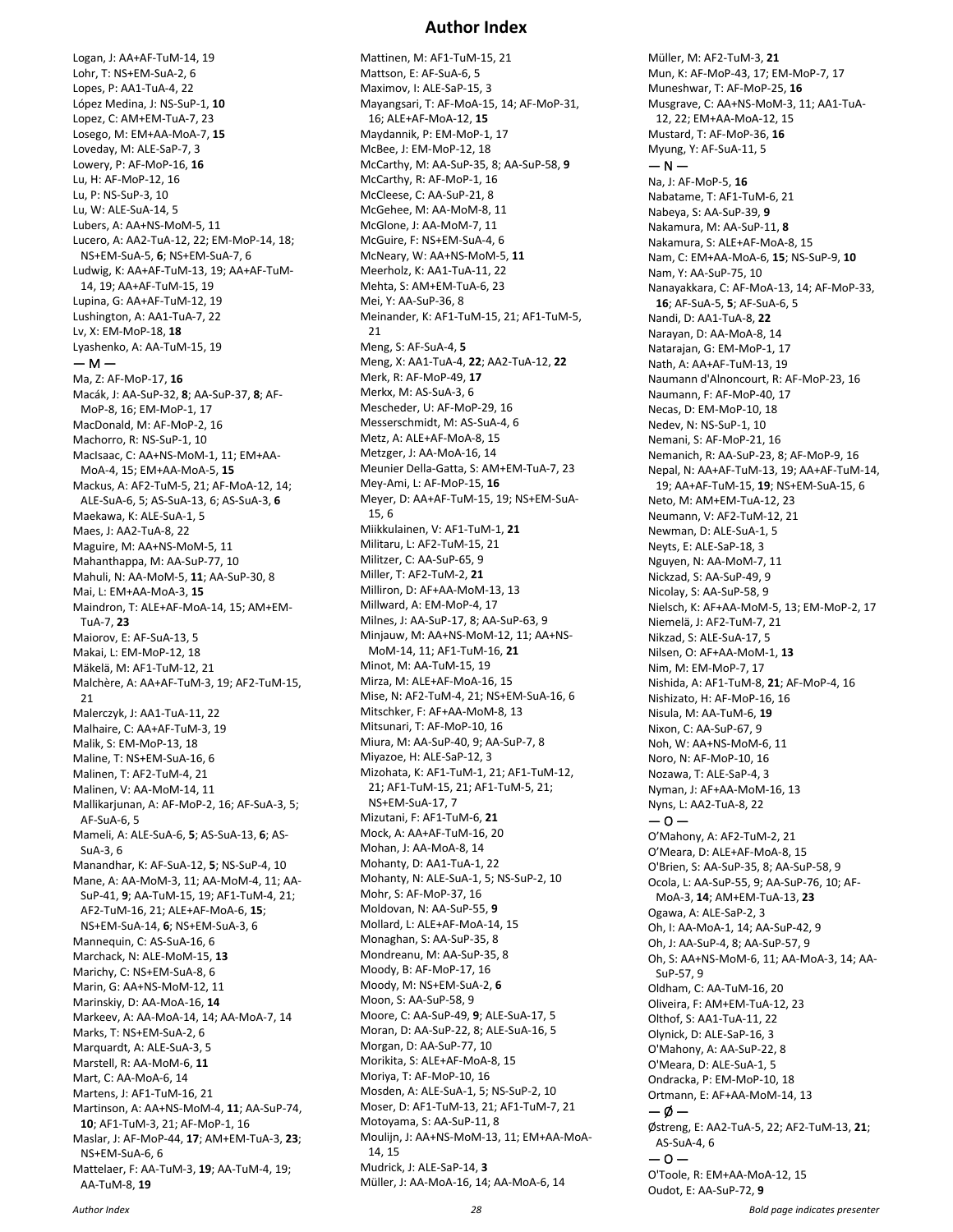MoA-3, 15  $- P -$ Palmstrom, A: AA-MoM-8, 11 Palmstrøm, C: AA+AF-TuM-14, 19 Pandey, S: ALE-MoM-6, **13** Papalia, J: ALE-MoM-15, 13 PapaRao, S: ALE-SaP-11, 3 Paprotny, I: AA+AF-TuM-7, 19; AA-SuP-76, 10 Paquette, M: EM-MoP-13, **18** Parilla, P: AA-SuP-50, 9 Park, B: AA-MoA-1, **14** Park, H: AA-SuP-8, 8 Park, I: AA2-TuA-6, **22** Park, J: AA+AF-TuM-1, **19**; AA+AF-TuM-5, 19; AA-MoA-1, 14; AA-SuP-13, 8; AA-SuP-18, 8; AA-SuP-42, **9**; AA-SuP-44, 9; AA-SuP-62, **9**; AA-SuP-71, 9; AF-MoA-15, **14**; AF-MoA-8, 14; AF-MoP-17, 16; AF-MoP-31, 16; AF-MoP-39, 16; AF-MoP-43, 17; ALE+AF-MoA-12, 15; ALE+AF-MoA-13, 15; EM+AA-MoA-13, 15; EM-MoP-7, 17; EM-MoP-9, 18 Park, K: AA-SuP-75, 10 Park, M: AF-MoP-39, **16** Park, S: AA-SuP-16, 8; AA-SuP-75, 10 Parkinson, B: AA-MoM-16, 12 Parsons, G: AA-TuM-16, 20; ALE-SaP-3, **3**; AS-SuA-15, 6 Pasanen, T: AA-MoM-14, 11 Pasquale, F: AF-MoP-7, 16 Paterson, A: ALE-SuA-7, 5 Pattison, J: AA-SuP-28, 8 Paulasto-Kröckel, M: AF-SuA-8, 5 Pavlov, I: AS-MoP-2, 17 Pearlstein, R: AF-SuA-6, 5 Peeters, D: NS+EM-SuA-17, 7 Peltonen, R: AF-SuA-13, 5 Pemble, M: AA-SuP-35, 8; AA-SuP-58, 9 Pena, F: AF-SuA-6, **5** Pennachio, D: AA+AF-TuM-14, 19 Peralagu, S: ALE-SuA-16, 5 Pereira, C: NS-SuP-2, 10 Pesce, V: AS-SuA-16, 6 Peters, A: AA-MoM-3, 11 Peterson, G: AA-TuM-16, 20 Petrov, V: NS-SuP-6, **10** Pfänder, N: AF+AA-MoM-4, 13 Phillips, A: AA-SuP-64, 9 Pi, T: AA-SuP-61, 9; AF+AA-MoM-6, 13; AF-MoA-16, 14 Piagge, R: AA2-TuA-5, 22 Piallat, F: AM+EM-TuA-4, 23 Pilli, A: AF-MoP-7, 16 Pilvi, T: AS-SuA-4, **6** Poelman, H: AA+NS-MoM-12, 11 Pohl, D: AF+AA-MoM-5, 13 Pohl, M: ALE-SaP-14, 3 Pokroy, B: AA2-TuA-4, 22 Polakowski, P: AA-MoA-16, 14 Polcawich, R: AA-SuP-28, 8 Poljansek, T: AA-SuP-6, **8** Poodt, P: AA-SuP-66, 9; AM+EM-TuA-1, 23 Popecki, M: AA-TuM-15, 19 Porro, S: AA-SuP-68, 9 Posadas, A: AF+AA-MoM-14, 13 Posseme, N: AS-SuA-16, 6 Potrepka, D: AA-SuP-28, 8; AF-MoP-11, **16** Potter, R: AA-SuP-17, 8; AA-SuP-63, 9 Poulet, S: AA-TuM-12, 19 Pourmirzaie, F: AM-MoP-9, **17** Povey, I: AA-SuP-35, 8; AA-SuP-58, 9 Price, K: NS+EM-SuA-4, **6** Přikryl, J: AF-MoP-8, 16; EM-MoP-1, 17 Prinz, F: AA-SuP-15, 8; AF-MoA-7, 14 Prodanovic, V: AF2-TuM-16, **21**

Ovanesyan, R: AF+AA-MoM-7, **13**; ALE+AF-

#### **Author Index**

Prokes, S: ALE-SaP-13, 3 Provine, J: AA-SuP-15, 8; AF-MoA-7, 14 Prunnila, M: AS-SuA-4, 6 Putkonen, M: AF-MoA-1, 14 Puurunen, R: AF-MoA-2, 14; AF-SuA-15, **5** Puyoo, E: AA+AF-TuM-3, **19**; AF2-TuM-15, 21 — Q — Qin, Y: EM+AA-MoA-8, 15 Qiu, X: AM+EM-TuA-6, 23 Qu, K: AA-SuP-34, 8  $- R -$ Racek, J: AA-SuP-48, 9 Radu, I: ALE-SaP-18, 3 Rafaël, R: AA+AF-TuM-3, 19 Rahimi, S: AF-MoP-37, 16 Rahman, R: AF-MoA-13, 14 Räisänen, J: AF1-TuM-1, 21; AF1-TuM-12, 21; AF1-TuM-15, 21; NS+EM-SuA-17, 7 Ramachandran, R: AA+NS-MoM-12, **11**; AA+NS-MoM-14, 11; AF1-TuM-16, 21 Ramon-Müller, R: AF-MoP-50, 17 Rampelberg, G: AA-TuM-3, 19 Rangelow, I: ALE-SaP-16, 3 Ranjan, A: ALE-SaP-1, 3; ALE-SuA-13, 5 Ranjith, K: AA-SuP-53, 9; EM+AA-MoA-15, 15; NS-SuP-10, **10** Rastogi, V: ALE-SuA-13, 5 Rautkoski, H: AF-MoA-1, 14 Ravichandran, A: EM-MoP-14, 18; NS+EM- $S<sub>II</sub>A-7, 6$ Rayner, G: AA-SuP-28, 8 Raynor, M: AM+EM-TuA-2, 23 Reif, J: AA+AF-TuM-12, 19 Reinhold, C: AF-MoP-47, 17 Reinhold, U: AF-MoP-47, 17 Rekken, B: EM-MoP-4, 17 Rellinghaus, B: AF+AA-MoM-5, 13 Remple, C: AA-MoA-4, 14 Ren, H: AF-MoP-21, 16 Repo, P: AA-MoM-14, 11 Reuter, R: AM-MoP-5, **17** Ricciardi, C: AA-SuP-68, 9 Riedel, S: AA-MoA-6, **14** Riedl, T: AA1-TuA-11, 22 Ritala, M: AF+AA-MoM-16, 13; AF1-TuM-1, 21; AF1-TuM-12, **21**; AF1-TuM-15, 21; NS+EM-SuA-17, 7 Ritasalo, R: AA2-TuA-5, 22; AF2-TuM-13, 21; AS-SuA-4, 6 Rivas Nass, A: AF-MoP-50, 17 Rivas, M: AA-SuP-28, 8 Rivello, W: AF-MoP-20, 16 R'Mili, M: AA+AF-TuM-3, 19 Robinson, Z: AA+AF-TuM-13, 19; AA+AF-TuM-14, 19 Rodgers, M: ALE-SaP-11, 3 Rodriguez, M: AA-MoA-11, 14 Rodriguez, R: AA-SuP-43, **9** Roeder, J: AA-SuP-26, 8 Rogalla, D: EM+AA-MoA-3, 15 Roiban, L: AA+AF-TuM-3, 19; AF2-TuM-15, 21 Rontu, V: AF-SuA-8, **5** Roozeboom, F: AA-SuP-66, **9**; AF2-TuM-8, 21; ALE-SuA-6, 5; AS-SuA-13, 6 Rosenberg, S: AA+AF-TuM-13, 19; AA+AF-TuM-14, **19**; AA+AF-TuM-15, 19 Roske, C: AA-SuP-54, 9 Rosowski, F: AF-MoP-23, 16 Ryan, L: AA-SuP-35, **8**; AA-SuP-58, 9 Ryu, J: AF-MoP-17, 16 Ryu, T: AM-MoP-6, 17  $-5-$ Saarilahti, J: AF-MoA-2, 14 Sabac, A: AA+AF-TuM-3, 19; AF2-TuM-15, 21 Sagawa, T: AA-SuP-11, 8

Saha, D: AA-MoM-5, 11; AA-SuP-31, **8**; EM-MoP-11, 18 Sainato, M: AA+AF-TuM-7, **19** Sajavaara, T: AF-MoP-30, 16; AF-SuA-8, 5; ALE+AF-MoA-15, 15 Sakamoto, J: AA1-TuA-5, 22 Sakamoto, Y: AF-MoP-10, 16 Sakurai, A: AF-MoP-4, **16** Salmi, E: AA-MoM-14, **11**; AF-SuA-13, 5 Sampathkumar, V: AM+EM-TuA-13, 23 Sampathkumaran, U: AA-MoM-4, 11 Sanchez, G: AF-MoP-2, 16 Sandler, N: AF+AA-MoM-16, 13 Sapp, B: ALE-SaP-11, 3 Sardashti, K: AF-MoP-21, 16 Sarkar, S: AA-MoM-5, 11; AA-SuP-30, **8**; AA-SuP-31, 8; EM-MoP-11, 18 Sarnet, T: AA2-TuA-5, 22 Sarro, L: AF2-TuM-16, 21 Sassolini, S: ALE-SaP-16, 3 Savin, H: AA-MoM-14, 11 Schaller, R: AF1-TuM-3, 21; AF-MoA-3, 14 Schindler, P: AA-SuP-15, 8 Schlamm, D: AA1-TuA-11, 22 Schlögl, R: AF+AA-MoM-4, 13 Schmeißer, D: AF-MoP-40, 17 Schmidt, M: EM+AA-MoA-3, 15 Schnabel, H: AF-MoP-47, **17** Schneider, J: EM+AA-MoA-5, 15 Scholz, S: EM+AA-MoA-3, 15 Schropp, R: AA-MoM-13, 11 Schubert, M: AA+AF-TuM-16, 20 Schwartzberg, A: ALE-SaP-16, 3 Scowen, P: AA-SuP-23, 8 Seidel, T: AA-SuP-27, 8 Sekora, D: AA+AF-TuM-16, 20 Sen, F: AF-MoP-1, 16 Seo, J: AA-SuP-73, 9; AM-MoP-7, 17 Seo, S: AA-MoA-1, 14 Seol, Y: AF-MoP-13, 16 Seong, S: AA2-TuA-6, 22 Shahin, D: AA2-TuA-11, 22 Shahriarian, F: AF-MoA-4, 14 Sham, T: AA1-TuA-7, 22; AA-TuM-7, 19 Shamamian, V: EM-MoP-4, 17 Shamsi, Z: AM-MoP-1, 17 Shan, B: AA-MoM-15, **11**; AA-SuP-45, 9; AA-SuP-46, 9 Shang, W: AA-SuP-43, 9 Shang, Z: AA-SuP-2, **8**; EM+AA-MoA-16, **15** Shao, Y: EM-MoP-17, **18** Sharma, A: AF2-TuM-1, 21; NS+EM-SuA-1, **6** Sheng, J: AA+AF-TuM-5, **19** Sherpa, S: ALE-SaP-1, **3** Shih, H: AA2-TuA-13, 22 Shilov, S: AF-MoP-49, 17 Shim, J: AA-SuP-60, 9; AF-MoA-5, 14 Shimizu, H: AM+EM-TuA-2, 23 Shin, H: AA-SuP-69, 9; AF-MoP-32, 16 Shin, J: AA-SuP-4, 8 Shin, S: AA-SuP-52, 9; AA-SuP-60, 9; AF2- TuM-14, 21 Shindo, N: AF-MoP-10, 16 Shiojiri, M: AA2-TuA-13, 22 Shirazi, M: AF+AA-MoM-3, 13 Shong, B: AA+AF-TuM-5, 19 Shu, J: AM+EM-TuA-6, **23** Siegmund, O: AA-TuM-15, 19 Silinskas, M: AA2-TuA-3, 22; AA-SuP-10, 8; AA-SuP-12, **8** Silva, R: AM+EM-TuA-12, 23 Simell, P: AF-MoA-1, 14 Singh, M: AM+EM-TuA-12, 23 Sinha, R: AA+NS-MoM-7, 11 Sioncke, S: AA2-TuA-8, 22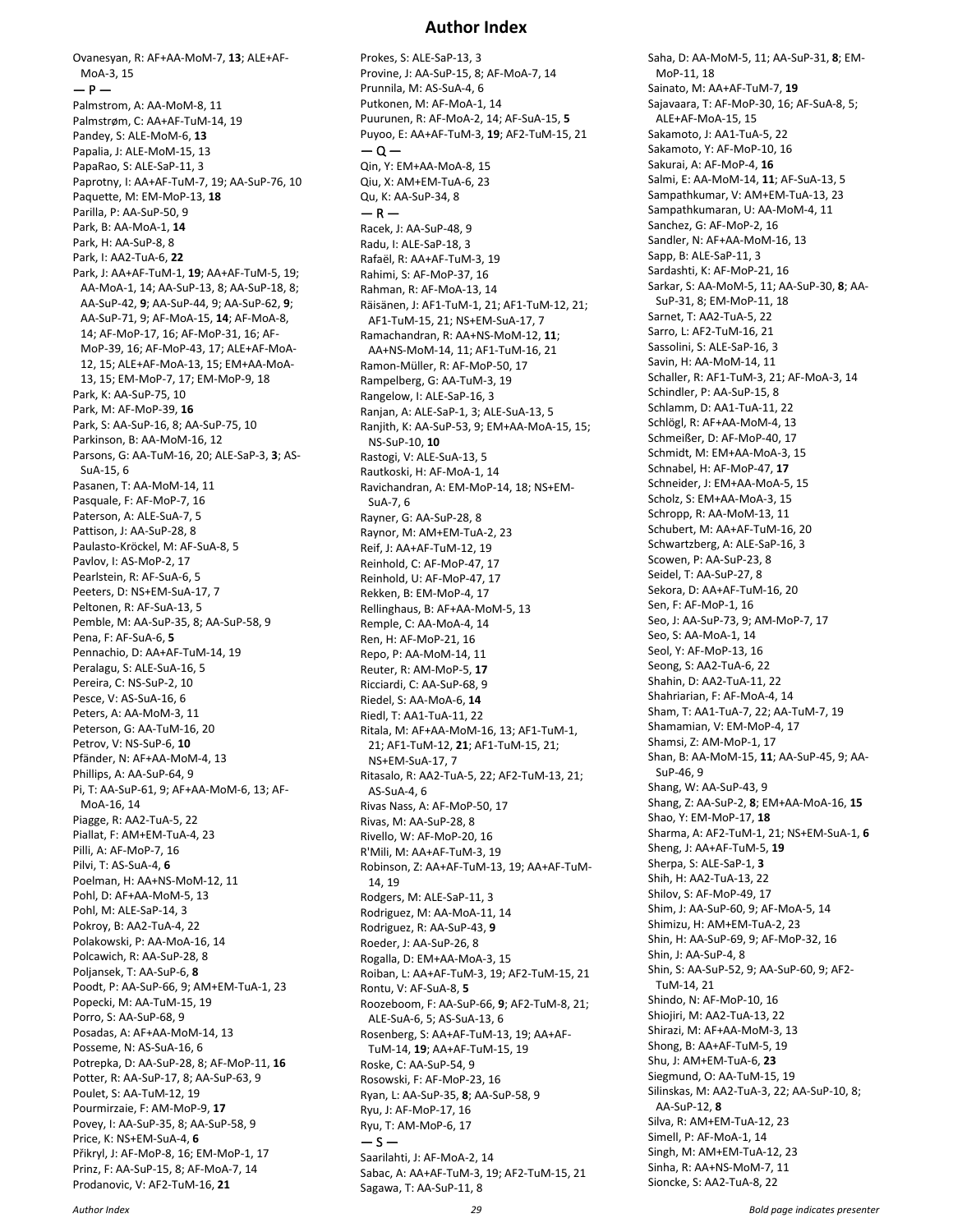#### **Author Index**

Sippola, P: AF-SuA-8, 5; ALE+AF-MoA-15, **15** Skergetc, S: ALE-SaP-17, 3 Skye, R: AA-SuP-43, 9 Smith, J: ALE-SuA-1, 5; NS-SuP-2, 10 Smith, M: ALE-SuA-16, 5 Smith, S: AA-MoA-11, **14** Smythe, J: AA-MoA-12, **14** Sneck, S: AF-SuA-13, 5 Sobel, N: AA+NS-MoM-16, 12 Sobota, A: AM-MoP-8, 17 Solanki, D: AS-MoP-4, 17 Solano, E: AA+NS-MoM-12, 11; AA+NS-MoM-14, 11; AF1-TuM-16, 21 Solorio, E: NS-SuP-1, 10 Sone, T: AA-MoM-8, 11 Song, C: AM-MoP-6, 17 Song, H: AF-MoP-13, **16** Song, S: AA-SuP-9, 8 Song, T: AA1-TuA-8, 22 Sopha, H: AF-MoP-8, 16 Sowa, M: AA1-TuA-13, **22** Spee, D: AM+EM-TuA-8, **23** Spencer II, J: AF-SuA-16, **5** Spende, A: AA+NS-MoM-16, 12 Sperling, B: AF-MoP-44, 17; AM+EM-TuA-3, 23; NS+EM-SuA-6, 6 Spiegelman, J: ALE+AF-MoA-13, 15; AM+EM-TuA-2, 23; AM-MoP-1, 17 Spiga, S: AA2-TuA-5, 22 Sprenger, J: ALE+AF-MoA-11, **15** Sree, S: AF1-TuM-16, 21 Sriraman, S: ALE-SuA-7, 5 Stafford, C: AM+EM-TuA-11, 23 Stammer, X: AF-MoP-49, 17 Stan, L: AA+AF-TuM-7, 19 Stein, A: EM+AA-MoA-6, 15; NS-SuP-9, 10 Steinke, D: ALE-SaP-11, **3** Stevens, E: AS-SuA-15, **6** Stochaj, M: AA-TuM-15, 19 Strandwitz, N: AA1-TuA-13, 22; AA-MoM-6, 11; AA-SuP-3, 8; EM-MoP-6, 17 Strempel, V: AF-MoP-23, 16 Strickler, A: EM+AA-MoA-4, 15 Strnad, N: AA-SuP-28, **8**; AF-MoP-11, 16 Stuns, I: AF-MoA-2, 14 Su, Y: NS-SuP-2, 10 Sugiura, N: AF-MoP-4, 16 Suh, D: EM-MoP-3, 17; EM-MoP-5, 17 Sullivan, N: AA-SuP-67, 9; AA-TuM-14, **19** Summerfelt, S: AA-MoA-8, 14 Sun, H: ALE+AF-MoA-11, 15 Sun, Q: AA-TuM-7, 19; AF-MoP-26, 16 Sun, X: AA1-TuA-7, 22; AA-TuM-1, **19**; AA-TuM-7, 19 Sundaram, G: EM-MoP-12, 18 Sundaram, R: NS+EM-SuA-1, 6 Sunderland, T: EM-MoP-4, 17 Sundqvist, J: ALE-SaP-15, 3 Sung, D: AA-SuP-4, 8 Sutter, F: AA-MoM-4, 11 Suyatin, D: ALE-SaP-15, **3** Suzuki, Y: AF-MoP-10, 16 Svärd, L: AF-MoA-1, **14** Svrluga, R: ALE-SaP-11, 3 Sweet, W: AA-SuP-54, **9** Szkutnik, P: AA-MoA-2, 14  $-$  T  $-$ Tadjer, M: AA2-TuA-11, 22 Tak, Y: AA-SuP-8, 8 Tan, J: NS+EM-SuA-2, 6 Tanaka, S: AF-MoP-42, 17 Tang, C: AF-MoP-18, **16** Tang, F: AA2-TuA-8, 22 Tao, Z: AA2-TuA-1, 22

Tatsuta, T: AA-SuP-11, 8 Telgenhoff, M: EM-MoP-4, 17 Tenet, R: AA-TuM-5, 19 Tennyson, J: AF-MoP-37, 16 Teplyakov, A: AF-MoA-11, 14; AF-MoA-14, **14** ter Veen, R: AF-MoP-27, 16 Terziyska, P: ALE-SaP-17, 3 Thayne, I: AA-SuP-22, 8; ALE-SuA-16, 5 Theirich, D: AA1-TuA-11, 22 Thomas, A: AF+AA-MoM-5, 13; AF-MoP-23, 16; EM-MoP-2, 17 Thomas, D: AA+AF-TuM-3, 19; AF2-TuM-15, **21** Thomas, O: AF2-TuM-2, 21 Thompson, D: AS-SuA-11, **6** Thompson, M: AF+AA-MoM-15, 13 Thompson, T: AA1-TuA-5, 22 Thomschke, M: ALE+AF-MoA-14, 15 Tillocher, T: ALE-SaP-9, **3** Tirkkonen, E: AF1-TuM-5, 21 Tiznado, H: NS-SuP-1, 10 Toimil-Molares, M: AA+NS-MoM-16, 12 Tokel, O: AS-MoP-2, 17 Tomczak, Y: AS-SuA-15, 6 Törmä, P: AF-MoA-2, 14 Tournaire, M: ALE+AF-MoA-14, 15; AM+EM-TuA-7, 23 Toyoda, N: ALE-SaP-2, **3** Trautmann, C: AA+NS-MoM-16, 12 Triggs, B: AA-SuP-67, 9 Tsampas, M: AA+NS-MoM-7, 11 Tsuji, O: AA-SuP-11, 8 Tsutsumi, T: ALE-SaP-4, 3 Tsvetan, I: AA2-TuA-8, 22 Tu, Y: NS-SuP-3, 10 Tuominen, M: AF-MoP-27, 16 Tuteja, A: NS-SuP-7, 10 Tynell, T: EM-MoP-2, **17** — U — Uedono, A: AF-MoP-10, 16; AS-SuA-16, 6 Ulrich, N: AA+NS-MoM-16, **12** Unnikrishnan, S: AA-SuP-66, 9 Usui, T: AF2-TuM-4, 21; NS+EM-SuA-16, 6 Uyar, T: AA-SuP-53, 9; EM+AA-MoA-15, **15**; NS-SuP-10, 10  $-V$ v.d. Graaf, H: AF2-TuM-16, 21 Vähänissi, V: AA-MoM-14, 11 Vahedi, V: ALE-SaP-19, 3 Valdesueiro, D: EM+AA-MoA-14, 15 Vallat, R: AS-SuA-16, 6 Vallée, C: AA-MoA-2, 14; AA-SuP-72, 9; AS-SuA-16, **6** Van Bui, H: AA+NS-MoM-13, 11; EM+AA-MoA-14, 15 Van Buskirk, P: AA-SuP-26, 8 Van Daele, M: AF1-TuM-16, 21 van de Krol, R: AF2-TuM-3, 21 van de Steeg, A: ALE+AF-MoA-3, 15 van den Bruele, F: AM+EM-TuA-1, 23 Van Elshocht, S: AA2-TuA-1, **22** van Helvoirt, C: AF2-TuM-1, 21 van Limpt, B: EM+AA-MoA-14, **15** Van Norman, S: AA+NS-MoM-3, 11 van Ommen, J: AA+NS-MoM-13, 11; EM+AA-MoA-14, 15 van Rooij, S: AA+NS-MoM-5, 11 Vandalon, V: AF-MoA-12, **14**; NS+EM-SuA-1, 6 Vanfleet, R: AF-MoP-35, 16 Vangelista, S: AA2-TuA-5, 22 Vardi, A: ALE-SuA-14, 5 Vardon, D: EM+AA-MoA-11, 15 Väyrynen, K: AF1-TuM-1, 21; NS+EM-SuA-17, **7**

Veenstra, S: AA-MoM-13, 11 Vega, A: AF-MoP-33, 16 Vehkamäki, M: AF1-TuM-15, 21 Ventzek, P: AF-SuA-7, 5; ALE-SuA-13, 5 Verbruggen, S: AF1-TuM-16, 21 Vereeceken, P: AA-TuM-8, 19 Vereecken, P: AA-TuM-4, 19 Verhees, W: AA-MoM-13, 11 Verheijen, M: AA+NS-MoM-7, 11; AA-MoM-13, 11; AF2-TuM-1, 21; AF2-TuM-7, 21; ALE-SuA-6, 5; AS-SuA-13, 6; NS+EM-SuA-1, 6 Veyan, J: ALE+AF-MoA-1, 15 Vida, J: EM-MoP-10, 18 Vila Juarez, M: AM+EM-TuA-12, **23** Virtanen, T: AF-MoA-1, 14 Vitiello, J: AM+EM-TuA-4, 23 Vokoun, D: AA-SuP-48, 9 Vos, M: AF2-TuM-5, **21**  $-$  W  $-$ Waduge, W: ALE-MoM-12, 13 Wagenbach, C: AA+AF-TuM-13, 19; AA+AF-TuM-14, 19 Wager, J: AA-MoM-7, 11 Wajda, C: ALE-SuA-1, 5 Wallace, R: EM-MoP-14, 18; NS+EM-SuA-7, 6 Wallas, J: AA1-TuA-6, **22** Walsh, A: AA-SuP-35, 8; AA-SuP-58, 9 Walsh, M: ALE-SaP-11, 3 Walter, A: AA-SuP-58, 9 Walton, S: AA+AF-TuM-13, 19; AA+AF-TuM-15, 19; ALE-SaP-12, **3** Wan, H: AA2-TuA-7, 22; AA-SuP-61, 9; AF+AA-MoM-6, 13; AF-MoA-16, 14; NS+EM-SuA-13, 6 Wan, Z: AA-SuP-16, **8** Wang, B: AA1-TuA-7, **22**; AA-TuM-7, 19; NS+EM-SuA-2, 6 Wang, C: AM-MoP-4, **17**; NS-SuP-7, 10 Wang, H: AM+EM-TuA-11, 23 Wang, J: AA-MoM-15, 11; AF-MoP-15, 16; AF-MoP-46, 17 Wang, M: AF-SuA-3, **5** Wang, Q: EM-MoP-14, 18 Wang, W: EM+AA-MoA-8, 15 Wang, X: AA-SuP-1, **8**; AA-SuP-56, **9**; AA-SuP-59, **9**; EM-MoP-4, 17 Wang, Y: AA-SuP-70, **9**; AF+AA-MoM-13, 13; AF-MoP-26, 16; AM+EM-TuA-11, 23 Warburton, R: AA1-TuA-3, 22 Ward, C: ALE-SaP-16, 3 Weckman, T: AF+AA-MoM-3, **13** Wei, L: AA-MoM-7, 11 Weimer, A: AA+NS-MoM-3, 11; AA+NS-MoM-5, 11; AA1-TuA-12, 22; EM+AA-MoA-12, 15 Weimer, M: AF1-TuM-3, **21**; AF-MoP-1, **16** Weinreich, W: AA-MoA-6, 14; AF2-TuM-12, 21 Wen, K: AF-MoA-6, 14 Wen, Y: AA-MoM-15, 11 Wenger, C: AA+AF-TuM-12, 19 Werner, J: AA-SuP-58, 9 Wheeler, V: AA+AF-TuM-15, 19; AA2-TuA-11, 22; AF+AA-MoM-15, 13; EM-MoP-16, 18; NS+EM-SuA-15, **6** Wieck, A: EM+AA-MoA-3, 15 Wiegand, C: AF+AA-MoM-5, **13**; EM-MoP-2, 17 Wilk, A: AF-MoP-50, **17** Wilson, M: AA-MoA-16, 14 Wilson, R: AA-TuM-13, **19** Winarski, R: AM+EM-TuA-13, 23 Winter, C: AF-MoP-3, 16; AF-MoP-36, 16; ALE-MoM-12, **13**; AS-SuA-14, 6 Winterkorn, M: AF-MoA-7, **14**

Tapily, K: ALE-SuA-1, 5